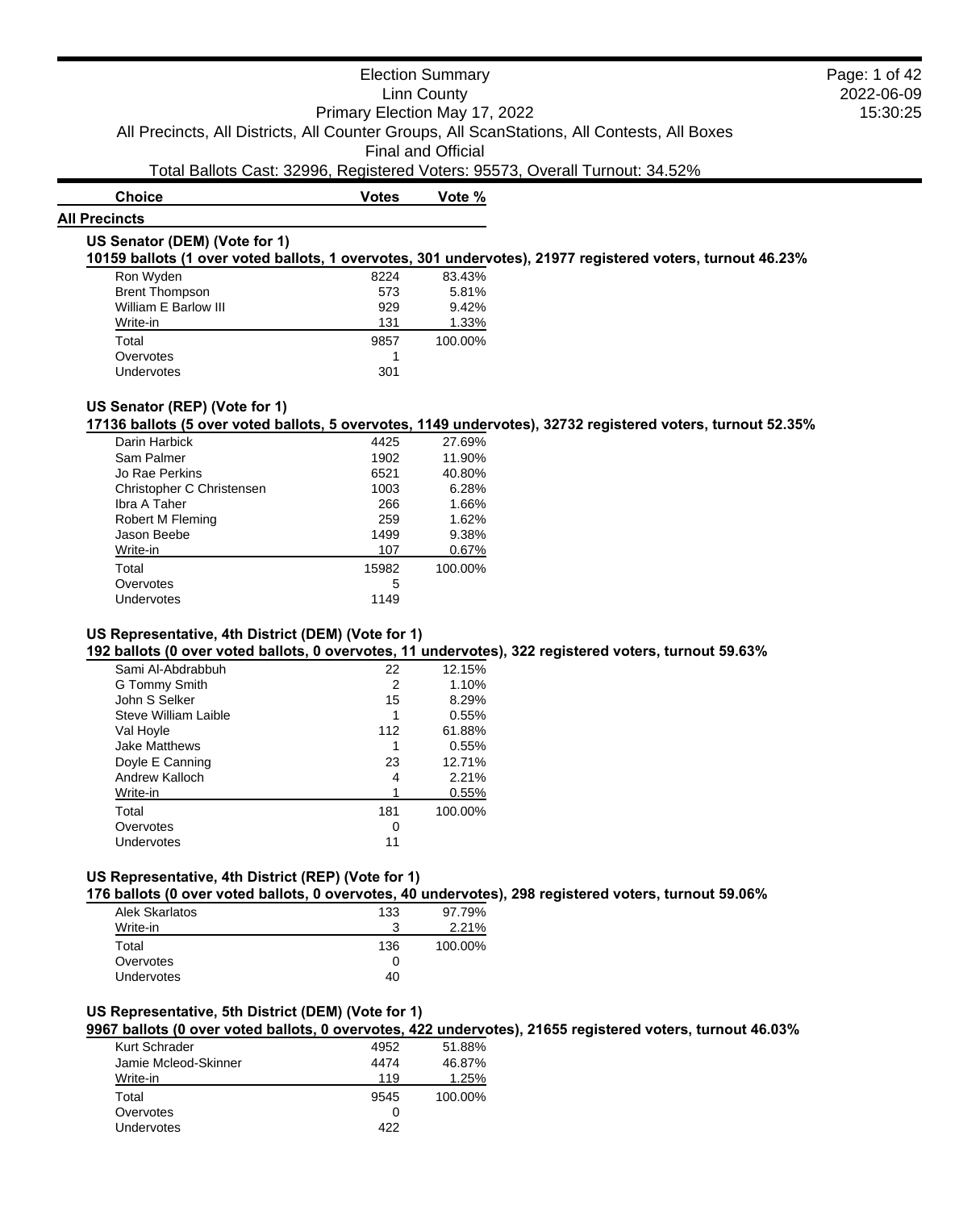2022-06-09 15:30:25

Page: 2 of 42

# **Choice Votes Votes Vote** %

### **US Representative, 5th District (REP) (Vote for 1)**

**16960 ballots (3 over voted ballots, 3 overvotes, 1568 undervotes), 32434 registered voters, turnout 52.29%**

| Madison Oatman      | 547   | 3.55%   |
|---------------------|-------|---------|
| Laurel L Roses      | 1682  | 10.93%  |
| Jimmy Crumpacker    | 4534  | 29.46%  |
| Lori Chavez-DeRemer | 6316  | 41.04%  |
| John Di Paola       | 2219  | 14.42%  |
| Write-in            | 91    | 0.59%   |
| Total               | 15389 | 100.00% |
| Overvotes           | 3     |         |
| Undervotes          | 1568  |         |

# **Governor (DEM) (Vote for 1)**

**10159 ballots (2 over voted ballots, 2 overvotes, 536 undervotes), 21977 registered voters, turnout 46.23%**

| Tobias Read              | 3492 | 36.30%  |
|--------------------------|------|---------|
| John Sweeney             | 139  | 1.44%   |
| <b>Patrick E Starnes</b> | 359  | 3.73%   |
| Dave W Stauffer          | 91   | 0.95%   |
| Peter W Hall             | 35   | 0.36%   |
| Genevieve Wilson H       | 64   | 0.67%   |
| Keisha Lanell Merchant   | 60   | 0.62%   |
| Michael Cross            | 40   | 0.42%   |
| George L Carrillo        | 263  | 2.73%   |
| <b>Tina Kotek</b>        | 4255 | 44.23%  |
| Michael Trimble          | 128  | 1.33%   |
| Ifeanyichukwu C Diru     | 78   | 0.81%   |
| Wilson R Bright          | 51   | 0.53%   |
| Julian Bell              | 86   | 0.89%   |
| David Beem               | 59   | 0.61%   |
| Write-in                 | 421  | 4.38%   |
| Total                    | 9621 | 100.00% |
| Overvotes                | 2    |         |
| Undervotes               | 536  |         |

# **Governor (REP) (Vote for 1)**

#### **17136 ballots (10 over voted ballots, 10 overvotes, 311 undervotes), 32732 registered voters, turnout 52.35%**

| Amber R Richardson       | 55   | 0.33%    |
|--------------------------|------|----------|
| <b>Bill Sizemore</b>     | 554  | 3.29%    |
| Stefan G Strek (Stregoi) | 8    | 0.05%    |
| Nick Hess                | 156  | 0.93%    |
| John G Presco            | 9    | 0.05%    |
| <b>Bud Pierce</b>        | 1530 | 9.10%    |
| Stan Pulliam             | 1543 | 9.18%    |
| Kerry McQuisten          | 1345 | 8.00%    |
| <b>Tim McCloud</b>       | 180  | 1.07%    |
| <b>Brandon C Merritt</b> | 205  | 1.22%    |
| <b>Reed Christensen</b>  | 180  | 1.07%    |
| Jessica Gomez            | 295  | 1.75%    |
| Marc Thielman            | 1539 | 9.15%    |
| Bob Tiernan              | 2411 | 14.34%   |
| Christine Drazan         | 4807 | 28.59%   |
| Court Boice              | 147  | 0.87%    |
| <b>Bridget Barton</b>    | 1603 | 9.53%    |
| Raymond Baldwin          | 17   | 0.10%    |
| David A Burch            | 12   | $0.07\%$ |
| Write-in                 | 219  | 1.30%    |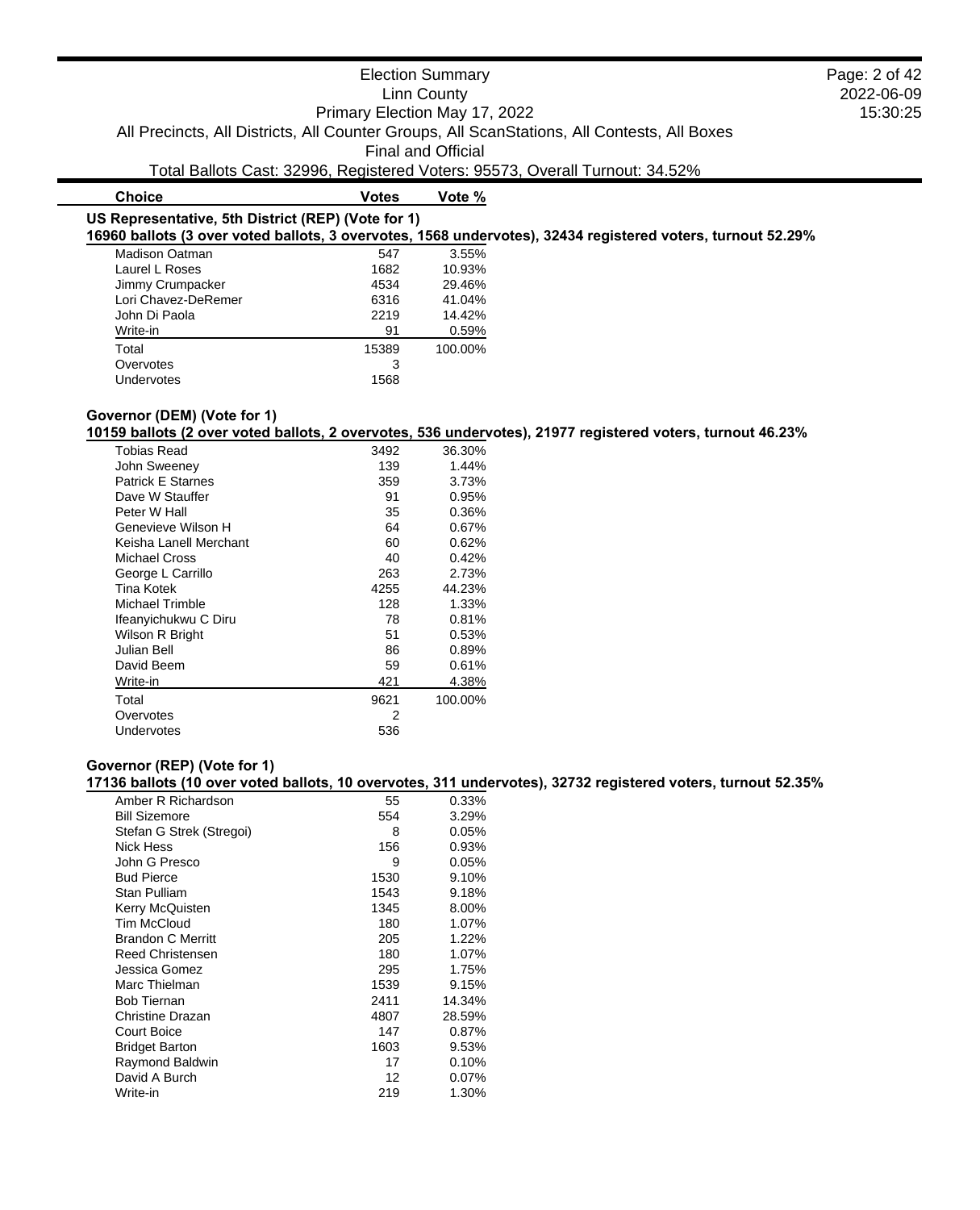| <b>Votes</b> | Vote %  |
|--------------|---------|
| 16815        | 100.00% |
| 10           |         |
| 311          |         |
|              |         |

# **State Senator, 6th District (DEM) (Vote for 1)**

**4421 ballots (0 over voted ballots, 0 overvotes, 1514 undervotes), 9737 registered voters, turnout 45.40%**

| <b>Ashley Pelton</b> | 2824 | 97.14%  |
|----------------------|------|---------|
| Write-in             | 83   | 2.86%   |
| Total                | 2907 | 100.00% |
| Overvotes            |      |         |
| <b>Undervotes</b>    | 1514 |         |

# **State Senator, 6th District (REP) (Vote for 1)**

**9770 ballots (0 over voted ballots, 0 overvotes, 3180 undervotes), 18723 registered voters, turnout 52.18%**

| Cedric R Hayden | 6503         | 98.68%  |
|-----------------|--------------|---------|
| Write-in        | 87           | 1.32%   |
| Total           | 6590         | 100.00% |
| Overvotes       | $\mathbf{0}$ |         |
| Undervotes      | 3180         |         |

### **State Senator, 8th District (DEM) (Vote for 1)**

**5320 ballots (0 over voted ballots, 0 overvotes, 1268 undervotes), 11391 registered voters, turnout 46.70%**

| Sara Gelser Blouin | 3997 | 98.64%  |
|--------------------|------|---------|
| Write-in           | 55   | 1.36%   |
| Total              | 4052 | 100.00% |
| Overvotes          | 0    |         |
| Undervotes         | 1268 |         |

# **State Senator, 8th District (REP) (Vote for 1)**

**6283 ballots (1 over voted ballots, 1 overvotes, 2333 undervotes), 12223 registered voters, turnout 51.40%**

| Valerie Draper Woldeit | 3871 | 98.02%  |
|------------------------|------|---------|
| Write-in               | 78   | 1.98%   |
| Total                  | 3949 | 100.00% |
| Overvotes              |      |         |
| Undervotes             | 2333 |         |

#### **State Representative, 11th District (DEM) (Vote for 1)**

**4416 ballots (0 over voted ballots, 0 overvotes, 1459 undervotes), 9726 registered voters, turnout 45.40%**

| Renee Windsor-White | 927  | 31.35%  |
|---------------------|------|---------|
| Mary K Cooke        | 1037 | 35.07%  |
| Nina Brenner        | 867  | 29.32%  |
| Write-in            | 126  | 4.26%   |
| Total               | 2957 | 100.00% |
| Overvotes           | 0    |         |
| Undervotes          | 1459 |         |
|                     |      |         |

# **State Representative, 11th District (REP) (Vote for 1)**

**9759 ballots (1 over voted ballots, 1 overvotes, 748 undervotes), 18696 registered voters, turnout 52.20%**

| Tyler S Collins   | 1252 | 13.90%  |
|-------------------|------|---------|
| Jami Cate         | 7731 | 85.80%  |
| Write-in          | 27   | 0.30%   |
| Total             | 9010 | 100.00% |
| Overvotes         |      |         |
| <b>Undervotes</b> | 748  |         |
|                   |      |         |

2022-06-09 15:30:25 Page: 3 of 42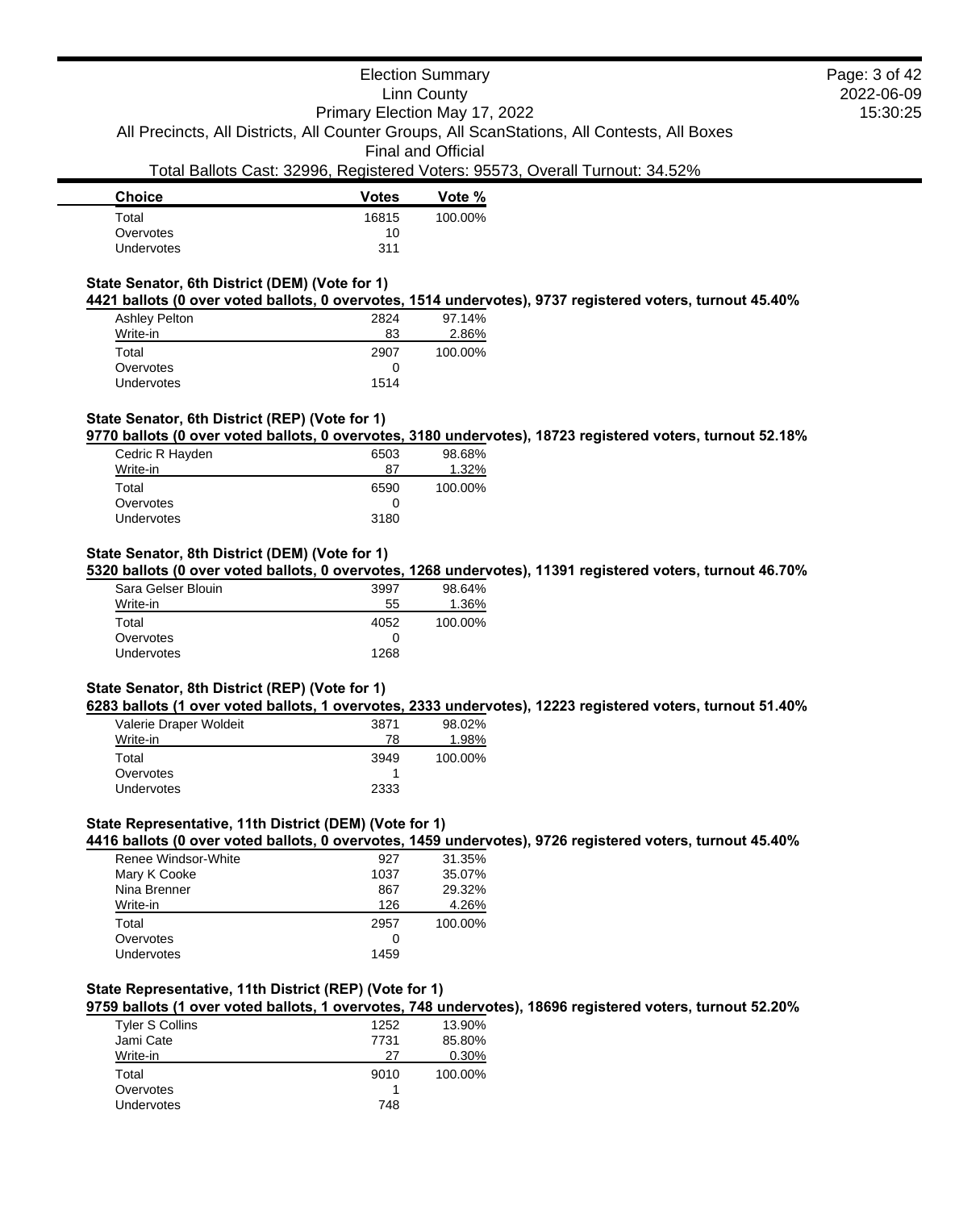|                                                                                                                                                                                                                                                                                                            |                               | <b>Election Summary</b> |                                                                              | Page: 4 of 42 |
|------------------------------------------------------------------------------------------------------------------------------------------------------------------------------------------------------------------------------------------------------------------------------------------------------------|-------------------------------|-------------------------|------------------------------------------------------------------------------|---------------|
|                                                                                                                                                                                                                                                                                                            |                               | <b>Linn County</b>      |                                                                              | 2022-06-09    |
|                                                                                                                                                                                                                                                                                                            | Primary Election May 17, 2022 |                         |                                                                              | 15:30:25      |
| All Precincts, All Districts, All Counter Groups, All ScanStations, All Contests, All Boxes                                                                                                                                                                                                                |                               |                         |                                                                              |               |
|                                                                                                                                                                                                                                                                                                            |                               | Final and Official      |                                                                              |               |
|                                                                                                                                                                                                                                                                                                            |                               |                         | Total Ballots Cast: 32996, Registered Voters: 95573, Overall Turnout: 34.52% |               |
| <b>Choice</b>                                                                                                                                                                                                                                                                                              | <b>Votes</b>                  | Vote %                  |                                                                              |               |
| State Representative, 12th District (DEM) (Vote for 1)                                                                                                                                                                                                                                                     |                               |                         |                                                                              |               |
| 5 ballots (0 over voted ballots, 0 overvotes, 1 undervotes), 11 registered voters, turnout 45.45%                                                                                                                                                                                                          |                               |                         |                                                                              |               |
| Michelle Emmons                                                                                                                                                                                                                                                                                            | 4                             | 100.00%                 |                                                                              |               |
| Write-in                                                                                                                                                                                                                                                                                                   | 0                             | 0.00%                   |                                                                              |               |
| Total                                                                                                                                                                                                                                                                                                      | 4                             | 100.00%                 |                                                                              |               |
| Overvotes                                                                                                                                                                                                                                                                                                  | 0                             |                         |                                                                              |               |
| <b>Undervotes</b>                                                                                                                                                                                                                                                                                          | 1                             |                         |                                                                              |               |
| State Representative, 12th District (REP) (Vote for 1)                                                                                                                                                                                                                                                     |                               |                         |                                                                              |               |
| 11 ballots (0 over voted ballots, 0 overvotes, 1 undervotes), 27 registered voters, turnout 40.74%                                                                                                                                                                                                         |                               |                         |                                                                              |               |
| <b>Bill R Ledford</b>                                                                                                                                                                                                                                                                                      | 4                             | 40.00%                  |                                                                              |               |
| <b>Charlie Conrad</b>                                                                                                                                                                                                                                                                                      | 3                             | 30.00%                  |                                                                              |               |
| Jeff Gowing                                                                                                                                                                                                                                                                                                | 0                             | 0.00%                   |                                                                              |               |
| Nicole De Graff                                                                                                                                                                                                                                                                                            | 3                             | 30.00%                  |                                                                              |               |
| Write-in                                                                                                                                                                                                                                                                                                   | $\Omega$                      | $0.00\%$                |                                                                              |               |
|                                                                                                                                                                                                                                                                                                            |                               |                         |                                                                              |               |
| Total                                                                                                                                                                                                                                                                                                      | 10                            | 100.00%                 |                                                                              |               |
| Overvotes                                                                                                                                                                                                                                                                                                  | 0                             |                         |                                                                              |               |
| Undervotes                                                                                                                                                                                                                                                                                                 | 1                             |                         |                                                                              |               |
|                                                                                                                                                                                                                                                                                                            |                               |                         |                                                                              |               |
| State Representative, 15th District (DEM) (Vote for 1)                                                                                                                                                                                                                                                     |                               |                         |                                                                              |               |
|                                                                                                                                                                                                                                                                                                            |                               | 97.81%                  |                                                                              |               |
| Benjamin Watts<br>Write-in                                                                                                                                                                                                                                                                                 | 3669<br>82                    |                         |                                                                              |               |
|                                                                                                                                                                                                                                                                                                            |                               | 2.19%                   |                                                                              |               |
| Total                                                                                                                                                                                                                                                                                                      | 3751                          | 100.00%                 |                                                                              |               |
| Overvotes<br>Undervotes                                                                                                                                                                                                                                                                                    | 0<br>1569                     |                         |                                                                              |               |
|                                                                                                                                                                                                                                                                                                            |                               |                         |                                                                              |               |
|                                                                                                                                                                                                                                                                                                            |                               |                         |                                                                              |               |
|                                                                                                                                                                                                                                                                                                            |                               |                         |                                                                              |               |
| 5320 ballots (0 over voted ballots, 0 overvotes, 1569 undervotes), 11391 registered voters, turnout 46.70%<br>State Representative, 15th District (REP) (Vote for 1)<br>6283 ballots (1 over voted ballots, 1 overvotes, 1138 undervotes), 12223 registered voters, turnout 51.40%<br>Shelly Boshart Davis | 5097                          | 99.09%                  |                                                                              |               |
| Write-in                                                                                                                                                                                                                                                                                                   | 47                            | 0.91%                   |                                                                              |               |
| Total                                                                                                                                                                                                                                                                                                      | 5144                          | 100.00%                 |                                                                              |               |
| Overvotes                                                                                                                                                                                                                                                                                                  | -1                            |                         |                                                                              |               |
| Undervotes                                                                                                                                                                                                                                                                                                 | 1138                          |                         |                                                                              |               |
|                                                                                                                                                                                                                                                                                                            |                               |                         |                                                                              |               |
| State Representative, 17th District (DEM) (Vote for 1)                                                                                                                                                                                                                                                     |                               |                         |                                                                              |               |
| 418 ballots (0 over voted ballots, 0 overvotes, 389 undervotes), 849 registered voters, turnout 49.23%                                                                                                                                                                                                     |                               |                         |                                                                              |               |
| Write-in                                                                                                                                                                                                                                                                                                   | 29                            | 100.00%                 |                                                                              |               |
| Total                                                                                                                                                                                                                                                                                                      | 29                            | 100.00%                 |                                                                              |               |
| Overvotes<br>Undervotes                                                                                                                                                                                                                                                                                    | 0<br>389                      |                         |                                                                              |               |

# **State Representative, 17th District (REP) (Vote for 1)**

**1083 ballots (0 over voted ballots, 0 overvotes, 45 undervotes), 1786 registered voters, turnout 60.64%**

| Beth Jones        | 216  | 20.81%  |
|-------------------|------|---------|
| Ed Diehl          | 818  | 78.81%  |
| Write-in          | Δ    | 0.39%   |
| Total             | 1038 | 100.00% |
| Overvotes         | 0    |         |
| <b>Undervotes</b> | 45   |         |
|                   |      |         |

# **County Commissioner, Position 1 (DEM) (Vote for 1)**

**10159 ballots (1 over voted ballots, 1 overvotes, 3591 undervotes), 21977 registered voters, turnout 46.23%**

| Scott Bruslind | 6435 | 97.99% |
|----------------|------|--------|
| Write-in       | 132  | 2.01%  |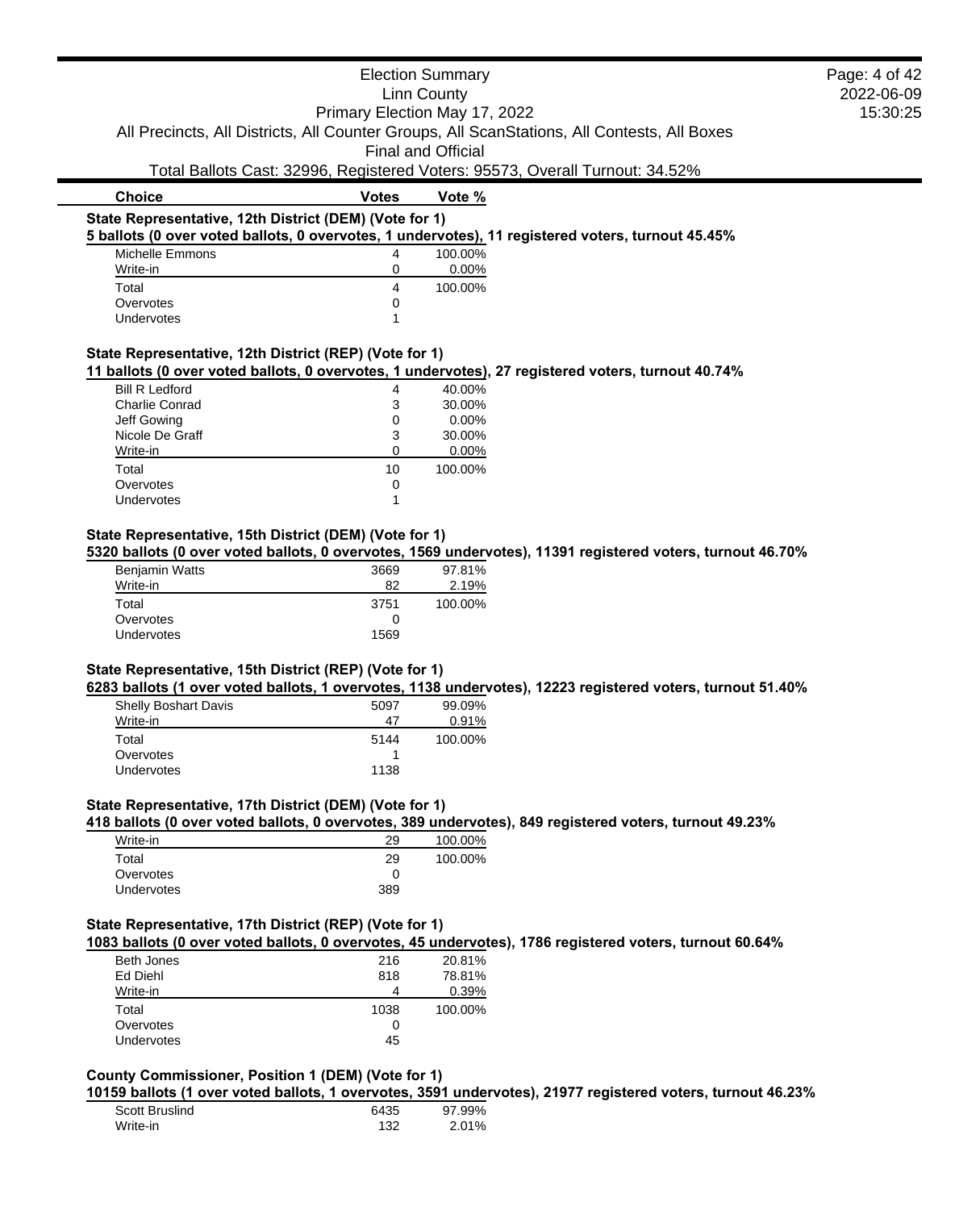# Election Summary

Linn County

2022-06-09 15:30:25 Page: 5 of 42

Primary Election May 17, 2022 All Precincts, All Districts, All Counter Groups, All ScanStations, All Contests, All Boxes

Final and Official

# Total Ballots Cast: 32996, Registered Voters: 95573, Overall Turnout: 34.52%

| <b>Choice</b>     | <b>Votes</b> | Vote %  |
|-------------------|--------------|---------|
| Total             | 6567         | 100.00% |
| Overvotes         |              |         |
| <b>Undervotes</b> | 3591         |         |

# **County Commissioner, Position 1 (REP) (Vote for 1)**

**17136 ballots (1 over voted ballots, 1 overvotes, 5368 undervotes), 32732 registered voters, turnout 52.35%**

| William (Will) Tucker | 11549 | 98.15%  |
|-----------------------|-------|---------|
| Write-in              | 218   | 1.85%   |
| Total                 | 11767 | 100.00% |
| Overvotes             |       |         |
| <b>Undervotes</b>     | 5368  |         |

# **PCP Precinct 001 - Democrat (DEM) (Vote for 9)**

**479 ballots (0 over voted ballots, 0 overvotes, 1832 undervotes), 855 registered voters, turnout 56.02%**

| Hedie Schulte              | 264  | 10.65%  |
|----------------------------|------|---------|
| Gregory Ivers              | 257  | 10.37%  |
| Steph Newton               | 282  | 11.38%  |
| Nancy Greenman             | 268  | 10.81%  |
| Graham Kislingbury         | 305  | 12.30%  |
| Jolene Thomson             | 260  | 10.49%  |
| John Donovan               | 285  | 11.50%  |
| Jane Donovan               | 294  | 11.86%  |
| Hundley J (James) Bergstad | 242  | 9.76%   |
| Write-in                   | 5    | 0.20%   |
| Write-in                   | 3    | 0.12%   |
| Write-in                   | 2    | 0.08%   |
| Write-in                   | 2    | 0.08%   |
| Write-in                   | 2    | 0.08%   |
| Write-in                   | 2    | 0.08%   |
| Write-in                   | 2    | 0.08%   |
| Write-in                   | 2    | 0.08%   |
| Write-in                   | 2    | 0.08%   |
| Total                      | 2479 | 100.00% |
| Overvotes                  | 0    |         |
| Undervotes                 | 1832 |         |

#### **PCP Precinct 002 - Democrat (DEM) (Vote for 2)**

| Write-in   | U | $0.00\%$ |
|------------|---|----------|
| Write-in   |   | $0.00\%$ |
| Total      | 0 | $0.00\%$ |
| Overvotes  |   |          |
| Undervotes | 0 |          |
|            |   |          |

# **PCP Precinct 005 - Democrat - PRECINCT 005 (DEM) (Vote for 12)**

**307 ballots (0 over voted ballots, 0 overvotes, 3262 undervotes), 818 registered voters, turnout 37.53%**

| <b>Brenda Sterner</b> | 143 | 33.89% |  |
|-----------------------|-----|--------|--|
| Edie Koenig           | 130 | 30.81% |  |
| Michael Thomson       | 124 | 29.38% |  |
| Write-in              | 13  | 3.08%  |  |
| Write-in              | 2   | 0.47%  |  |
| Write-in              | 1   | 0.24%  |  |
| Write-in              | 1   | 0.24%  |  |
| Write-in              | 1   | 0.24%  |  |
| Write-in              | 1   | 0.24%  |  |
| Write-in              |     | 0.24%  |  |
| Write-in              |     | 0.24%  |  |
| Write-in              |     | 0.24%  |  |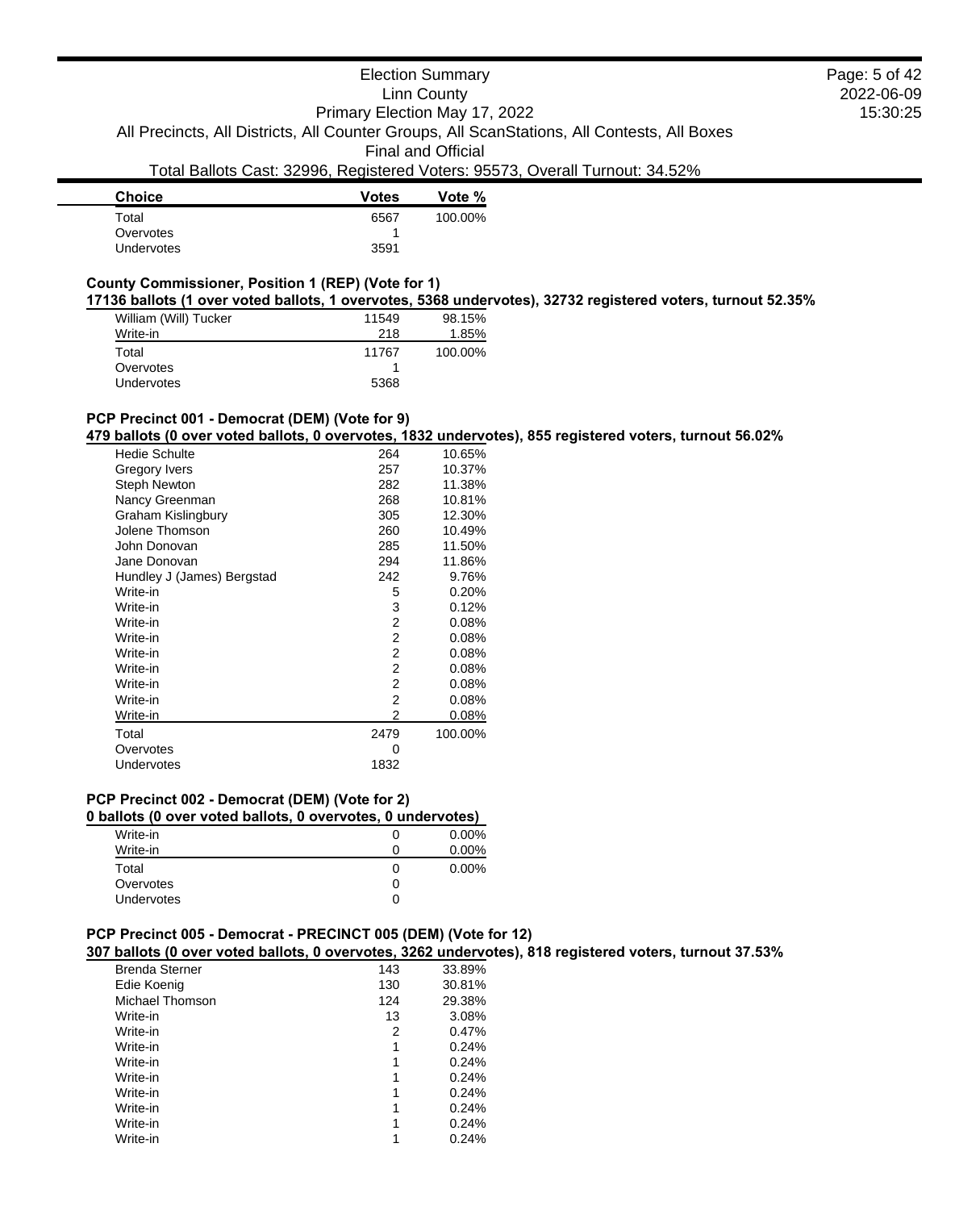# Election Summary

Linn County

Primary Election May 17, 2022

All Precincts, All Districts, All Counter Groups, All ScanStations, All Contests, All Boxes

Final and Official

### Total Ballots Cast: 32996, Registered Voters: 95573, Overall Turnout: 34.52%

| <b>Choice</b>     | <b>Votes</b> | Vote %  |
|-------------------|--------------|---------|
| Write-in          |              | 0.24%   |
| Write-in          |              | 0.24%   |
| Write-in          |              | 0.24%   |
| Total             | 422          | 100.00% |
| Overvotes         | 0            |         |
| <b>Undervotes</b> | 3262         |         |

#### **PCP Precinct 014 - Democrat (DEM) (Vote for 11)**

**246 ballots (1 over voted ballots, 11 overvotes, 2438 undervotes), 741 registered voters, turnout 33.20%**

| Hugh Walkup                     | 125  | 48.64%  |
|---------------------------------|------|---------|
| William (Bill) Edward McCoy III | 100  | 38.91%  |
| Write-in                        | 5    | 1.95%   |
| Write-in                        | 3    | 1.17%   |
| Write-in                        | 3    | 1.17%   |
| Write-in                        | 3    | 1.17%   |
| Write-in                        | 3    | 1.17%   |
| Write-in                        | 3    | 1.17%   |
| Write-in                        | 3    | 1.17%   |
| Write-in                        | 3    | 1.17%   |
| Write-in                        | 3    | 1.17%   |
| Write-in                        | 2    | 0.78%   |
| Write-in                        | 1    | 0.39%   |
| Total                           | 257  | 100.00% |
| Overvotes                       | 11   |         |
| Undervotes                      | 2438 |         |

### **PCP Precinct 016 - Democrat (DEM) (Vote for 8)**

**399 ballots (0 over voted ballots, 0 overvotes, 2031 undervotes), 687 registered voters, turnout 58.08%**

| Rick Staggenborg | 187  | 16.11%   |
|------------------|------|----------|
| Kenneth Larson   | 178  | 15.33%   |
| Susan Leonard    | 215  | 18.52%   |
| Mark Leonard     | 188  | 16.19%   |
| Keith Kolkow     | 194  | 16.71%   |
| Jerred Taylor    | 180  | 15.50%   |
| Write-in         | 15   | 1.29%    |
| Write-in         | 4    | 0.34%    |
| Write-in         | 0    | 0.00%    |
| Write-in         | 0    | $0.00\%$ |
| Write-in         | 0    | 0.00%    |
| Write-in         | 0    | 0.00%    |
| Write-in         | 0    | $0.00\%$ |
| Write-in         | O    | $0.00\%$ |
| Total            | 1161 | 100.00%  |
| Overvotes        | O    |          |
| Undervotes       | 2031 |          |
|                  |      |          |

### **PCP Precinct 017 - Democrat (DEM) (Vote for 2)**

**3 ballots (0 over voted ballots, 0 overvotes, 6 undervotes), 7 registered voters, turnout 42.86%**

| Write-in          |   | $0.00\%$ |
|-------------------|---|----------|
| Write-in          |   | 0.00%    |
| Total             | 0 | $0.00\%$ |
| Overvotes         |   |          |
| <b>Undervotes</b> | 6 |          |

# **PCP Precinct 018 - Democrat (DEM) (Vote for 11)**

**411 ballots (0 over voted ballots, 0 overvotes, 4101 undervotes), 850 registered voters, turnout 48.35%**

| Joseph Carpenter          | 161 | 38.33% |
|---------------------------|-----|--------|
| <b>Stacey Bartholomew</b> | 235 | 55.95% |

2022-06-09 15:30:25 Page: 6 of 42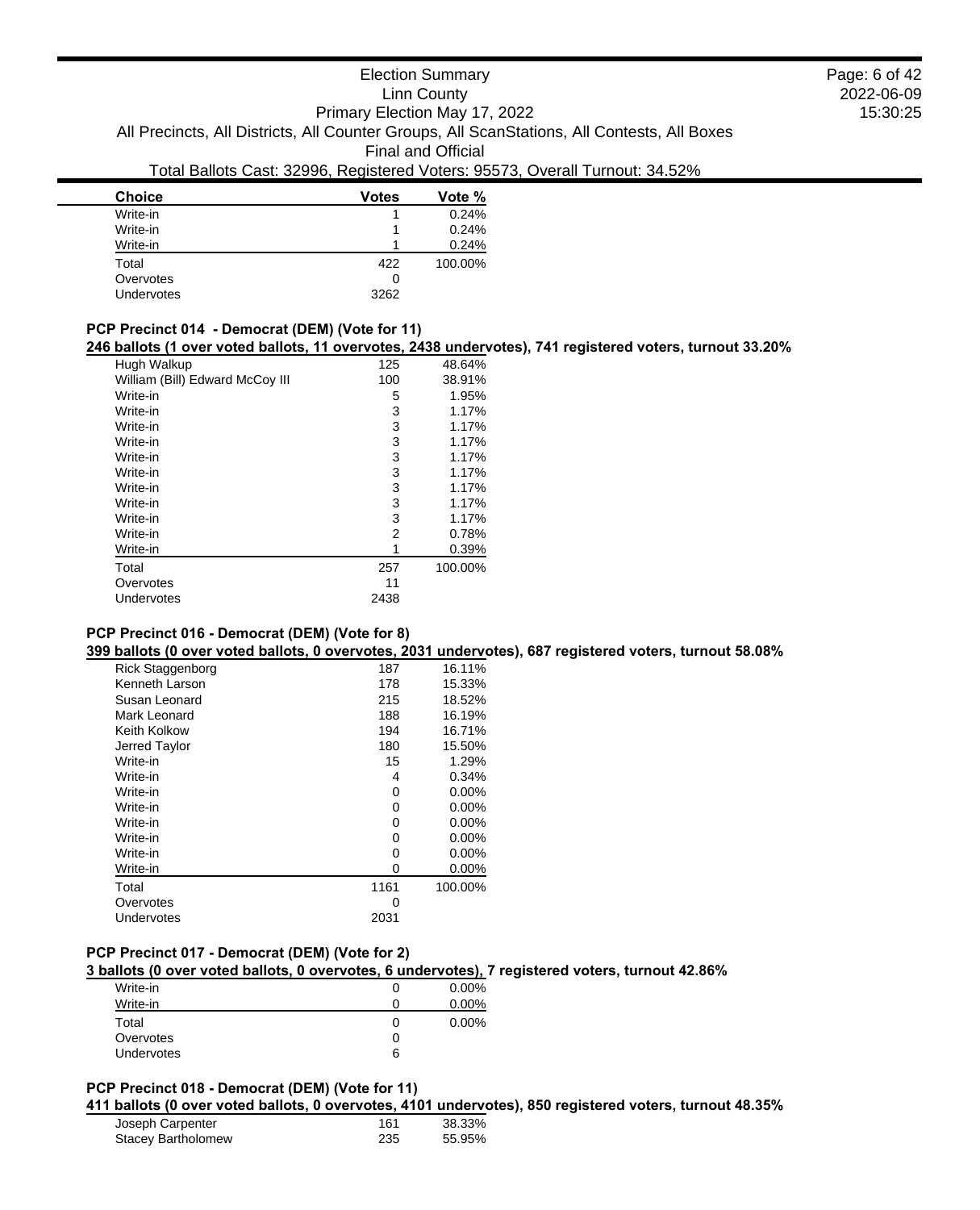| <b>Choice</b> | <b>Votes</b> | Vote %  |
|---------------|--------------|---------|
| Write-in      | 11           | 2.62%   |
| Write-in      | 2            | 0.48%   |
| Write-in      | 2            | 0.48%   |
| Write-in      | 2            | 0.48%   |
| Write-in      | 2            | 0.48%   |
| Write-in      | 1            | 0.24%   |
| Write-in      | 1            | 0.24%   |
| Write-in      | 1            | 0.24%   |
| Write-in      | 1            | 0.24%   |
| Write-in      | 0            | 0.00%   |
| Write-in      |              | 0.24%   |
| Total         | 420          | 100.00% |
| Overvotes     | 0            |         |
| Undervotes    | 4101         |         |
|               |              |         |

# **PCP Precinct 019 - Democrat (DEM) (Vote for 4)**

**160 ballots (0 over voted ballots, 0 overvotes, 392 undervotes), 266 registered voters, turnout 60.15%**

| <b>Bud Laurent</b>      | 77  | 31.05%  |
|-------------------------|-----|---------|
| Elnora (Nonie) Harcombe | 80  | 32.26%  |
| Stephen R Harbert       | 81  | 32.66%  |
| Write-in                | 6   | 2.42%   |
| Write-in                | 2   | 0.81%   |
| Write-in                |     | 0.40%   |
| Write-in                |     | 0.40%   |
| Total                   | 248 | 100.00% |
| Overvotes               | 0   |         |
| Undervotes              | 392 |         |
|                         |     |         |

# **PCP Precinct 020 - Democrat (DEM) (Vote for 4)**

**97 ballots (0 over voted ballots, 0 overvotes, 326 undervotes), 177 registered voters, turnout 54.80%**

| 57  | 91.94%  |
|-----|---------|
| 2   | 3.23%   |
|     | 1.61%   |
|     | 1.61%   |
|     | 1.61%   |
| 62  | 100.00% |
| 0   |         |
| 326 |         |
|     |         |

### **PCP Precinct 021 - Democrat (DEM) (Vote for 2)**

**40 ballots (0 over voted ballots, 0 overvotes, 75 undervotes), 70 registered voters, turnout 57.14%**

| Write-in          | 4  | 80.00%  |
|-------------------|----|---------|
| Write-in          |    | 20.00%  |
| Total             | 5  | 100.00% |
| Overvotes         | 0  |         |
| <b>Undervotes</b> | 75 |         |

### **PCP Precinct 022 - Democrat (DEM) (Vote for 2)**

**3 ballots (0 over voted ballots, 0 overvotes, 6 undervotes), 10 registered voters, turnout 30.00%**

|   | $0.00\%$ |
|---|----------|
|   | $0.00\%$ |
|   | $0.00\%$ |
|   |          |
| 6 |          |
|   |          |

2022-06-09 15:30:25 Page: 7 of 42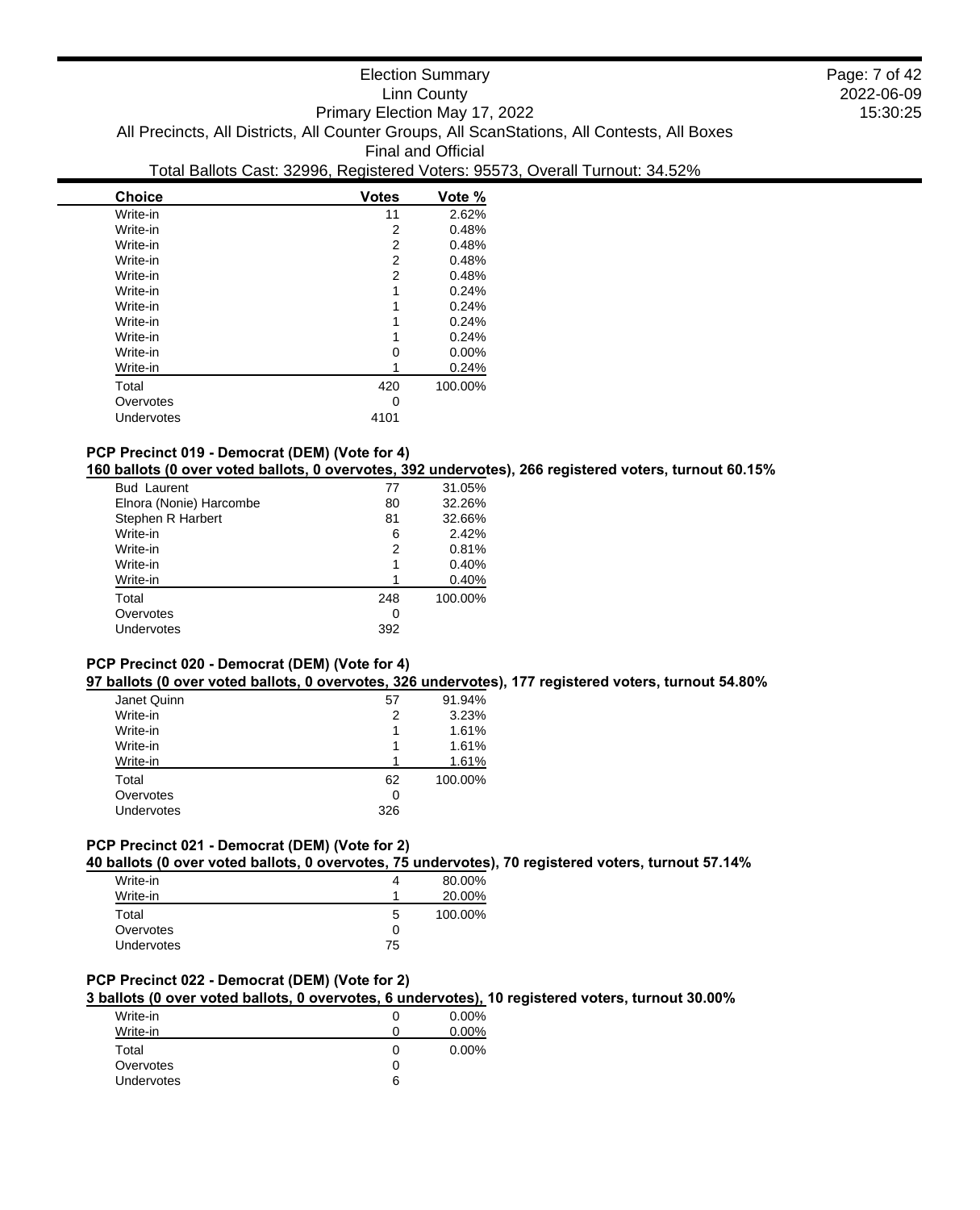### Election Summary Linn County Primary Election May 17, 2022 All Precincts, All Districts, All Counter Groups, All ScanStations, All Contests, All Boxes Final and Official Total Ballots Cast: 32996, Registered Voters: 95573, Overall Turnout: 34.52% **Choice Votes Votes Vote** % **PCP Precinct 023 - Democrat (DEM) (Vote for 4) 106 ballots (0 over voted ballots, 0 overvotes, 422 undervotes), 186 registered voters, turnout 56.99%** Page: 8 of 42

2022-06-09 15:30:25

| Write-in   |     | 50.00%  |
|------------|-----|---------|
| Write-in   |     | 50.00%  |
| Write-in   | 0   | 0.00%   |
| Write-in   |     | 0.00%   |
| Total      | 2   | 100.00% |
| Overvotes  | ∩   |         |
| Undervotes | 422 |         |
|            |     |         |

#### **PCP Precinct 024 - Democrat (DEM) (Vote for 2)**

**5 ballots (0 over voted ballots, 0 overvotes, 10 undervotes), 11 registered voters, turnout 45.45%**

| Write-in          | O            | $0.00\%$ |
|-------------------|--------------|----------|
| Write-in          | Ω            | $0.00\%$ |
| Total             | $\mathbf{0}$ | $0.00\%$ |
| Overvotes         | 0            |          |
| <b>Undervotes</b> | 10           |          |

#### **PCP Precinct 025 - Democrat (DEM) (Vote for 6)**

**121 ballots (0 over voted ballots, 0 overvotes, 723 undervotes), 270 registered voters, turnout 44.81%**

| Write-in          | 3   | 100.00%  |
|-------------------|-----|----------|
| Write-in          | 0   | 0.00%    |
| Write-in          | 0   | 0.00%    |
| Write-in          | 0   | 0.00%    |
| Write-in          | 0   | $0.00\%$ |
| Write-in          | 0   | $0.00\%$ |
| Total             | 3   | 100.00%  |
| Overvotes         | 0   |          |
| <b>Undervotes</b> | 723 |          |
|                   |     |          |

## **PCP Precinct 026 - Democrat (DEM) (Vote for 2)**

**31 ballots (0 over voted ballots, 0 overvotes, 62 undervotes), 56 registered voters, turnout 55.36%**

|    | $0.00\%$ |
|----|----------|
|    | 0.00%    |
|    | 0.00%    |
| 0  |          |
| 62 |          |
|    |          |

#### **PCP Precinct 027- Democrat (DEM) (Vote for 3)**

**73 ballots (0 over voted ballots, 0 overvotes, 219 undervotes), 154 registered voters, turnout 47.40%**

| O   | $0.00\%$ |
|-----|----------|
| O   | 0.00%    |
| O   | $0.00\%$ |
| O   | $0.00\%$ |
| 0   |          |
| 219 |          |
|     |          |

#### **PCP Precinct 028 - Democrat (DEM) (Vote for 2)**

**10 ballots (0 over voted ballots, 0 overvotes, 20 undervotes), 28 registered voters, turnout 35.71%**

| Write-in   |    | $0.00\%$ |
|------------|----|----------|
| Write-in   |    | $0.00\%$ |
| Total      | O  | $0.00\%$ |
| Overvotes  | 0  |          |
| Undervotes | 20 |          |
|            |    |          |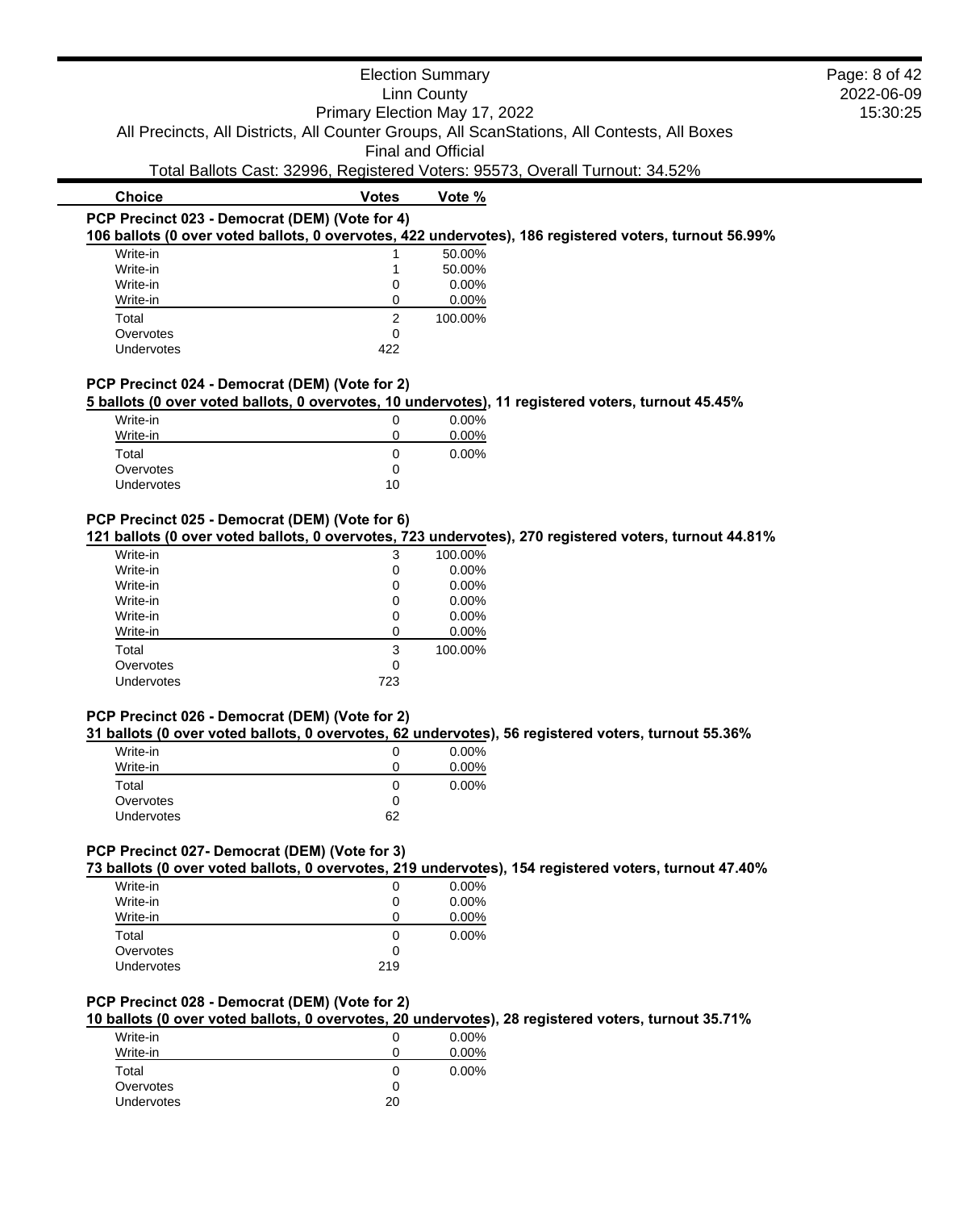| <b>Election Summary</b>                                                                     |  |  |
|---------------------------------------------------------------------------------------------|--|--|
| Linn County                                                                                 |  |  |
| Primary Election May 17, 2022                                                               |  |  |
| All Precincts, All Districts, All Counter Groups, All ScanStations, All Contests, All Boxes |  |  |
| <b>Final and Official</b>                                                                   |  |  |
| Total Ballots Cast: 32996, Registered Voters: 95573, Overall Turnout: 34.52%                |  |  |
| <b>Choice</b><br>Vote %<br>Votes                                                            |  |  |
|                                                                                             |  |  |

# **PCP Precinct 029 - Democrat (DEM) (Vote for 10)**

**184 ballots (0 over voted ballots, 0 overvotes, 1837 undervotes), 471 registered voters, turnout 39.07%**

| Write-in   | 3        | 100.00%  |
|------------|----------|----------|
| Write-in   | 0        | $0.00\%$ |
| Write-in   | 0        | 0.00%    |
| Write-in   | 0        | $0.00\%$ |
| Write-in   | 0        | $0.00\%$ |
| Write-in   | 0        | 0.00%    |
| Write-in   | 0        | $0.00\%$ |
| Write-in   | 0        | $0.00\%$ |
| Write-in   | 0        | 0.00%    |
| Write-in   | 0        | 0.00%    |
| Total      | 3        | 100.00%  |
| Overvotes  | $\Omega$ |          |
| Undervotes | 1837     |          |

#### **PCP Precinct 030 - Democrat (DEM) (Vote for 2)**

**15 ballots (0 over voted ballots, 0 overvotes, 5 undervotes), 32 registered voters, turnout 46.88%**

| 13 | 52.00%   |
|----|----------|
| 12 | 48.00%   |
| 0  | $0.00\%$ |
| ∩  | $0.00\%$ |
| 25 | 100.00%  |
| 0  |          |
|    |          |
|    | 5        |

#### **PCP Precinct 031- Democrat (DEM) (Vote for 6)**

**104 ballots (0 over voted ballots, 0 overvotes, 619 undervotes), 249 registered voters, turnout 41.77%**

| Write-in   | 3   | 60.00%   |
|------------|-----|----------|
| Write-in   | 1   | 20.00%   |
| Write-in   | 1   | 20.00%   |
| Write-in   | 0   | $0.00\%$ |
| Write-in   | 0   | $0.00\%$ |
| Write-in   | 0   | 0.00%    |
| Total      | 5   | 100.00%  |
| Overvotes  | 0   |          |
| Undervotes | 619 |          |

### **PCP Precinct 032 - Democrat (DEM) (Vote for 3)**

**79 ballots (0 over voted ballots, 0 overvotes, 232 undervotes), 149 registered voters, turnout 53.02%**

| Write-in   | 3   | 60.00%  |
|------------|-----|---------|
| Write-in   |     | 20.00%  |
| Write-in   | 1   | 20.00%  |
| Total      | 5   | 100.00% |
| Overvotes  | 0   |         |
| Undervotes | 232 |         |

# **PCP Precinct 033 - Democrat (DEM) (Vote for 2)**

**5 ballots (0 over voted ballots, 0 overvotes, 10 undervotes), 14 registered voters, turnout 35.71%**

| Write-in   |    | $0.00\%$ |
|------------|----|----------|
| Write-in   | O  | 0.00%    |
| Total      |    | $0.00\%$ |
| Overvotes  | 0  |          |
| Undervotes | 10 |          |

### 2022-06-09 15:30:25 Page: 9 of 42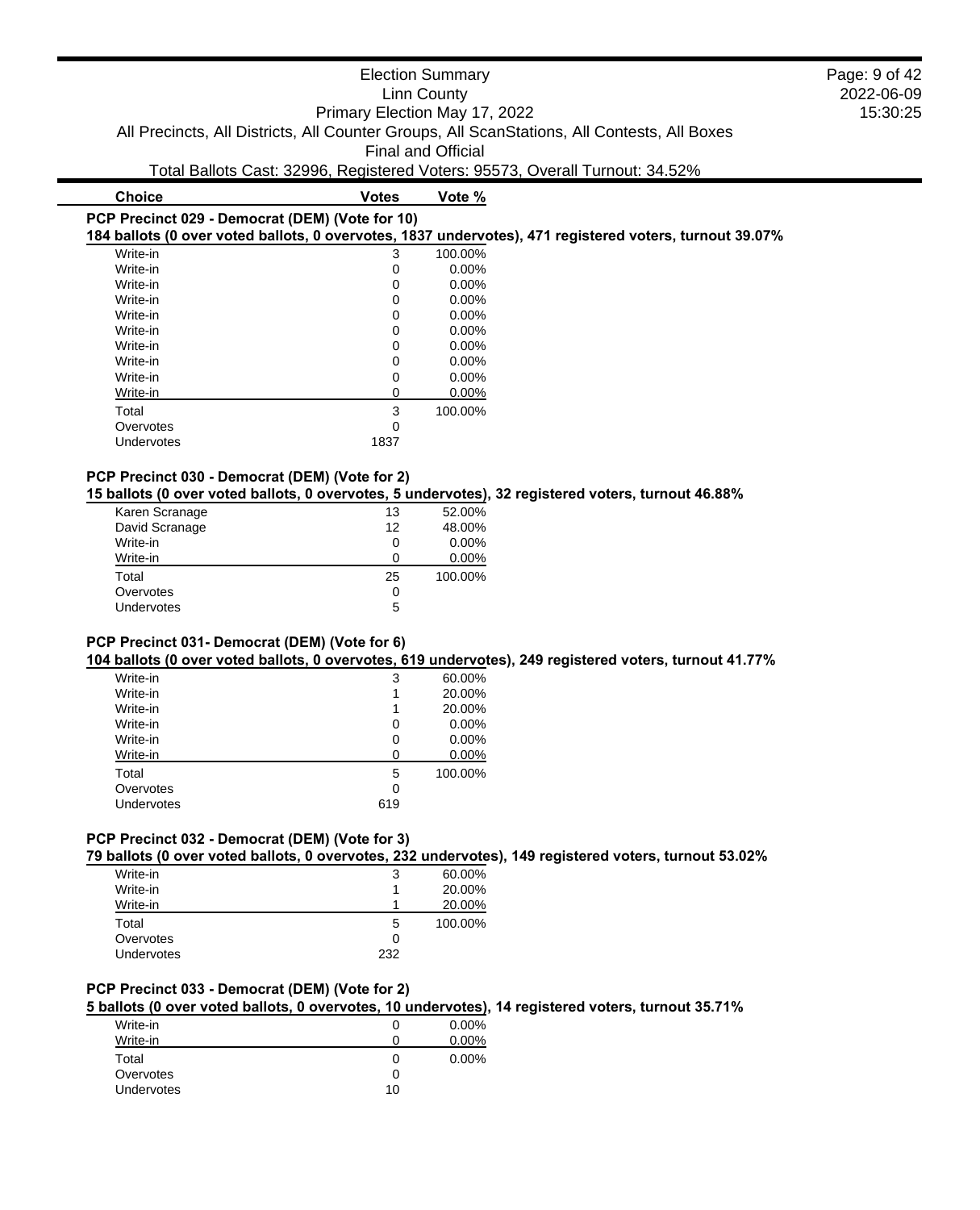|                                                |                               | <b>Election Summary</b>   |                                                                                                        | Page: 10 of 42 |
|------------------------------------------------|-------------------------------|---------------------------|--------------------------------------------------------------------------------------------------------|----------------|
| <b>Linn County</b>                             |                               |                           |                                                                                                        | 2022-06-09     |
|                                                | Primary Election May 17, 2022 |                           |                                                                                                        | 15:30:25       |
|                                                |                               |                           | All Precincts, All Districts, All Counter Groups, All ScanStations, All Contests, All Boxes            |                |
|                                                |                               |                           |                                                                                                        |                |
|                                                |                               | <b>Final and Official</b> |                                                                                                        |                |
|                                                |                               |                           | Total Ballots Cast: 32996, Registered Voters: 95573, Overall Turnout: 34.52%                           |                |
| <b>Choice</b>                                  | <b>Votes</b>                  | Vote %                    |                                                                                                        |                |
| PCP Precinct 034 - Democrat (DEM) (Vote for 2) |                               |                           |                                                                                                        |                |
|                                                |                               |                           | 22 ballots (0 over voted ballots, 0 overvotes, 44 undervotes), 72 registered voters, turnout 30.56%    |                |
| Write-in                                       | 0                             | $0.00\%$                  |                                                                                                        |                |
| Write-in                                       | 0                             | $0.00\%$                  |                                                                                                        |                |
| Total                                          | 0                             | $0.00\%$                  |                                                                                                        |                |
| Overvotes                                      | 0                             |                           |                                                                                                        |                |
| Undervotes                                     | 44                            |                           |                                                                                                        |                |
|                                                |                               |                           |                                                                                                        |                |
| PCP Precinct 035 - Democrat (DEM) (Vote for 7) |                               |                           |                                                                                                        |                |
|                                                |                               |                           | 198 ballots (0 over voted ballots, 0 overvotes, 974 undervotes), 360 registered voters, turnout 55.00% |                |
| Judy Arter                                     | 95                            | 23.06%                    |                                                                                                        |                |
| Paula Connaghan                                | 91                            | 22.09%                    |                                                                                                        |                |
| Loren Ford                                     | 96                            | 23.30%                    |                                                                                                        |                |
| Scott Bruslind                                 | 111                           | 26.94%                    |                                                                                                        |                |
| Write-in                                       | 12                            | 2.91%                     |                                                                                                        |                |
| Write-in                                       | 4                             | 0.97%                     |                                                                                                        |                |
| Write-in                                       | 3                             | 0.73%                     |                                                                                                        |                |
| Write-in                                       | $\Omega$                      | 0.00%                     |                                                                                                        |                |
| Write-in                                       | 0                             | 0.00%                     |                                                                                                        |                |
| Write-in                                       | $\Omega$                      | $0.00\%$                  |                                                                                                        |                |

| <b>Judy Arter</b> | 95  | 23.06%  |
|-------------------|-----|---------|
| Paula Connaghan   | 91  | 22.09%  |
| Loren Ford        | 96  | 23.30%  |
| Scott Bruslind    | 111 | 26.94%  |
| Write-in          | 12  | 2.91%   |
| Write-in          | 4   | 0.97%   |
| Write-in          | 3   | 0.73%   |
| Write-in          | 0   | 0.00%   |
| Write-in          | 0   | 0.00%   |
| Write-in          | 0   | 0.00%   |
| Write-in          | 0   | 0.00%   |
| Total             | 412 | 100.00% |
| Overvotes         | 0   |         |
| Undervotes        | 974 |         |
|                   |     |         |

# **PCP Precinct 036 - Democrat (DEM) (Vote for 7)**

**169 ballots (0 over voted ballots, 0 overvotes, 1171 undervotes), 375 registered voters, turnout 45.07%**

| Write-in   | 8        | 66.67%   |
|------------|----------|----------|
| Write-in   | 2        | 16.67%   |
| Write-in   | 2        | 16.67%   |
| Write-in   | 0        | $0.00\%$ |
| Write-in   | 0        | $0.00\%$ |
| Write-in   | 0        | 0.00%    |
| Write-in   | $\Omega$ | 0.00%    |
| Total      | 12       | 100.00%  |
| Overvotes  | 0        |          |
| Undervotes | 1171     |          |

# **PCP Precinct 037 - Democrat (DEM) (Vote for 6)**

**129 ballots (0 over voted ballots, 0 overvotes, 690 undervotes), 362 registered voters, turnout 35.64%**

| Renee Windsor-White | 83  | 98.81%   |
|---------------------|-----|----------|
| Write-in            | 0   | $0.00\%$ |
| Write-in            | 0   | $0.00\%$ |
| Write-in            | 0   | $0.00\%$ |
| Write-in            | 0   | $0.00\%$ |
| Write-in            | 0   | 0.00%    |
| Write-in            |     | 1.19%    |
| Total               | 84  | 100.00%  |
| Overvotes           | 0   |          |
| Undervotes          | 690 |          |

# **PCP Precinct 038 - Democrat (DEM) (Vote for 6)**

**122 ballots (0 over voted ballots, 0 overvotes, 646 undervotes), 333 registered voters, turnout 36.64%**

| Wendy Nilsen | 85 | 98.84%   |
|--------------|----|----------|
| Write-in     |    | 1.16%    |
| Write-in     | O  | $0.00\%$ |
| Write-in     | ∩  | $0.00\%$ |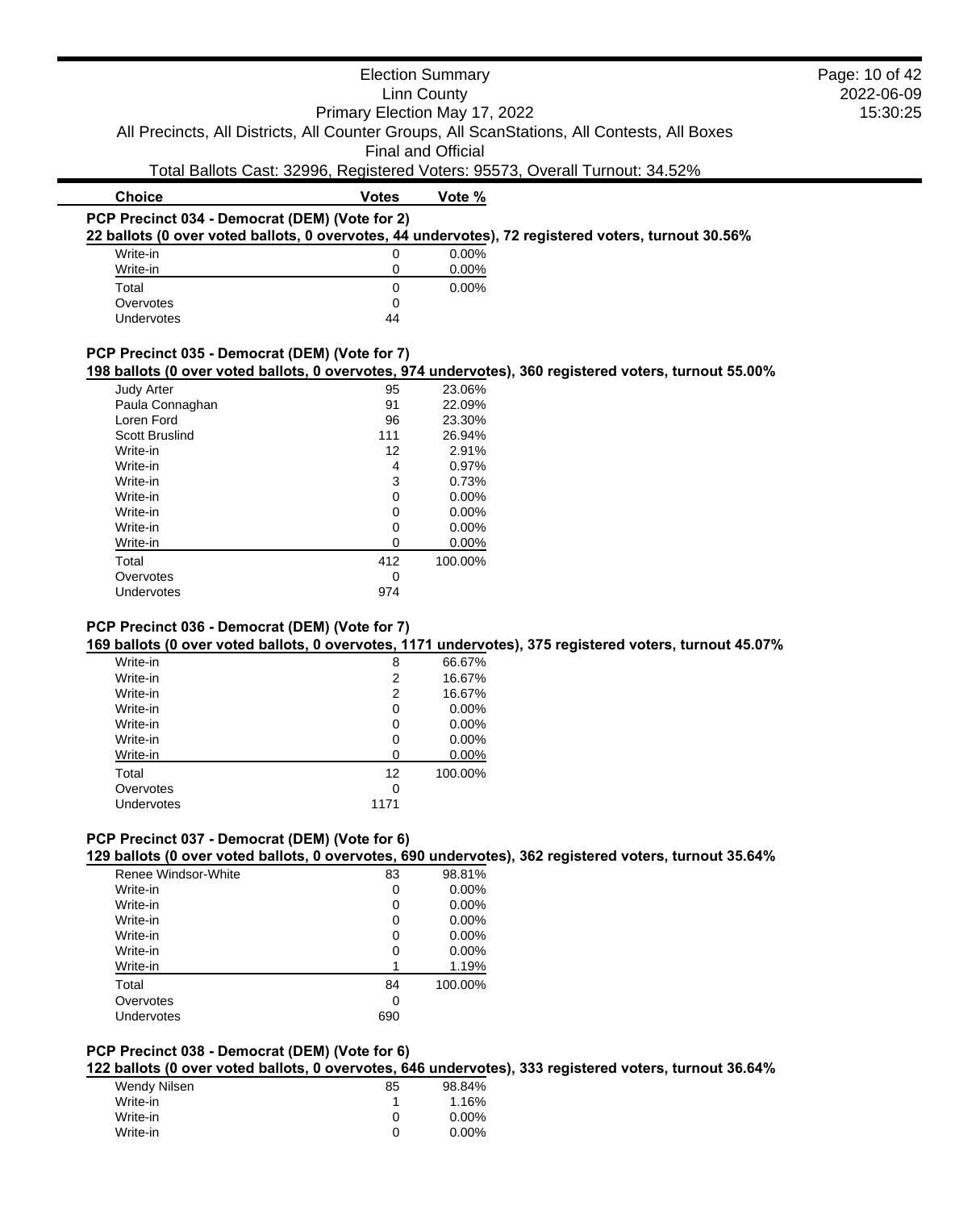# Election Summary

# Linn County

2022-06-09 15:30:25 Page: 11 of 42

Primary Election May 17, 2022 All Precincts, All Districts, All Counter Groups, All ScanStations, All Contests, All Boxes

Final and Official

# Total Ballots Cast: 32996, Registered Voters: 95573, Overall Turnout: 34.52%

| <b>Choice</b>     | <b>Votes</b> | Vote %   |
|-------------------|--------------|----------|
| Write-in          | 0            | $0.00\%$ |
| Write-in          | 0            | $0.00\%$ |
| Write-in          | 0            | $0.00\%$ |
| Total             | 86           | 100.00%  |
| Overvotes         | 0            |          |
| <b>Undervotes</b> | 646          |          |

### **PCP Precinct 039 - Democrat (DEM) (Vote for 4)**

# **123 ballots (0 over voted ballots, 0 overvotes, 479 undervotes), 270 registered voters, turnout 45.56%**

| Write-in          | 6   | 46.15%  |
|-------------------|-----|---------|
| Write-in          | 2   | 15.38%  |
| Write-in          | 2   | 15.38%  |
| Write-in          | 3   | 23.08%  |
| Total             | 13  | 100.00% |
| Overvotes         | 0   |         |
| <b>Undervotes</b> | 479 |         |

#### **PCP Precinct 040 - Democrat (DEM) (Vote for 2)**

**6 ballots (0 over voted ballots, 0 overvotes, 12 undervotes), 9 registered voters, turnout 66.67%**

| Write-in<br>Write-in |    | $0.00\%$<br>0.00% |
|----------------------|----|-------------------|
| Total                | 0  | $0.00\%$          |
| Overvotes            |    |                   |
| Undervotes           | 12 |                   |
|                      |    |                   |

#### **PCP Precinct 041 - Democrat (DEM) (Vote for 3)**

**96 ballots (0 over voted ballots, 0 overvotes, 225 undervotes), 191 registered voters, turnout 50.26%**

| Genny Lynch       | 55  | 87.30%  |
|-------------------|-----|---------|
| Write-in          | 3   | 4.76%   |
| Write-in          | 4   | 6.35%   |
| Write-in          |     | 1.59%   |
| Total             | 63  | 100.00% |
| Overvotes         | 0   |         |
| <b>Undervotes</b> | 225 |         |
|                   |     |         |

# **PCP Precinct 042 - Democrat (DEM) (Vote for 4)**

#### **82 ballots (0 over voted ballots, 0 overvotes, 326 undervotes), 168 registered voters, turnout 48.81%**

| Write-in   | 2   | 100.00%  |
|------------|-----|----------|
| Write-in   | 0   | $0.00\%$ |
| Write-in   | 0   | $0.00\%$ |
| Write-in   | O   | $0.00\%$ |
| Total      | 2   | 100.00%  |
| Overvotes  | 0   |          |
| Undervotes | 326 |          |

### **PCP Precinct 043 - Democrat (DEM) (Vote for 5)**

**100 ballots (0 over voted ballots, 0 overvotes, 439 undervotes), 239 registered voters, turnout 41.84%**

| Carl Henriksen | 61  | 100.00% |
|----------------|-----|---------|
| Write-in       | 0   | 0.00%   |
| Write-in       | 0   | 0.00%   |
| Write-in       | 0   | 0.00%   |
| Write-in       | 0   | 0.00%   |
| Write-in       | O   | 0.00%   |
| Total          | 61  | 100.00% |
| Overvotes      | Ω   |         |
| Undervotes     | 439 |         |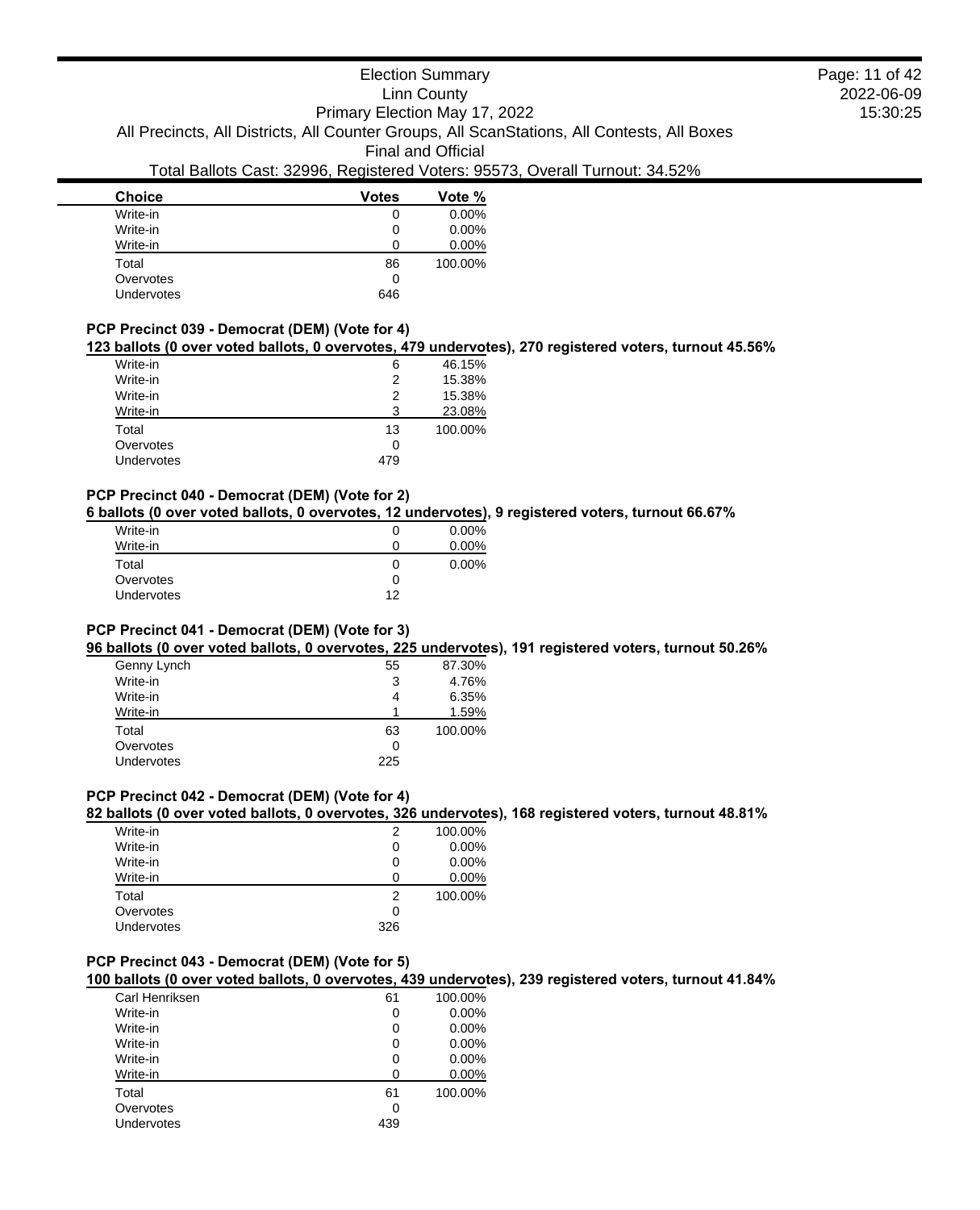|                                                                                                                                                                            |                               | <b>Election Summary</b>   |                                                                              | Page: 12 of 42 |
|----------------------------------------------------------------------------------------------------------------------------------------------------------------------------|-------------------------------|---------------------------|------------------------------------------------------------------------------|----------------|
|                                                                                                                                                                            |                               | <b>Linn County</b>        |                                                                              | 2022-06-09     |
|                                                                                                                                                                            | Primary Election May 17, 2022 |                           |                                                                              | 15:30:25       |
| All Precincts, All Districts, All Counter Groups, All ScanStations, All Contests, All Boxes                                                                                |                               |                           |                                                                              |                |
|                                                                                                                                                                            |                               | <b>Final and Official</b> |                                                                              |                |
|                                                                                                                                                                            |                               |                           |                                                                              |                |
|                                                                                                                                                                            |                               |                           | Total Ballots Cast: 32996, Registered Voters: 95573, Overall Turnout: 34.52% |                |
| <b>Choice</b>                                                                                                                                                              | <b>Votes</b>                  | Vote %                    |                                                                              |                |
| PCP Precinct 044 - Democrat (DEM) (Vote for 2)                                                                                                                             |                               |                           |                                                                              |                |
| 29 ballots (0 over voted ballots, 0 overvotes, 35 undervotes), 50 registered voters, turnout 58.00%                                                                        |                               |                           |                                                                              |                |
| Cynthia G Bethell                                                                                                                                                          | 18                            | 78.26%                    |                                                                              |                |
| Write-in                                                                                                                                                                   | 2                             | 8.70%                     |                                                                              |                |
|                                                                                                                                                                            | 3                             | 13.04%                    |                                                                              |                |
| Write-in                                                                                                                                                                   |                               |                           |                                                                              |                |
| Total                                                                                                                                                                      | 23                            | 100.00%                   |                                                                              |                |
| Overvotes                                                                                                                                                                  | 0                             |                           |                                                                              |                |
| Undervotes                                                                                                                                                                 | 35                            |                           |                                                                              |                |
| PCP Precinct 045 - Democrat (DEM) (Vote for 5)<br>94 ballots (0 over voted ballots, 0 overvotes, 390 undervotes), 215 registered voters, turnout 43.72%<br>Dennis R Turner | 30                            | 37.50%                    |                                                                              |                |
| Michelle Dugi                                                                                                                                                              | 42                            | 52.50%                    |                                                                              |                |
| Write-in                                                                                                                                                                   | 4                             | 5.00%                     |                                                                              |                |
| Write-in                                                                                                                                                                   |                               | 1.25%                     |                                                                              |                |
| Write-in<br>Write-in                                                                                                                                                       |                               | 1.25%                     |                                                                              |                |
| Write-in                                                                                                                                                                   |                               | 1.25%<br>1.25%            |                                                                              |                |
| Total                                                                                                                                                                      | 80                            | 100.00%                   |                                                                              |                |
| Overvotes                                                                                                                                                                  | 0                             |                           |                                                                              |                |

| Write-in   | 3   | 100.00% |
|------------|-----|---------|
| Write-in   | O   | 0.00%   |
| Write-in   | O   | 0.00%   |
| Write-in   | O   | 0.00%   |
| Write-in   | O   | 0.00%   |
| Write-in   | 0   | 0.00%   |
| Total      | 3   | 100.00% |
| Overvotes  | 0   |         |
| Undervotes | 783 |         |
|            |     |         |

#### **PCP Precinct 047 - Democrat (DEM) (Vote for 2)**

#### **58 ballots (0 over voted ballots, 0 overvotes, 115 undervotes), 86 registered voters, turnout 67.44%**

| Write-in          |     | 100.00%  |
|-------------------|-----|----------|
| Write-in          |     | $0.00\%$ |
| Total             |     | 100.00%  |
| Overvotes         |     |          |
| <b>Undervotes</b> | 115 |          |

#### **PCP Precinct 048 - Democrat (DEM) (Vote for 10)**

**464 ballots (0 over voted ballots, 0 overvotes, 4310 undervotes), 821 registered voters, turnout 56.52%**

| <b>Benjamin Watts</b> | 307 | 93.03% |
|-----------------------|-----|--------|
| Write-in              | 9   | 2.73%  |
| Write-in              | 3   | 0.91%  |
| Write-in              | 3   | 0.91%  |
| Write-in              | 3   | 0.91%  |
| Write-in              | 1   | 0.30%  |
| Write-in              | 1   | 0.30%  |
| Write-in              | 1   | 0.30%  |
| Write-in              | 1   | 0.30%  |
| Write-in              | 1   | 0.30%  |
| Write-in              | 0   | 0.00%  |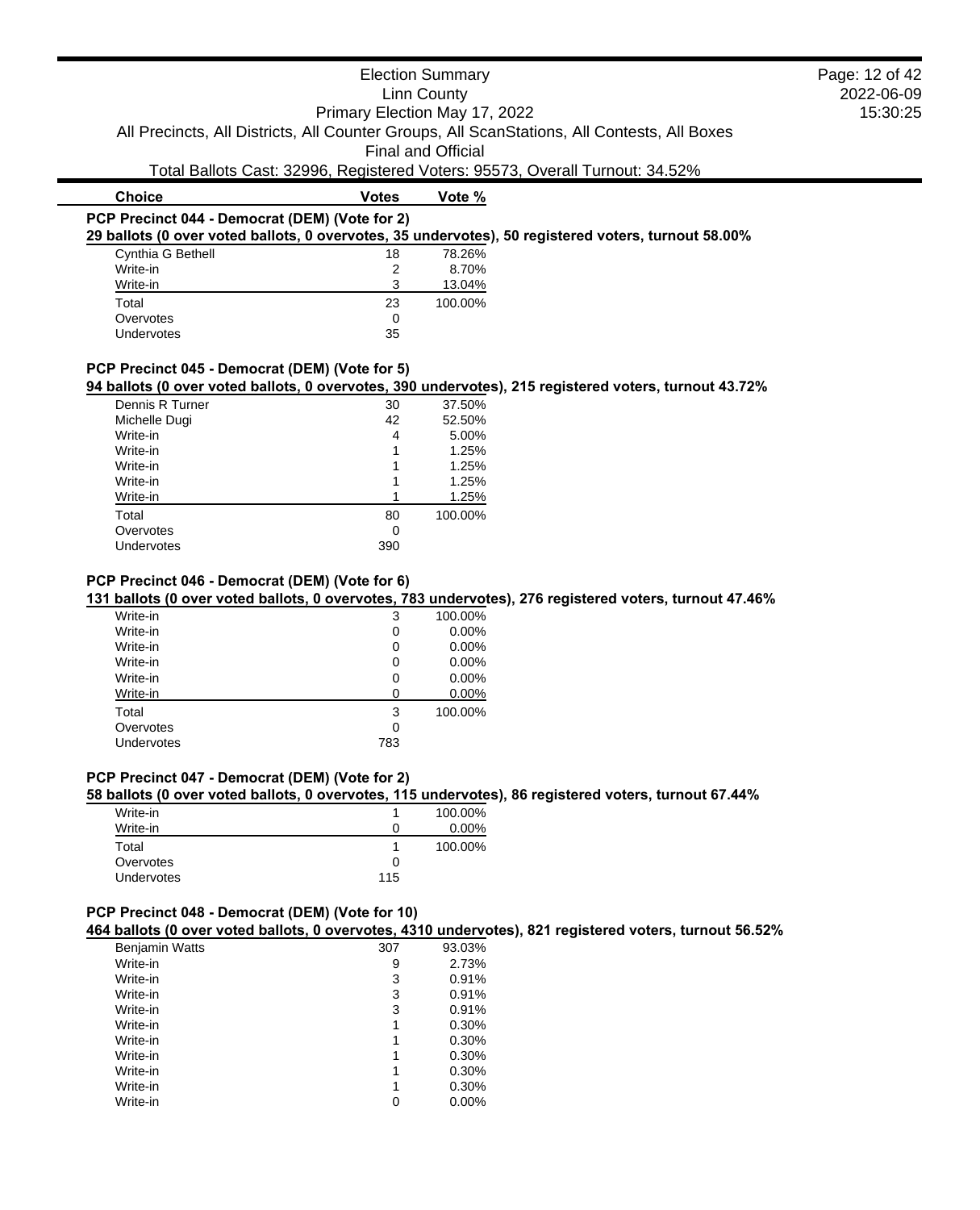# Election Summary

Linn County

2022-06-09 15:30:25 Page: 13 of 42

Primary Election May 17, 2022 All Precincts, All Districts, All Counter Groups, All ScanStations, All Contests, All Boxes

Final and Official

# Total Ballots Cast: 32996, Registered Voters: 95573, Overall Turnout: 34.52%

| <b>Choice</b>     | <b>Votes</b> | Vote %  |
|-------------------|--------------|---------|
| Total             | 330          | 100.00% |
| Overvotes         | O            |         |
| <b>Undervotes</b> | 4310         |         |
|                   |              |         |

# **PCP Precinct 049 - Democrat (DEM) (Vote for 2)**

**0 ballots (0 over voted ballots, 0 overvotes, 0 undervotes), 1 registered voters, turnout 0.00%**

| Write-in          |   | $0.00\%$ |
|-------------------|---|----------|
| Write-in          |   | 0.00%    |
| Total             | O | 0.00%    |
| Overvotes         | O |          |
| <b>Undervotes</b> | O |          |

# **PCP Precinct 051 - Democrat (DEM) (Vote for 4)**

#### **69 ballots (0 over voted ballots, 0 overvotes, 273 undervotes), 149 registered voters, turnout 46.31%**

| Write-in          | 3   | 100.00%  |
|-------------------|-----|----------|
| Write-in          | 0   | $0.00\%$ |
| Write-in          | O   | $0.00\%$ |
| Write-in          | O   | 0.00%    |
| Total             | 3   | 100.00%  |
| Overvotes         | Ω   |          |
| <b>Undervotes</b> | 273 |          |
|                   |     |          |

### **PCP Precinct 052 - Democrat (DEM) (Vote for 3)**

#### **52 ballots (0 over voted ballots, 0 overvotes, 93 undervotes), 124 registered voters, turnout 41.94%**

| May Garland   | 34 | 53.97%   |
|---------------|----|----------|
| Roger Gaither | 27 | 42.86%   |
| Write-in      | 2  | 3.17%    |
| Write-in      | 0  | $0.00\%$ |
| Write-in      | O  | $0.00\%$ |
| Total         | 63 | 100.00%  |
| Overvotes     | 0  |          |
| Undervotes    | 93 |          |

### **PCP Precinct 053 - Democrat (DEM) (Vote for 4)**

# **89 ballots (0 over voted ballots, 0 overvotes, 351 undervotes), 171 registered voters, turnout 52.05%**

| Write-in   | 5   | 100.00% |
|------------|-----|---------|
| Write-in   | O   | 0.00%   |
| Write-in   | O   | 0.00%   |
| Write-in   | 0   | 0.00%   |
| Total      | 5   | 100.00% |
| Overvotes  | 0   |         |
| Undervotes | 351 |         |

#### **PCP Precinct 054 - Democrat (DEM) (Vote for 2)**

#### **43 ballots (0 over voted ballots, 0 overvotes, 80 undervotes), 80 registered voters, turnout 53.75%**

| Write-in          |    | 50.00%  |
|-------------------|----|---------|
| Write-in          | ີ  | 50.00%  |
| Total             | 6  | 100.00% |
| Overvotes         | 0  |         |
| <b>Undervotes</b> | 80 |         |

# **PCP Precinct 055 - Democrat (DEM) (Vote for 3)**

**60 ballots (0 over voted ballots, 0 overvotes, 174 undervotes), 144 registered voters, turnout 41.67%**

| Write-in | 33.33% |
|----------|--------|
| Write-in | 33.33% |
| Write-in | 33.33% |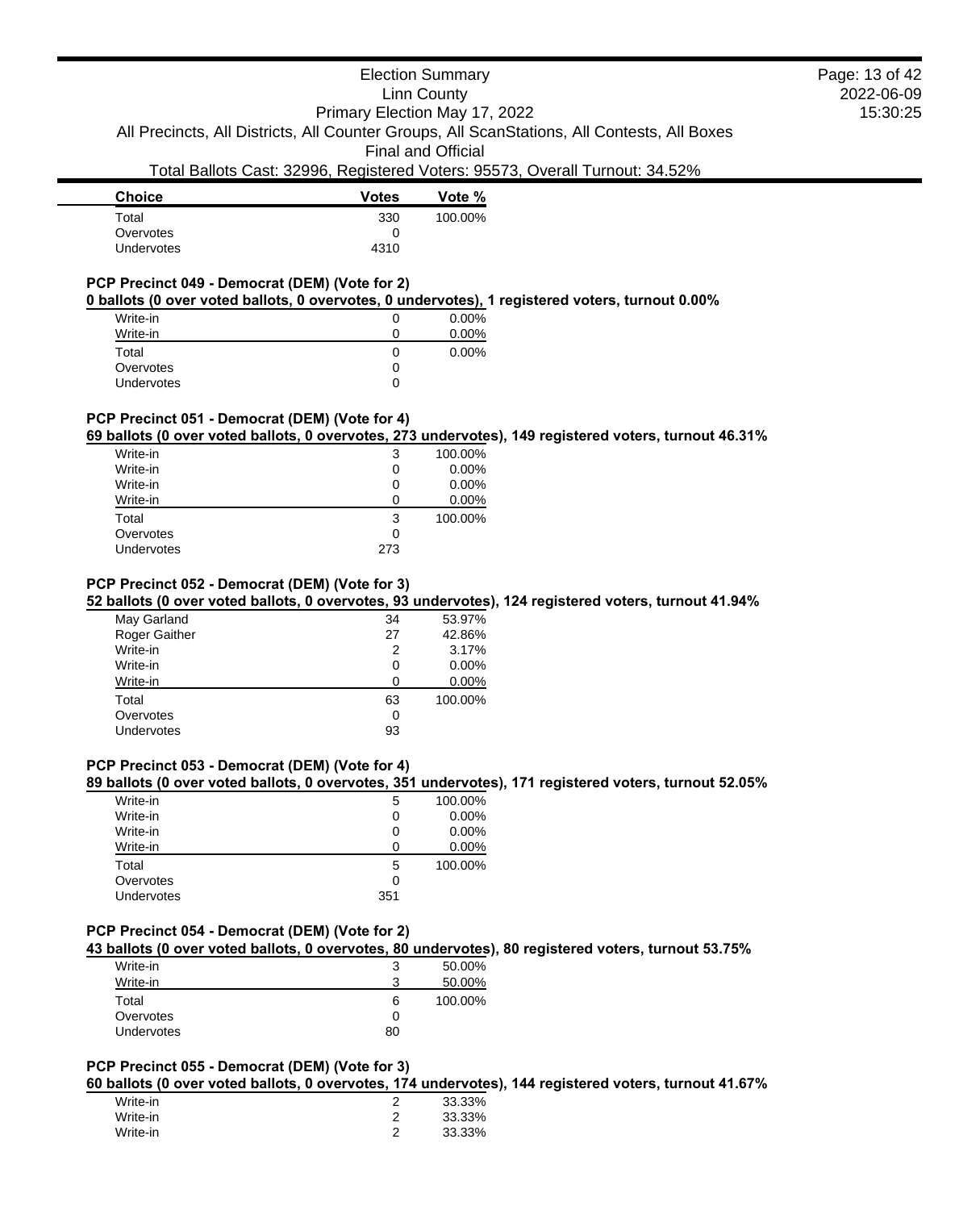# Election Summary Linn County Primary Election May 17, 2022

All Precincts, All Districts, All Counter Groups, All ScanStations, All Contests, All Boxes

Final and Official

# Total Ballots Cast: 32996, Registered Voters: 95573, Overall Turnout: 34.52%

| <b>Votes</b> | Vote %  |
|--------------|---------|
| 6            | 100.00% |
| 0            |         |
| 174          |         |
|              |         |

# **PCP Precinct 056 - Democrat (DEM) (Vote for 4)**

### **92 ballots (0 over voted ballots, 0 overvotes, 366 undervotes), 182 registered voters, turnout 50.55%**

| Write-in          | 2   | 100.00%  |
|-------------------|-----|----------|
| Write-in          | 0   | $0.00\%$ |
| Write-in          | 0   | $0.00\%$ |
| Write-in          |     | 0.00%    |
| Total             | 2   | 100.00%  |
| Overvotes         | 0   |          |
| <b>Undervotes</b> | 366 |          |
|                   |     |          |

# **PCP Precinct 057 - Democrat (DEM) (Vote for 2)**

#### **10 ballots (0 over voted ballots, 0 overvotes, 20 undervotes), 20 registered voters, turnout 50.00%**

| Write-in          | O  | $0.00\%$ |
|-------------------|----|----------|
| Write-in          | 0  | $0.00\%$ |
| Total             | 0  | $0.00\%$ |
| Overvotes         | 0  |          |
| <b>Undervotes</b> | 20 |          |

### **PCP Precinct 058 - Democrat (DEM) (Vote for 2)**

#### **6 ballots (0 over voted ballots, 0 overvotes, 12 undervotes), 12 registered voters, turnout 50.00%**

| Write-in          | O            | $0.00\%$ |
|-------------------|--------------|----------|
| Write-in          | O            | $0.00\%$ |
| Total             | $\mathbf{0}$ | $0.00\%$ |
| Overvotes         | Ω            |          |
| <b>Undervotes</b> | 12           |          |

### **PCP Precinct 059 - Democrat (DEM) (Vote for 9)**

#### **140 ballots (0 over voted ballots, 0 overvotes, 1253 undervotes), 384 registered voters, turnout 36.46%**

| Write-in   | 4    | 57.14%   |
|------------|------|----------|
| Write-in   | 1    | 14.29%   |
| Write-in   | 0    | $0.00\%$ |
| Write-in   | 0    | $0.00\%$ |
| Write-in   | 1    | 14.29%   |
| Write-in   | 0    | $0.00\%$ |
| Write-in   | 0    | $0.00\%$ |
| Write-in   | 1    | 14.29%   |
| Write-in   | 0    | 0.00%    |
| Total      | 7    | 100.00%  |
| Overvotes  | 0    |          |
| Undervotes | 1253 |          |

# **PCP Precinct 060 - Democrat (DEM) (Vote for 4)**

**96 ballots (0 over voted ballots, 0 overvotes, 381 undervotes), 206 registered voters, turnout 46.60%**

| Write-in   | 3                 | 100.00% |
|------------|-------------------|---------|
| Write-in   | O                 | 0.00%   |
| Write-in   | O                 | 0.00%   |
| Write-in   | $\mathbf{\Omega}$ | 0.00%   |
| Total      | 3                 | 100.00% |
| Overvotes  | 0                 |         |
| Undervotes | 381               |         |
|            |                   |         |

2022-06-09 15:30:25 Page: 14 of 42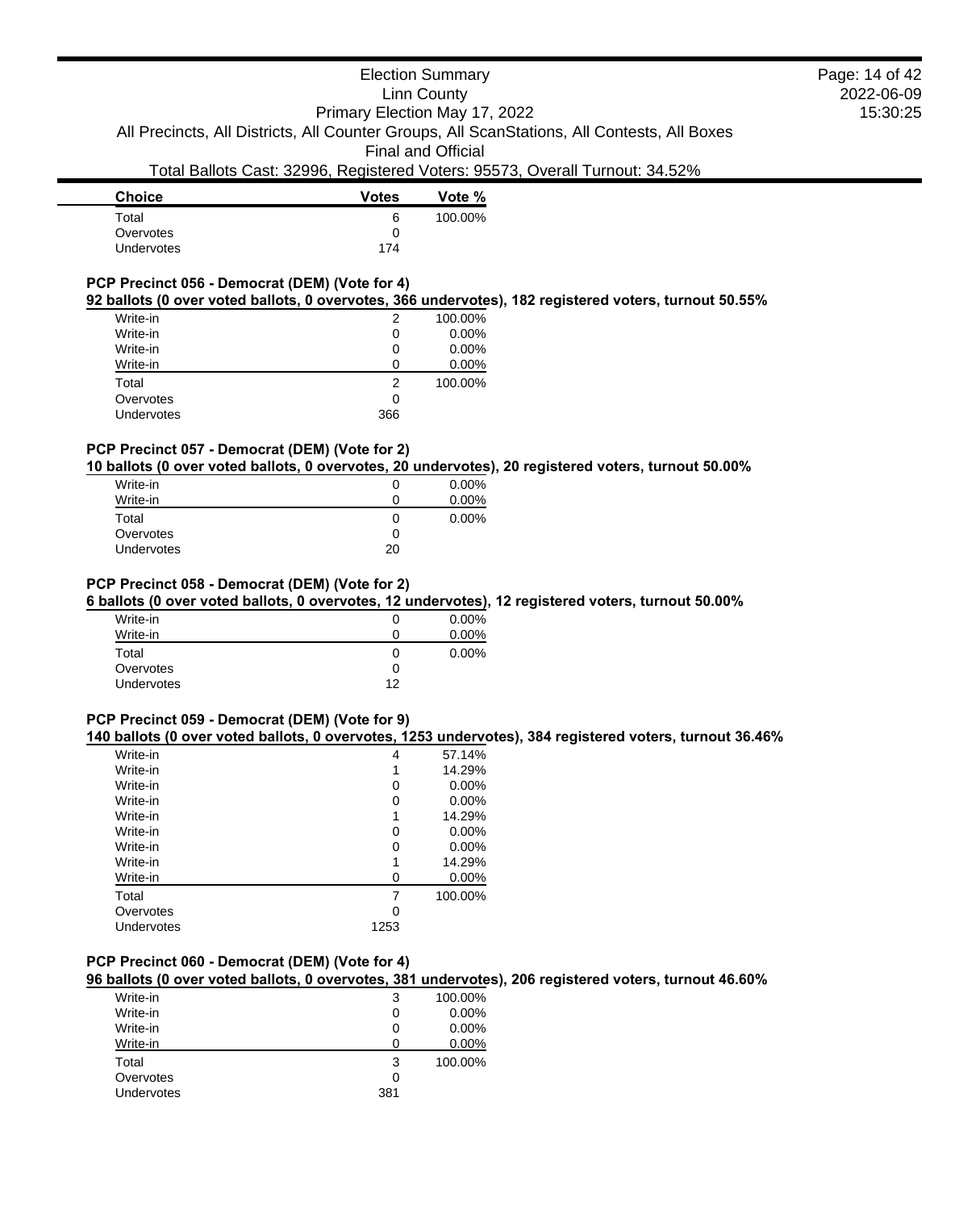|                                                |                               | <b>Election Summary</b>   |                                                                                             | Page: 15 of 42 |
|------------------------------------------------|-------------------------------|---------------------------|---------------------------------------------------------------------------------------------|----------------|
|                                                |                               | Linn County               |                                                                                             | 2022-06-09     |
|                                                | Primary Election May 17, 2022 |                           |                                                                                             | 15:30:25       |
|                                                |                               |                           | All Precincts, All Districts, All Counter Groups, All ScanStations, All Contests, All Boxes |                |
|                                                |                               | <b>Final and Official</b> |                                                                                             |                |
|                                                |                               |                           | Total Ballots Cast: 32996, Registered Voters: 95573, Overall Turnout: 34.52%                |                |
| <b>Choice</b>                                  | <b>Votes</b>                  | Vote %                    |                                                                                             |                |
| PCP Precinct 062 - Democrat (DEM) (Vote for 7) |                               |                           |                                                                                             |                |

# **118 ballots (0 over voted ballots, 0 overvotes, 818 undervotes), 333 registered voters, turnout 35.44%**

| Write-in   | 8   | 100.00% |
|------------|-----|---------|
| Write-in   | 0   | 0.00%   |
| Write-in   | O   | 0.00%   |
| Write-in   | 0   | 0.00%   |
| Write-in   | O   | 0.00%   |
| Write-in   | 0   | 0.00%   |
| Write-in   | O   | 0.00%   |
| Total      | 8   | 100.00% |
| Overvotes  | 0   |         |
| Undervotes | 818 |         |

# **PCP Precinct 063 - Democrat (DEM) (Vote for 6)**

**163 ballots (0 over voted ballots, 0 overvotes, 972 undervotes), 318 registered voters, turnout 51.26%**

| Write-in   | 3   | 50.00%  |
|------------|-----|---------|
| Write-in   |     | 16.67%  |
| Write-in   |     | 16.67%  |
| Write-in   |     | 16.67%  |
| Write-in   | 0   | 0.00%   |
| Write-in   | n   | 0.00%   |
| Total      | 6   | 100.00% |
| Overvotes  | 0   |         |
| Undervotes | 972 |         |
|            |     |         |

### **PCP Precinct 065 - Democrat (DEM) (Vote for 2)**

**4 ballots (0 over voted ballots, 0 overvotes, 8 undervotes), 8 registered voters, turnout 50.00%**

| Write-in   |   | $0.00\%$ |
|------------|---|----------|
| Write-in   |   | $0.00\%$ |
| Total      |   | $0.00\%$ |
| Overvotes  |   |          |
| Undervotes | 8 |          |
|            |   |          |

# **PCP Precinct 066 - Democrat (DEM) (Vote for 2)**

### **32 ballots (0 over voted ballots, 0 overvotes, 64 undervotes), 69 registered voters, turnout 46.38%**

| Write-in          | O  | $0.00\%$ |
|-------------------|----|----------|
| Write-in          |    | $0.00\%$ |
| Total             | 0  | $0.00\%$ |
| Overvotes         | 0  |          |
| <b>Undervotes</b> | 64 |          |
|                   |    |          |

#### **PCP Precinct 068 - Democrat (DEM) (Vote for 2)**

**17 ballots (0 over voted ballots, 0 overvotes, 32 undervotes), 45 registered voters, turnout 37.78%**

| Write-in          |    | 100.00%  |
|-------------------|----|----------|
| Write-in          |    | $0.00\%$ |
| Total             |    | 100.00%  |
| Overvotes         | Ω  |          |
| <b>Undervotes</b> | 32 |          |

#### **PCP Precinct 070 - Democrat (DEM) (Vote for 3)**

**98 ballots (0 over voted ballots, 0 overvotes, 294 undervotes), 173 registered voters, turnout 56.65%**

| Write-in | 0.00%    |
|----------|----------|
| Write-in | $0.00\%$ |
| Write-in | 0.00%    |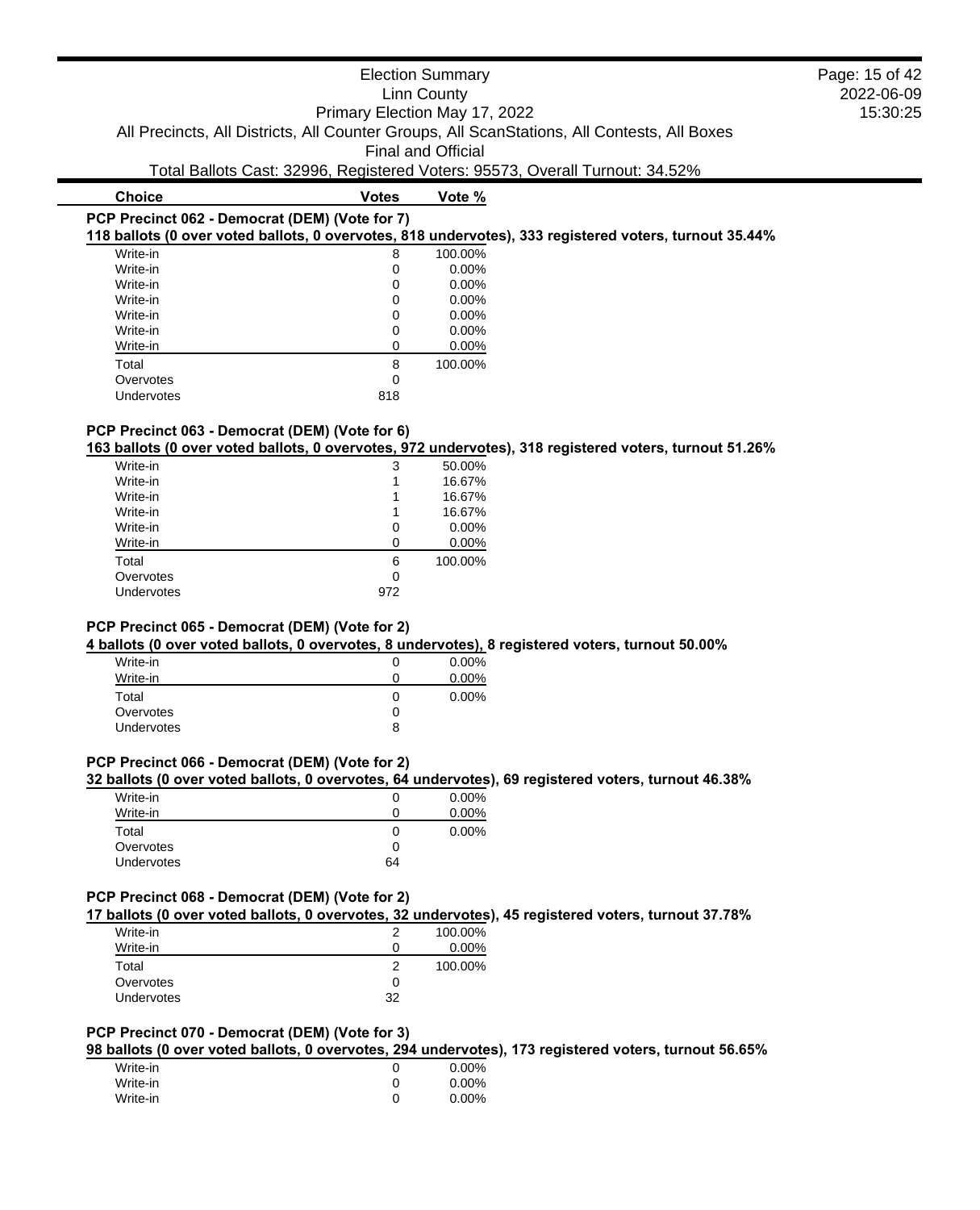# Election Summary

Linn County

2022-06-09 15:30:25 Page: 16 of 42

Primary Election May 17, 2022 All Precincts, All Districts, All Counter Groups, All ScanStations, All Contests, All Boxes

Final and Official

# Total Ballots Cast: 32996, Registered Voters: 95573, Overall Turnout: 34.52%

| <b>Votes</b> | Vote %   |
|--------------|----------|
| 0            | $0.00\%$ |
| 0            |          |
| 294          |          |
|              |          |

# **PCP Precinct 071 - Democrat (DEM) (Vote for 2)**

**20 ballots (0 over voted ballots, 0 overvotes, 39 undervotes), 34 registered voters, turnout 58.82%**

| Write-in   |    | 100.00%  |
|------------|----|----------|
| Write-in   |    | $0.00\%$ |
| Total      |    | 100.00%  |
| Overvotes  |    |          |
| Undervotes | 39 |          |

### **PCP Precinct 073 - Democrat (DEM) (Vote for 6)**

**185 ballots (2 over voted ballots, 12 overvotes, 973 undervotes), 349 registered voters, turnout 53.01%**

| 111 | 88.80%  |
|-----|---------|
| 6   | 4.80%   |
| 4   | 3.20%   |
| 2   | 1.60%   |
| 1   | 0.80%   |
| 1   | 0.80%   |
| n   | 0.00%   |
| 125 | 100.00% |
| 12  |         |
| 973 |         |
|     |         |

### **PCP Precinct 074 - Democrat (DEM) (Vote for 5)**

**93 ballots (0 over voted ballots, 0 overvotes, 447 undervotes), 229 registered voters, turnout 40.61%**

| Write-in   | 5   | 27.78%  |
|------------|-----|---------|
| Write-in   | 4   | 22.22%  |
| Write-in   | 3   | 16.67%  |
| Write-in   | 3   | 16.67%  |
| Write-in   | 3   | 16.67%  |
| Total      | 18  | 100.00% |
| Overvotes  | 0   |         |
| Undervotes | 447 |         |
|            |     |         |

# **PCP Precinct 075 - Democrat (DEM) (Vote for 5)**

**133 ballots (0 over voted ballots, 0 overvotes, 656 undervotes), 229 registered voters, turnout 58.08%**

| Write-in   | 5   | 55.56%  |
|------------|-----|---------|
| Write-in   |     | 11.11%  |
| Write-in   |     | 11.11%  |
| Write-in   |     | 11.11%  |
| Write-in   |     | 11.11%  |
| Total      | 9   | 100.00% |
| Overvotes  | 0   |         |
| Undervotes | 656 |         |
|            |     |         |

#### **PCP Precinct 076 - Democrat (DEM) (Vote for 10)**

**258 ballots (0 over voted ballots, 0 overvotes, 2575 undervotes), 538 registered voters, turnout 47.96%**

| Write-in | 5 | 100.00%  |
|----------|---|----------|
| Write-in | 0 | $0.00\%$ |
| Write-in | 0 | $0.00\%$ |
| Write-in | 0 | $0.00\%$ |
| Write-in | 0 | $0.00\%$ |
| Write-in | 0 | $0.00\%$ |
| Write-in | 0 | $0.00\%$ |
| Write-in | 0 | $0.00\%$ |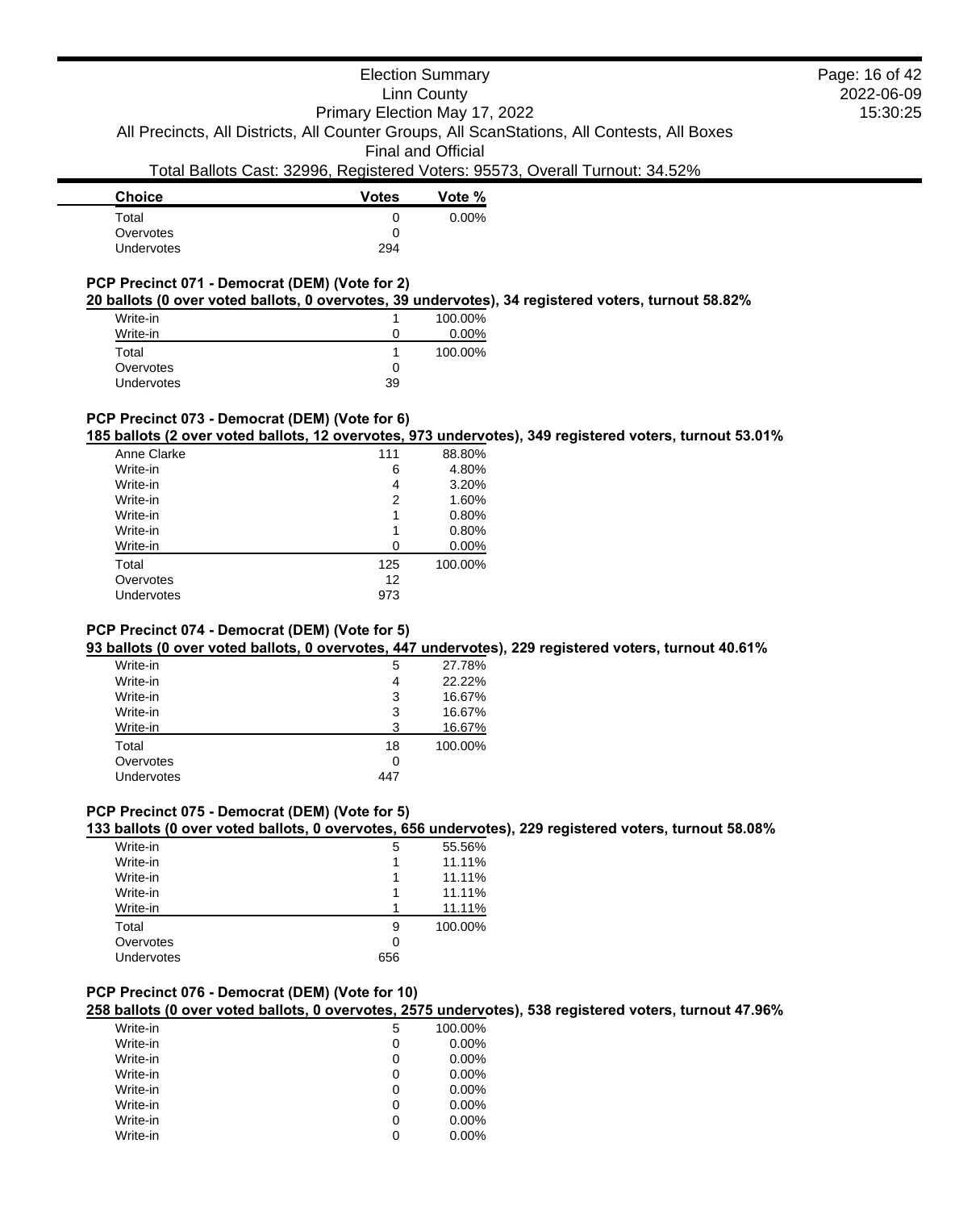| <b>Choice</b> | <b>Votes</b> | Vote %   |
|---------------|--------------|----------|
| Write-in      | 0            | $0.00\%$ |
| Write-in      | Ω            | $0.00\%$ |
| Total         | 5            | 100.00%  |
| Overvotes     | 0            |          |
| Undervotes    | 2575         |          |

#### **PCP Precinct 077 - Democrat (DEM) (Vote for 3)**

#### **66 ballots (0 over voted ballots, 0 overvotes, 192 undervotes), 125 registered voters, turnout 52.80%**

| Write-in   | 6   | 100.00% |
|------------|-----|---------|
| Write-in   | O   | 0.00%   |
| Write-in   | 0   | 0.00%   |
| Total      | 6   | 100.00% |
| Overvotes  | 0   |         |
| Undervotes | 192 |         |
|            |     |         |

# **PCP Precinct 078 - Democrat (DEM) (Vote for 4)**

**112 ballots (0 over voted ballots, 0 overvotes, 445 undervotes), 228 registered voters, turnout 49.12%**

| Write-in   | 2            | 66.67%  |
|------------|--------------|---------|
| Write-in   |              | 33.33%  |
| Write-in   | $\mathbf{0}$ | 0.00%   |
| Write-in   | $\mathbf{I}$ | 0.00%   |
| Total      | 3            | 100.00% |
| Overvotes  | Ω            |         |
| Undervotes | 445          |         |
|            |              |         |

#### **PCP Precinct 079 - Democrat (DEM) (Vote for 8)**

**223 ballots (0 over voted ballots, 0 overvotes, 1618 undervotes), 508 registered voters, turnout 43.90%**

| Mary Cooke | 144  | 86.75%  |
|------------|------|---------|
| Write-in   | 8    | 4.82%   |
| Write-in   | 3    | 1.81%   |
| Write-in   | 2    | 1.20%   |
| Write-in   | 2    | 1.20%   |
| Write-in   | 2    | 1.20%   |
| Write-in   | 2    | 1.20%   |
| Write-in   | 2    | 1.20%   |
| Write-in   |      | 0.60%   |
| Total      | 166  | 100.00% |
| Overvotes  | Ω    |         |
| Undervotes | 1618 |         |
|            |      |         |

# **PCP Precinct 080 - Democrat (DEM) (Vote for 7)**

**147 ballots (0 over voted ballots, 0 overvotes, 1010 undervotes), 333 registered voters, turnout 44.14%**

| Write-in   | 8    | 42.11%  |
|------------|------|---------|
| Write-in   | 5    | 26.32%  |
| Write-in   | 1    | 5.26%   |
| Write-in   | 1    | 5.26%   |
| Write-in   | 1    | 5.26%   |
| Write-in   | 1    | 5.26%   |
| Write-in   | 2    | 10.53%  |
| Total      | 19   | 100.00% |
| Overvotes  | 0    |         |
| Undervotes | 1010 |         |
|            |      |         |

#### **PCP Precinct 081 - Democrat (DEM) (Vote for 4)**

**189 ballots (0 over voted ballots, 0 overvotes, 742 undervotes), 315 registered voters, turnout 60.00%**

| Write-in |        | 50.00% |
|----------|--------|--------|
| Write-in | ◠<br>ບ | 21.43% |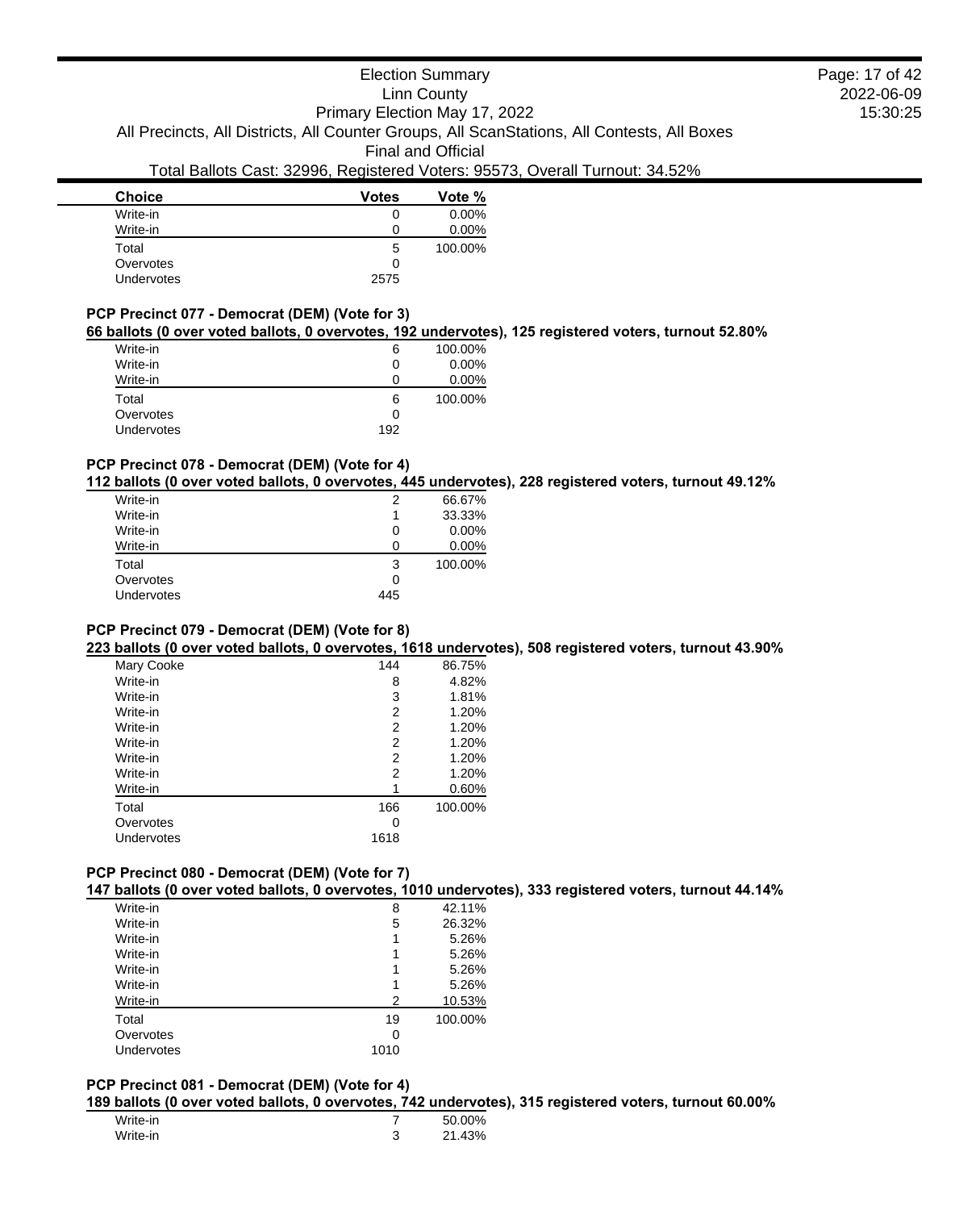| <b>Choice</b>     | <b>Votes</b> | Vote %  |
|-------------------|--------------|---------|
| Write-in          | 2            | 14.29%  |
| Write-in          | ာ            | 14.29%  |
| Total             | 14           | 100.00% |
| Overvotes         | 0            |         |
| <b>Undervotes</b> | 742          |         |

#### **PCP Precinct 083 - Democrat (DEM) (Vote for 2)**

#### **5 ballots (0 over voted ballots, 0 overvotes, 10 undervotes), 9 registered voters, turnout 55.56%**

| Write-in   |              | $0.00\%$ |
|------------|--------------|----------|
| Write-in   | $\mathbf{U}$ | $0.00\%$ |
| Total      | $\mathbf{U}$ | $0.00\%$ |
| Overvotes  | O            |          |
| Undervotes | 10           |          |

# **PCP Precinct 003 - Democrat (DEM) (Vote for 7)**

#### **152 ballots (1 over voted ballots, 7 overvotes, 962 undervotes), 286 registered voters, turnout 53.15%**

| 93  | 97.89%   |
|-----|----------|
| 2   | 2.11%    |
| 0   | $0.00\%$ |
| 0   | $0.00\%$ |
| 0   | $0.00\%$ |
| 0   | $0.00\%$ |
| 0   | $0.00\%$ |
| 0   | $0.00\%$ |
| 95  | 100.00%  |
|     |          |
| 962 |          |
|     |          |

#### **PCP Precinct 004 - Democrat (DEM) (Vote for 3)**

#### **56 ballots (0 over voted ballots, 0 overvotes, 168 undervotes), 143 registered voters, turnout 39.16%**

| Write-in          | O   | $0.00\%$ |
|-------------------|-----|----------|
| Write-in          | O   | 0.00%    |
| Write-in          | 0   | 0.00%    |
| Total             | O   | $0.00\%$ |
| Overvotes         | O   |          |
| <b>Undervotes</b> | 168 |          |

#### **PCP Precinct 006 - Democrat (DEM) (Vote for 6)**

#### **105 ballots (0 over voted ballots, 0 overvotes, 613 undervotes), 284 registered voters, turnout 36.97%**

| Write-in   | 8   | 47.06%  |
|------------|-----|---------|
| Write-in   | 3   | 17.65%  |
| Write-in   | 2   | 11.76%  |
| Write-in   | 2   | 11.76%  |
| Write-in   |     | 5.88%   |
| Write-in   |     | 5.88%   |
| Total      | 17  | 100.00% |
| Overvotes  | 0   |         |
| Undervotes | 613 |         |

### **PCP Precinct 007 - Democrat (DEM) (Vote for 2)**

# **2 ballots (0 over voted ballots, 0 overvotes, 4 undervotes), 8 registered voters, turnout 25.00%**

| Write-in          |   | $0.00\%$ |
|-------------------|---|----------|
| Write-in          |   | $0.00\%$ |
| Total             | 0 | $0.00\%$ |
| Overvotes         |   |          |
| <b>Undervotes</b> |   |          |

2022-06-09 15:30:25 Page: 18 of 42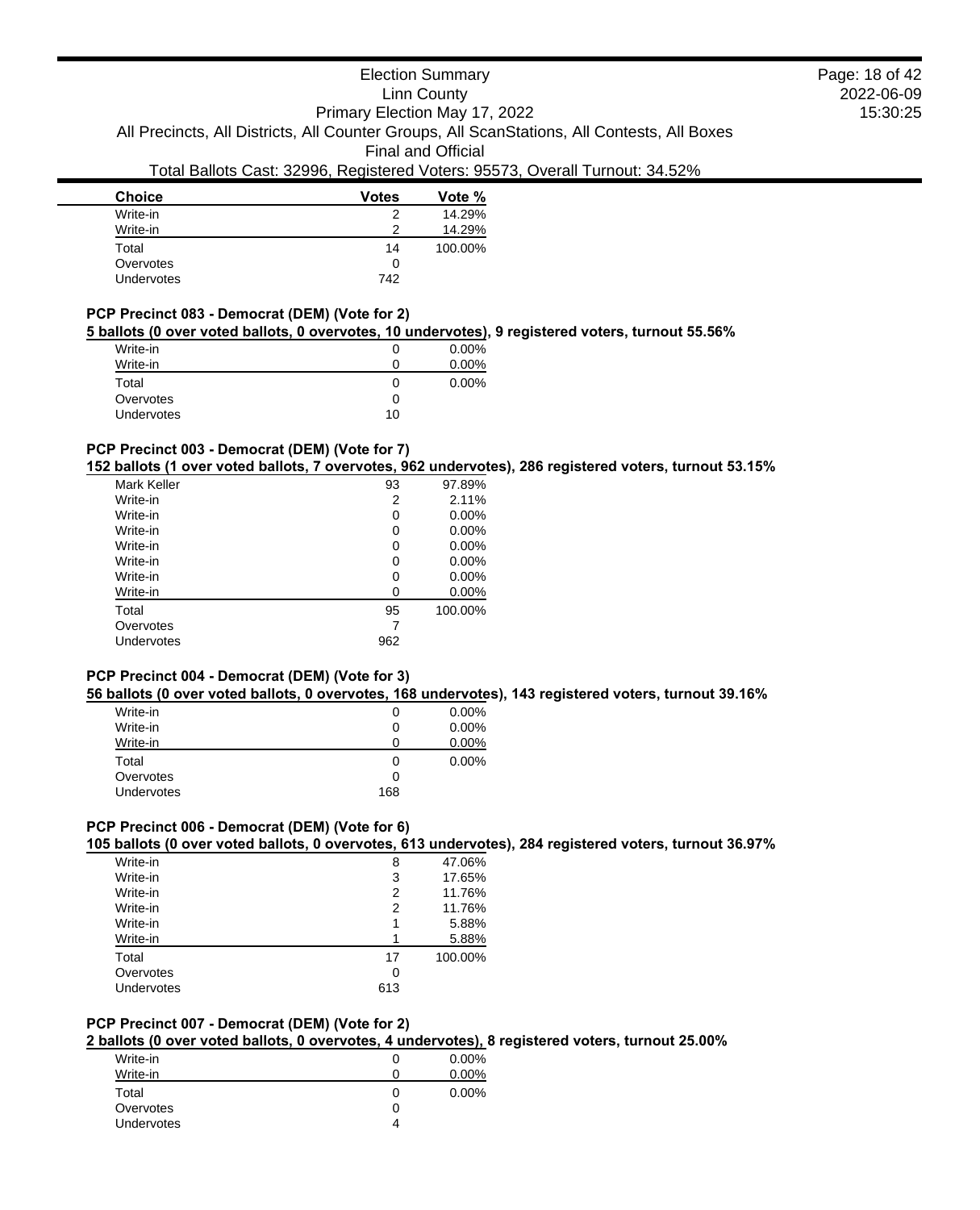|                                                | Primary Election May 17, 2022 | <b>Election Summary</b><br>Linn County<br><b>Final and Official</b> | All Precincts, All Districts, All Counter Groups, All ScanStations, All Contests, All Boxes            | Page: 19 of 42<br>2022-06-09<br>15:30:25 |
|------------------------------------------------|-------------------------------|---------------------------------------------------------------------|--------------------------------------------------------------------------------------------------------|------------------------------------------|
|                                                |                               |                                                                     | Total Ballots Cast: 32996, Registered Voters: 95573, Overall Turnout: 34.52%                           |                                          |
| <b>Choice</b>                                  | <b>Votes</b>                  | Vote %                                                              |                                                                                                        |                                          |
| PCP Precinct 008 - Democrat (DEM) (Vote for 4) |                               |                                                                     | 155 ballots (0 over voted ballots, 0 overvotes, 610 undervotes), 307 registered voters, turnout 50.49% |                                          |
| Write-in                                       |                               | 70.00%                                                              |                                                                                                        |                                          |
| Write-in                                       |                               | 10.00%                                                              |                                                                                                        |                                          |
| Write-in                                       |                               | 10.00%                                                              |                                                                                                        |                                          |
| Write-in                                       |                               | 10.00%                                                              |                                                                                                        |                                          |
| Total                                          | 10                            | 100.00%                                                             |                                                                                                        |                                          |
| Overvotes                                      | 0                             |                                                                     |                                                                                                        |                                          |

# **PCP Precinct 009 - Democrat (DEM) (Vote for 7)**

Undervotes 610

**143 ballots (0 over voted ballots, 0 overvotes, 984 undervotes), 415 registered voters, turnout 34.46%**

| Write-in   | 10  | 58.82%  |
|------------|-----|---------|
| Write-in   | 2   | 11.76%  |
| Write-in   | 1   | 5.88%   |
| Write-in   | 1   | 5.88%   |
| Write-in   |     | 5.88%   |
| Write-in   |     | 5.88%   |
| Write-in   |     | 5.88%   |
| Total      | 17  | 100.00% |
| Overvotes  | 0   |         |
| Undervotes | 984 |         |
|            |     |         |

# **PCP Precinct 010 - Democrat (DEM) (Vote for 10)**

**306 ballots (0 over voted ballots, 0 overvotes, 2827 undervotes), 722 registered voters, turnout 42.38%**

| Susan L Heath | 211  | 90.56%  |
|---------------|------|---------|
| Write-in      | 5    | 2.15%   |
| Write-in      | 4    | 1.72%   |
| Write-in      | 4    | 1.72%   |
| Write-in      | 3    | 1.29%   |
| Write-in      | 2    | 0.86%   |
| Write-in      | 1    | 0.43%   |
| Write-in      | 1    | 0.43%   |
| Write-in      | 1    | 0.43%   |
| Write-in      | 1    | 0.43%   |
| Write-in      | 0    | 0.00%   |
| Total         | 233  | 100.00% |
| Overvotes     | 0    |         |
| Undervotes    | 2827 |         |
|               |      |         |

| PCP Precinct 011 - Democrat (DEM) (Vote for 13)                                                         |  |  |
|---------------------------------------------------------------------------------------------------------|--|--|
| 377 ballots (0 over voted ballots, 0 overvotes, 4884 undervotes), 902 registered voters, turnout 41.80% |  |  |

| Write-in | 17 | 100.00%  |
|----------|----|----------|
| Write-in | 0  | $0.00\%$ |
| Write-in | 0  | $0.00\%$ |
| Write-in | 0  | 0.00%    |
| Write-in | 0  | $0.00\%$ |
| Write-in | 0  | 0.00%    |
| Write-in | 0  | 0.00%    |
| Write-in | 0  | 0.00%    |
| Write-in | 0  | 0.00%    |
| Write-in | 0  | $0.00\%$ |
| Write-in | 0  | $0.00\%$ |
| Write-in | 0  | 0.00%    |
| Write-in | 0  | 0.00%    |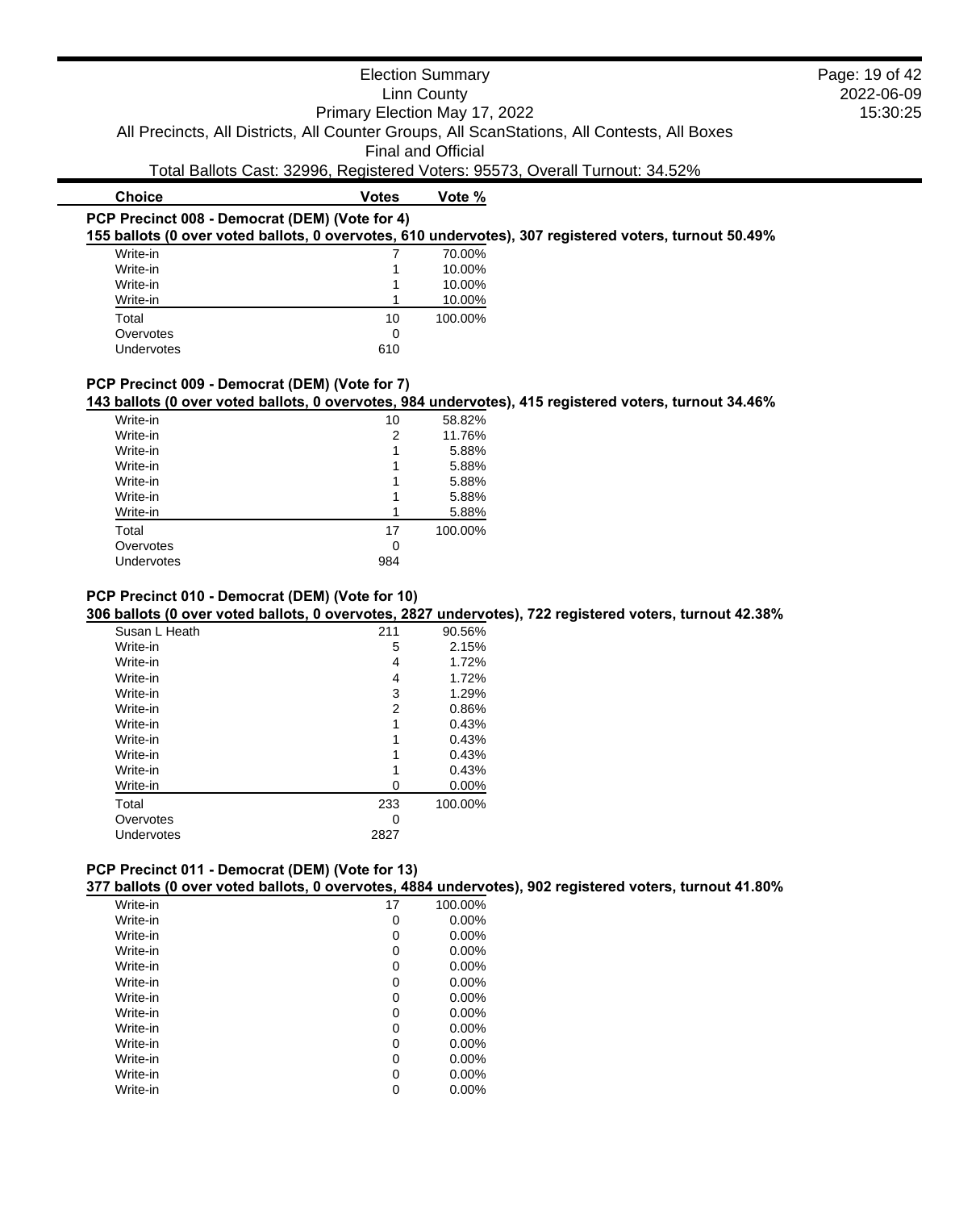| Vote %  |
|---------|
| 100.00% |
|         |
|         |
|         |

## **PCP Precinct 012 - Democrat (DEM) (Vote for 5)**

#### **151 ballots (0 over voted ballots, 0 overvotes, 637 undervotes), 332 registered voters, turnout 45.48%**

| Jackie Montaque | 113 | 95.76%  |
|-----------------|-----|---------|
| Write-in        | 2   | 1.69%   |
| Write-in        | 1   | 0.85%   |
| Write-in        |     | 0.85%   |
| Write-in        |     | 0.85%   |
| Write-in        |     | 0.00%   |
| Total           | 118 | 100.00% |
| Overvotes       | 0   |         |
| Undervotes      | 637 |         |
|                 |     |         |

#### **PCP Precinct 013 - Democrat (DEM) (Vote for 8)**

**220 ballots (0 over voted ballots, 0 overvotes, 1752 undervotes), 498 registered voters, turnout 44.18%**

| Write-in   | 8    | 100.00%  |
|------------|------|----------|
| Write-in   | 0    | 0.00%    |
| Write-in   | 0    | $0.00\%$ |
| Write-in   | 0    | 0.00%    |
| Write-in   | 0    | 0.00%    |
| Write-in   | 0    | 0.00%    |
| Write-in   | 0    | 0.00%    |
| Write-in   | 0    | 0.00%    |
| Total      | 8    | 100.00%  |
| Overvotes  | 0    |          |
| Undervotes | 1752 |          |
|            |      |          |

# **PCP Precinct 015 - Democrat (DEM) (Vote for 5)**

#### **106 ballots (0 over voted ballots, 0 overvotes, 463 undervotes), 228 registered voters, turnout 46.49%**

| Lori Humphrey | 63  | 94.03%  |
|---------------|-----|---------|
| Write-in      | 2   | 2.99%   |
| Write-in      | 1   | 1.49%   |
| Write-in      | 1   | 1.49%   |
| Write-in      | 0   | 0.00%   |
| Write-in      | ∩   | 0.00%   |
| Total         | 67  | 100.00% |
| Overvotes     | 0   |         |
| Undervotes    | 463 |         |
|               |     |         |

#### **PCP Precinct 050 - Democrat (DEM) (Vote for 2)**

**47 ballots (0 over voted ballots, 0 overvotes, 93 undervotes), 85 registered voters, turnout 55.29%**

| Write-in   |    | 100.00%  |
|------------|----|----------|
| Write-in   | 0  | $0.00\%$ |
| Total      |    | 100.00%  |
| Overvotes  | 0  |          |
| Undervotes | 93 |          |
|            |    |          |

### **PCP Precinct 061 - Democrat (DEM) (Vote for 7)**

**208 ballots (0 over voted ballots, 0 overvotes, 1312 undervotes), 467 registered voters, turnout 44.54%**

| Derek Dunham | 137 | 95.14% |
|--------------|-----|--------|
| Write-in     |     | 1.39%  |
| Write-in     |     | 0.69%  |
| Write-in     |     | 0.69%  |
| Write-in     | 1   | 0.69%  |

2022-06-09 15:30:25 Page: 20 of 42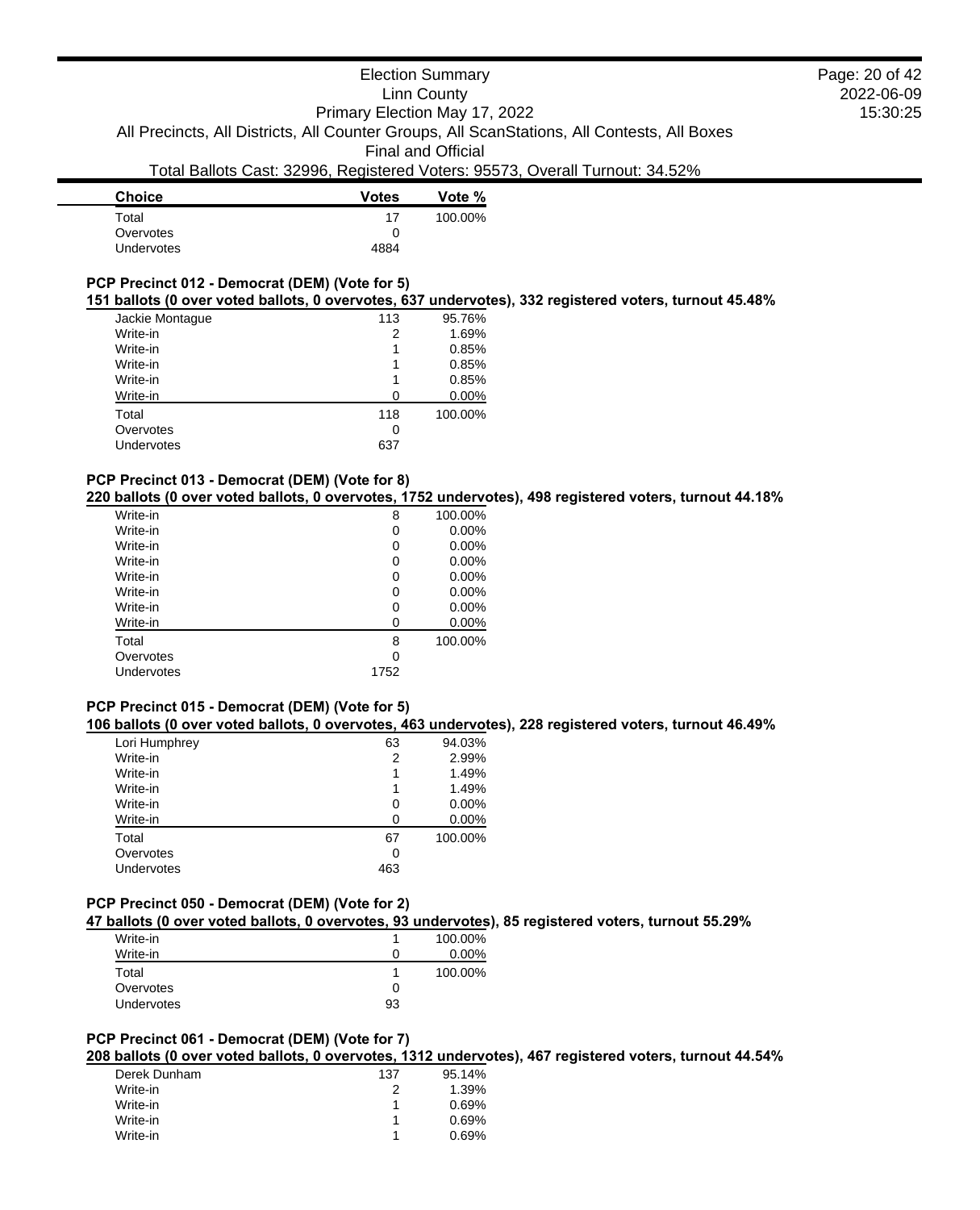| <b>Choice</b> | <b>Votes</b> | Vote %   |
|---------------|--------------|----------|
| Write-in      |              | 0.69%    |
| Write-in      |              | 0.69%    |
| Write-in      | 0            | $0.00\%$ |
| Total         | 144          | 100.00%  |
| Overvotes     | 0            |          |
| Undervotes    | 1312         |          |

#### **PCP Precinct 064 - Democrat (DEM) (Vote for 3)**

#### **72 ballots (0 over voted ballots, 0 overvotes, 214 undervotes), 130 registered voters, turnout 55.38%**

| Write-in          |     | 50.00%  |
|-------------------|-----|---------|
| Write-in          |     | 50.00%  |
| Write-in          |     | 0.00%   |
| Total             |     | 100.00% |
| Overvotes         | 0   |         |
| <b>Undervotes</b> | 214 |         |

#### **PCP Precinct 067 - Democrat (DEM) (Vote for 7)**

#### **237 ballots (0 over voted ballots, 0 overvotes, 1654 undervotes), 493 registered voters, turnout 48.07%**

| Write-in   | 3    | 60.00%   |
|------------|------|----------|
| Write-in   | 2    | 40.00%   |
| Write-in   | 0    | 0.00%    |
| Write-in   | 0    | 0.00%    |
| Write-in   | 0    | $0.00\%$ |
| Write-in   | 0    | 0.00%    |
| Write-in   | 0    | 0.00%    |
| Total      | 5    | 100.00%  |
| Overvotes  | 0    |          |
| Undervotes | 1654 |          |
|            |      |          |

#### **PCP Precinct 069 - Democrat (DEM) (Vote for 2)**

#### **62 ballots (0 over voted ballots, 0 overvotes, 123 undervotes), 106 registered voters, turnout 58.49%**

|              | 100.00%  |
|--------------|----------|
| $\mathbf{0}$ | $0.00\%$ |
|              | 100.00%  |
| O            |          |
| 123          |          |
|              |          |

### **PCP Precinct 072 - Democrat (DEM) (Vote for 4)**

#### **82 ballots (0 over voted ballots, 0 overvotes, 229 undervotes), 182 registered voters, turnout 45.05%**

| Dan Thackaberry | 50  | 50.51%  |
|-----------------|-----|---------|
| Nina Brenner    | 42  | 42.42%  |
| Write-in        | 3   | 3.03%   |
| Write-in        | 2   | 2.02%   |
| Write-in        | 1   | 1.01%   |
| Write-in        |     | 1.01%   |
| Total           | 99  | 100.00% |
| Overvotes       | 0   |         |
| Undervotes      | 229 |         |

### **PCP Precinct 082 - Democrat (DEM) (Vote for 8)**

**194 ballots (0 over voted ballots, 0 overvotes, 1548 undervotes), 490 registered voters, turnout 39.59%**

| Write-in | 4 | 100.00%  |
|----------|---|----------|
| Write-in | 0 | $0.00\%$ |
| Write-in | 0 | $0.00\%$ |
| Write-in | 0 | $0.00\%$ |
| Write-in | O | $0.00\%$ |
| Write-in | O | $0.00\%$ |

2022-06-09 15:30:25 Page: 21 of 42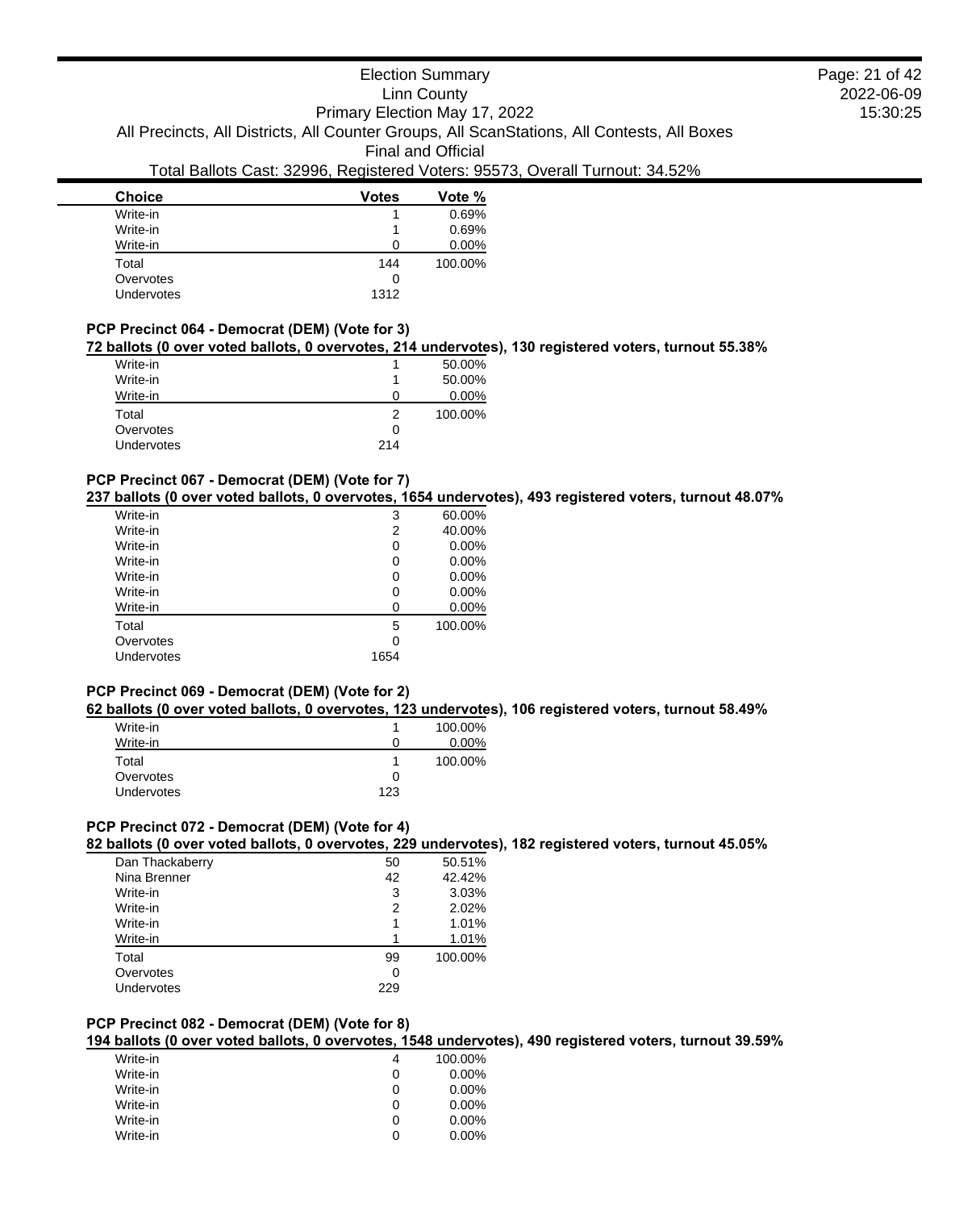| <b>Choice</b> | <b>Votes</b> | Vote %   |  |
|---------------|--------------|----------|--|
| Write-in      | 0            | $0.00\%$ |  |
| Write-in      | 0            | $0.00\%$ |  |
| Total         | 4            | 100.00%  |  |
| Overvotes     | 0            |          |  |
| Undervotes    | 1548         |          |  |

#### **PCP Precinct 084 - Democrat (DEM) (Vote for 11)**

÷

**263 ballots (0 over voted ballots, 0 overvotes, 2855 undervotes), 655 registered voters, turnout 40.15%**

| Write-in   | 16   | 42.11%  |
|------------|------|---------|
| Write-in   | 3    | 7.89%   |
| Write-in   | 3    | 7.89%   |
| Write-in   | 2    | 5.26%   |
| Write-in   | 2    | 5.26%   |
| Write-in   | 2    | 5.26%   |
| Write-in   | 2    | 5.26%   |
| Write-in   | 2    | 5.26%   |
| Write-in   | 2    | 5.26%   |
| Write-in   | 2    | 5.26%   |
| Write-in   | 2    | 5.26%   |
| Total      | 38   | 100.00% |
| Overvotes  | 0    |         |
| Undervotes | 2855 |         |
|            |      |         |

## **PCP Precinct 001 - Republican (REP) (Vote for 9)**

**225 ballots (2 over voted ballots, 18 overvotes, 1675 undervotes), 506 registered voters, turnout 44.47%**

| Jeff Owrey     | 90   | 27.11%   |
|----------------|------|----------|
| Jo Rae Perkins | 128  | 38.55%   |
| George Perkins | 92   | 27.71%   |
| Write-in       | 12   | 3.61%    |
| Write-in       | 4    | 1.20%    |
| Write-in       | 2    | 0.60%    |
| Write-in       | 2    | 0.60%    |
| Write-in       | 1    | 0.30%    |
| Write-in       | 1    | 0.30%    |
| Write-in       | 0    | 0.00%    |
| Write-in       | 0    | 0.00%    |
| Write-in       | 0    | $0.00\%$ |
| Total          | 332  | 100.00%  |
| Overvotes      | 18   |          |
| Undervotes     | 1675 |          |
|                |      |          |

| PCP Precinct 005 - Republican (REP) (Vote for 12) |  |  |  |  |
|---------------------------------------------------|--|--|--|--|
|---------------------------------------------------|--|--|--|--|

**254 ballots (0 over voted ballots, 0 overvotes, 2815 undervotes), 602 registered voters, turnout 42.19%**

| <b>Shawnn Hartley</b> | 103 | 44.21%   |
|-----------------------|-----|----------|
| <b>Rex O Watkins</b>  | 118 | 50.64%   |
| Write-in              | 10  | 4.29%    |
| Write-in              | 2   | 0.86%    |
| Write-in              | 0   | $0.00\%$ |
| Write-in              | 0   | $0.00\%$ |
| Write-in              | 0   | $0.00\%$ |
| Write-in              | 0   | 0.00%    |
| Write-in              | 0   | $0.00\%$ |
| Write-in              | 0   | $0.00\%$ |
| Write-in              | 0   | $0.00\%$ |
| Write-in              | 0   | $0.00\%$ |
| Write-in              | 0   | $0.00\%$ |
| Write-in              | 0   | $0.00\%$ |

# 2022-06-09 15:30:25 Page: 22 of 42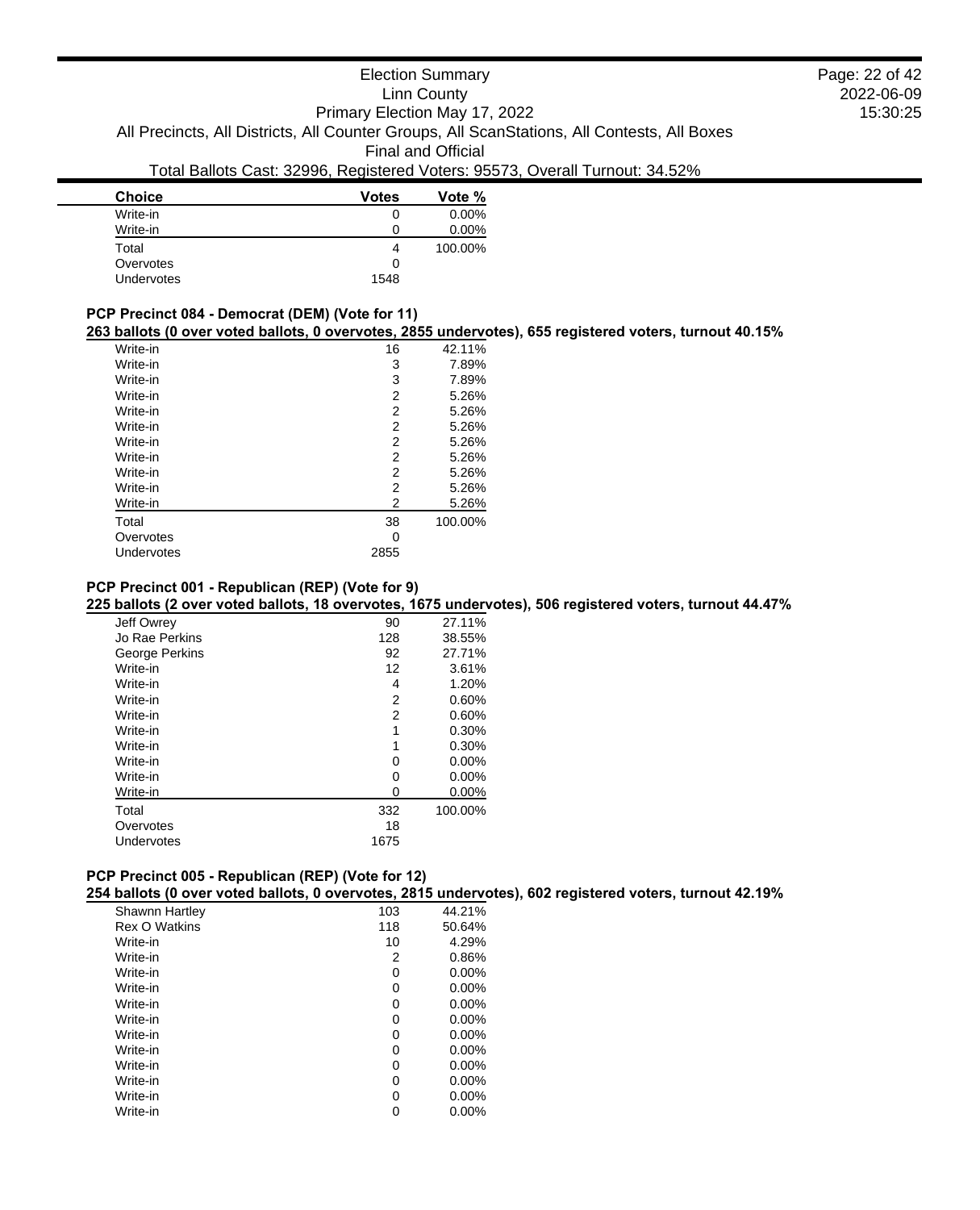# Election Summary Linn County

Primary Election May 17, 2022

All Precincts, All Districts, All Counter Groups, All ScanStations, All Contests, All Boxes

Final and Official

# Total Ballots Cast: 32996, Registered Voters: 95573, Overall Turnout: 34.52%

| <b>Votes</b> | Vote %  |
|--------------|---------|
| 233          | 100.00% |
|              |         |
| 2815         |         |
|              |         |

# **PCP Precinct 014 - Republican (REP) (Vote for 11)**

### **242 ballots (0 over voted ballots, 0 overvotes, 2480 undervotes), 565 registered voters, turnout 42.83%**

| Joel Fosdick | 153  | 84.07%   |
|--------------|------|----------|
| Write-in     | 13   | 7.14%    |
| Write-in     | 4    | 2.20%    |
| Write-in     | 3    | 1.65%    |
| Write-in     | 3    | 1.65%    |
| Write-in     |      | 0.55%    |
| Write-in     |      | 0.55%    |
| Write-in     |      | 0.55%    |
| Write-in     |      | 0.55%    |
| Write-in     |      | 0.55%    |
| Write-in     |      | 0.55%    |
| Write-in     | 0    | $0.00\%$ |
| Total        | 182  | 100.00%  |
| Overvotes    | O    |          |
| Undervotes   | 2480 |          |
|              |      |          |

#### **PCP Precinct 016 - Republican (REP) (Vote for 8)**

# **345 ballots (0 over voted ballots, 0 overvotes, 2577 undervotes), 603 registered voters, turnout 57.21%**

| Sonja Neperud | 172  | 93.99%  |
|---------------|------|---------|
| Write-in      |      | 3.83%   |
| Write-in      |      | 0.55%   |
| Write-in      |      | 0.55%   |
| Write-in      |      | 0.55%   |
| Write-in      |      | 0.55%   |
| Write-in      | O    | 0.00%   |
| Write-in      | O    | 0.00%   |
| Write-in      | 0    | 0.00%   |
| Total         | 183  | 100.00% |
| Overvotes     | 0    |         |
| Undervotes    | 2577 |         |

# **PCP Precinct 017 - Republican (REP) (Vote for 2)**

#### **7 ballots (0 over voted ballots, 0 overvotes, 12 undervotes), 18 registered voters, turnout 38.89%**

| Write-in   |    | 50.00%  |
|------------|----|---------|
| Write-in   | 1  | 50.00%  |
| Total      | 2  | 100.00% |
| Overvotes  | 0  |         |
| Undervotes | 12 |         |

# **PCP Precinct 018 - Republican (REP) (Vote for 11)**

#### **449 ballots (0 over voted ballots, 0 overvotes, 4922 undervotes), 842 registered voters, turnout 53.33%**

| Write-in | 12 | 70.59%   |
|----------|----|----------|
| Write-in | 4  | 23.53%   |
| Write-in | 0  | $0.00\%$ |
| Write-in | 0  | $0.00\%$ |
| Write-in | 0  | $0.00\%$ |
| Write-in | 0  | $0.00\%$ |
| Write-in | 0  | 0.00%    |
| Write-in | 0  | $0.00\%$ |
| Write-in | 0  | $0.00\%$ |
| Write-in | 0  | 0.00%    |
| Write-in |    | 5.88%    |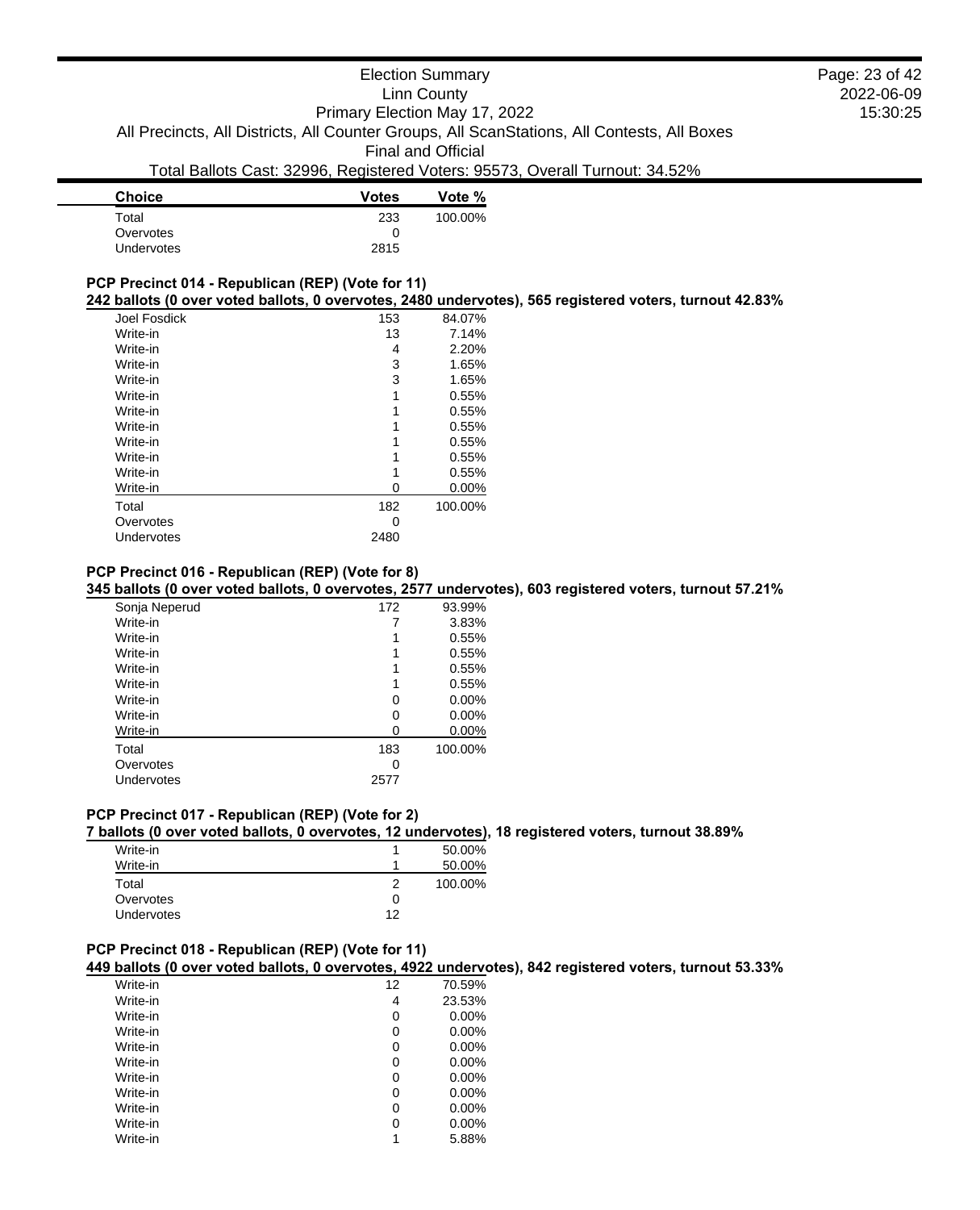| <b>Choice</b>     | <b>Votes</b> | Vote %  |
|-------------------|--------------|---------|
| Total             | 17           | 100.00% |
| Overvotes         | 0            |         |
| <b>Undervotes</b> | 4922         |         |
|                   |              |         |

# **PCP Precinct 019 - Republican (REP) (Vote for 4)**

#### **215 ballots (1 over voted ballots, 4 overvotes, 738 undervotes), 372 registered voters, turnout 57.80%**

| Violet M Stone | 110 | 93.22%  |
|----------------|-----|---------|
| Write-in       | 6   | 5.08%   |
| Write-in       |     | 0.85%   |
| Write-in       |     | 0.85%   |
| Write-in       | O   | 0.00%   |
| Total          | 118 | 100.00% |
| Overvotes      | 4   |         |
| Undervotes     | 738 |         |
|                |     |         |

# **PCP Precinct 020 - Republican (REP) (Vote for 4)**

**191 ballots (0 over voted ballots, 0 overvotes, 749 undervotes), 368 registered voters, turnout 51.90%**

| Write-in   | 10  | 66.67%  |
|------------|-----|---------|
| Write-in   | 2   | 13.33%  |
| Write-in   |     | 6.67%   |
| Write-in   | 2   | 13.33%  |
| Total      | 15  | 100.00% |
| Overvotes  | 0   |         |
| Undervotes | 749 |         |
|            |     |         |

#### **PCP Precinct 021 - Republican (REP) (Vote for 2)**

**108 ballots (0 over voted ballots, 0 overvotes, 64 undervotes), 177 registered voters, turnout 61.02%**

| Cindy Frink  | 78  | 51.32%   |
|--------------|-----|----------|
| Karl G Frink | 73  | 48.03%   |
| Write-in     |     | 0.66%    |
| Write-in     | O   | $0.00\%$ |
| Total        | 152 | 100.00%  |
| Overvotes    | O   |          |
| Undervotes   | 64  |          |
|              |     |          |

# **PCP Precinct 022 - Republican (REP) (Vote for 2)**

**44 ballots (0 over voted ballots, 0 overvotes, 29 undervotes), 82 registered voters, turnout 53.66%**

| Renee Lindsey       | 30 | 50.85%   |
|---------------------|----|----------|
| Stefanie Pepperling | 29 | 49.15%   |
| Write-in            | 0  | $0.00\%$ |
| Write-in            | O  | 0.00%    |
| Total               | 59 | 100.00%  |
| Overvotes           | 0  |          |
| Undervotes          | 29 |          |

#### **PCP Precinct 023 - Republican (REP) (Vote for 4)**

**270 ballots (0 over voted ballots, 0 overvotes, 816 undervotes), 447 registered voters, turnout 60.40%**

| Rose Kaler    | 120 | 45.45%  |
|---------------|-----|---------|
| C Scott Davis | 126 | 47.73%  |
| Write-in      | 13  | 4.92%   |
| Write-in      | 5   | 1.89%   |
| Write-in      | O   | 0.00%   |
| Write-in      | n   | 0.00%   |
| Total         | 264 | 100.00% |
| Overvotes     | 0   |         |
| Undervotes    | 816 |         |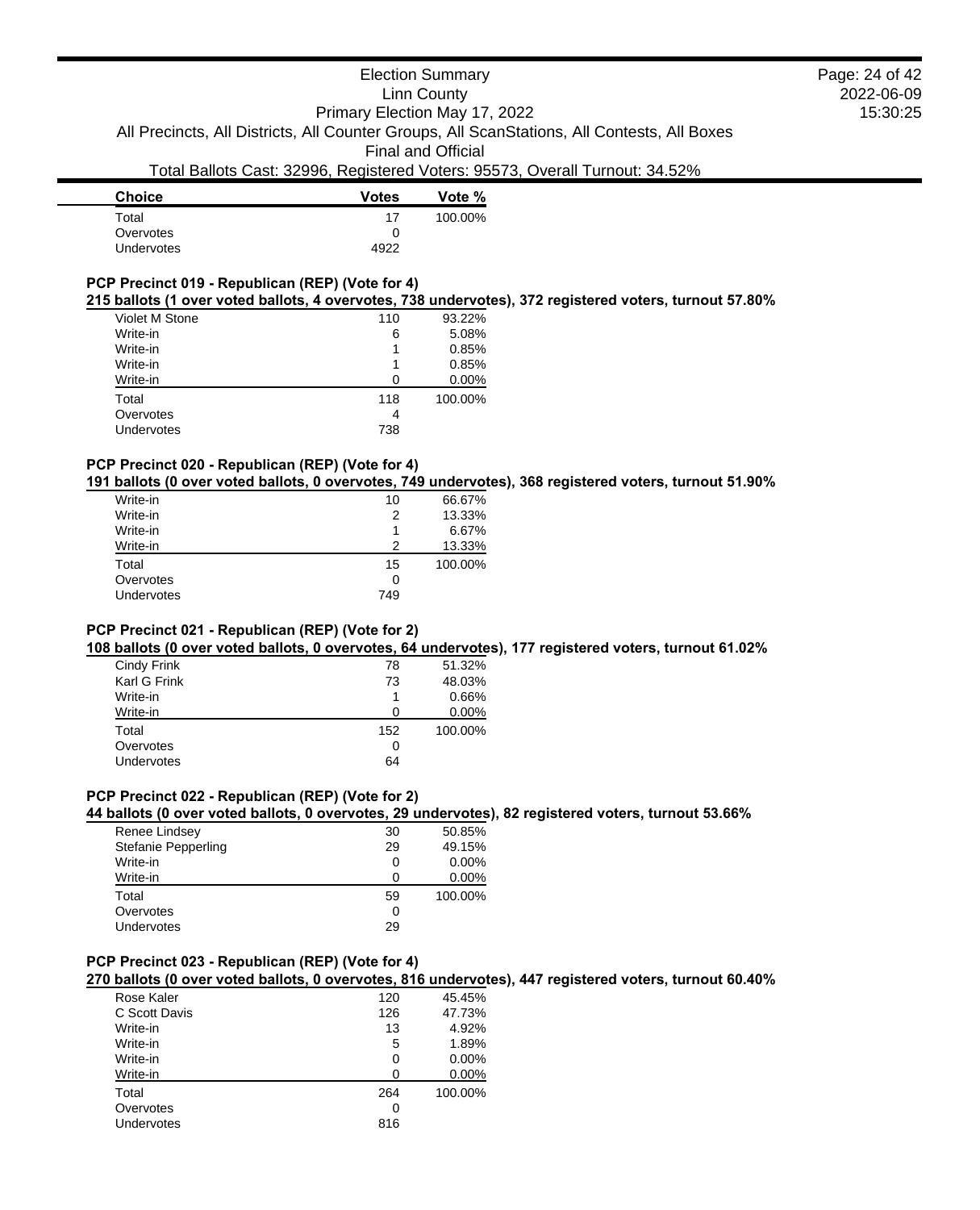|                                                  |                               | <b>Election Summary</b>   | Page: 25 of 42                                                                                         |          |
|--------------------------------------------------|-------------------------------|---------------------------|--------------------------------------------------------------------------------------------------------|----------|
|                                                  |                               | <b>Linn County</b>        | 2022-06-09                                                                                             |          |
|                                                  | Primary Election May 17, 2022 |                           |                                                                                                        | 15:30:25 |
|                                                  |                               |                           | All Precincts, All Districts, All Counter Groups, All ScanStations, All Contests, All Boxes            |          |
|                                                  |                               |                           |                                                                                                        |          |
|                                                  |                               | <b>Final and Official</b> |                                                                                                        |          |
|                                                  |                               |                           | Total Ballots Cast: 32996, Registered Voters: 95573, Overall Turnout: 34.52%                           |          |
| <b>Choice</b>                                    | <b>Votes</b>                  | Vote %                    |                                                                                                        |          |
| PCP Precinct 024 - Republican (REP) (Vote for 2) |                               |                           |                                                                                                        |          |
|                                                  |                               |                           | 11 ballots (0 over voted ballots, 0 overvotes, 22 undervotes), 27 registered voters, turnout 40.74%    |          |
| Write-in                                         | 0                             | 0.00%                     |                                                                                                        |          |
| Write-in                                         | 0                             | $0.00\%$                  |                                                                                                        |          |
| Total                                            | 0                             | 0.00%                     |                                                                                                        |          |
| Overvotes                                        | $\Omega$                      |                           |                                                                                                        |          |
| Undervotes                                       | 22                            |                           |                                                                                                        |          |
|                                                  |                               |                           |                                                                                                        |          |
| PCP Precinct 025 - Republican (REP) (Vote for 6) |                               |                           |                                                                                                        |          |
|                                                  |                               |                           | 214 ballots (0 over voted ballots, 0 overvotes, 898 undervotes), 500 registered voters, turnout 42.80% |          |
| <b>Elizabeth Patton</b>                          | 112                           | 29.02%                    |                                                                                                        |          |
| Tammy D Pedersen                                 | 110                           | 28.50%                    |                                                                                                        |          |
| Josh Thorstad                                    | 125                           | 32.38%                    |                                                                                                        |          |
| Write-in                                         | 13                            | 3.37%                     |                                                                                                        |          |
| Write-in                                         | 8                             | 2.07%                     |                                                                                                        |          |
| Write-in                                         |                               | 1.81%                     |                                                                                                        |          |
| Write-in                                         | 4                             | 1.04%                     |                                                                                                        |          |

| <b>Elizabeth Patton</b> | 112 | 29.02%  |
|-------------------------|-----|---------|
| Tammy D Pedersen        | 110 | 28.50%  |
| Josh Thorstad           | 125 | 32.38%  |
| Write-in                | 13  | 3.37%   |
| Write-in                | 8   | 2.07%   |
| Write-in                |     | 1.81%   |
| Write-in                | 4   | 1.04%   |
| Write-in                | 4   | 1.04%   |
| Write-in                | 3   | 0.78%   |
| Total                   | 386 | 100.00% |
| Overvotes               | Ω   |         |
| Undervotes              | 898 |         |
|                         |     |         |

#### **PCP Precinct 026 - Republican (REP) (Vote for 2)**

**82 ballots (0 over voted ballots, 0 overvotes, 151 undervotes), 132 registered voters, turnout 62.12%**

| Write-in          | 10     | 76.92%  |
|-------------------|--------|---------|
| Write-in          | ?<br>w | 23.08%  |
| Total             | 13     | 100.00% |
| Overvotes         | 0      |         |
| <b>Undervotes</b> | 151    |         |

# **PCP Precinct 027 - Republican (REP) (Vote for 3)**

**145 ballots (0 over voted ballots, 0 overvotes, 342 undervotes), 285 registered voters, turnout 50.88%**

| <b>Sharell Tracy</b> | 89  | 95.70%   |
|----------------------|-----|----------|
| Write-in             | 2   | 2.15%    |
| Write-in             | 2   | 2.15%    |
| Write-in             |     | $0.00\%$ |
| Total                | 93  | 100.00%  |
| Overvotes            | Ω   |          |
| <b>Undervotes</b>    | 342 |          |
|                      |     |          |

### **PCP Precinct 028 - Republican (REP) (Vote for 2)**

**94 ballots (0 over voted ballots, 0 overvotes, 183 undervotes), 147 registered voters, turnout 63.95%**

| Write-in<br>Write-in | 3<br>າ | 60.00%<br>40.00% |
|----------------------|--------|------------------|
| Total                | 5      | 100.00%          |
| Overvotes            | 0      |                  |
| Undervotes           | 183    |                  |

#### **PCP Precinct 029 - Republican (REP) (Vote for 10)**

**456 ballots (0 over voted ballots, 0 overvotes, 4280 undervotes), 996 registered voters, turnout 45.78%**

| Adam Keaton | 266 | 95.00% |
|-------------|-----|--------|
| Write-in    | 6   | 2.14%  |
| Write-in    |     | 0.36%  |
| Write-in    |     | 0.36%  |
| Write-in    |     | 0.36%  |
| Write-in    |     | 0.36%  |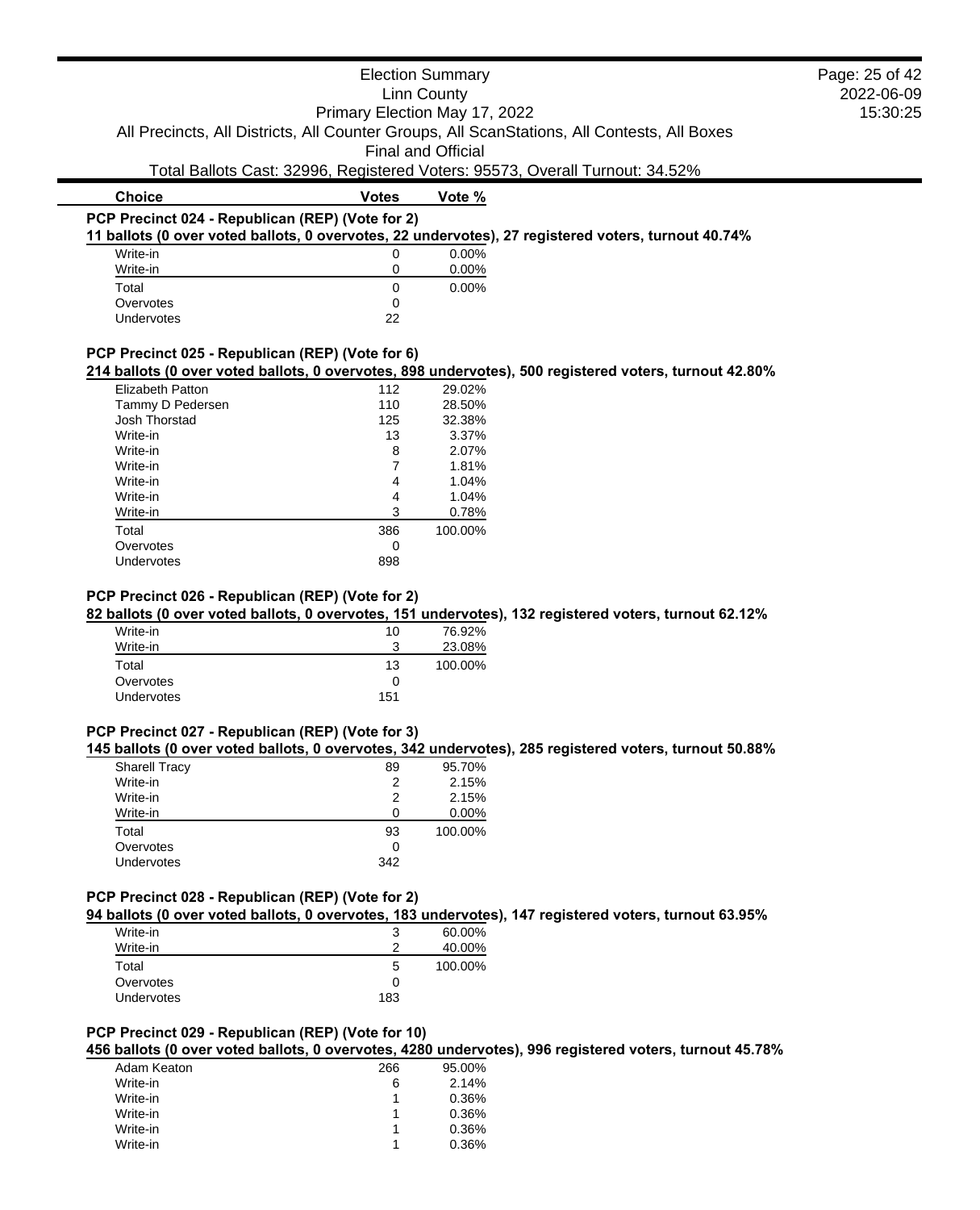# Election Summary

Linn County

2022-06-09 15:30:25 Page: 26 of 42

Primary Election May 17, 2022 All Precincts, All Districts, All Counter Groups, All ScanStations, All Contests, All Boxes

Final and Official

# Total Ballots Cast: 32996, Registered Voters: 95573, Overall Turnout: 34.52%

| <b>Votes</b> | Vote %  |
|--------------|---------|
|              | 0.36%   |
|              | 0.36%   |
|              | 0.36%   |
|              | 0.36%   |
| 0            | 0.00%   |
| 280          | 100.00% |
| 0            |         |
| 4280         |         |
|              |         |

# **PCP Precinct 030 - Republican (REP) (Vote for 2)**

#### **63 ballots (0 over voted ballots, 0 overvotes, 121 undervotes), 125 registered voters, turnout 50.40%**

| Write-in          | 3   | 60.00%  |
|-------------------|-----|---------|
| Write-in          | າ   | 40.00%  |
| Total             | 5   | 100.00% |
| Overvotes         | 0   |         |
| <b>Undervotes</b> | 121 |         |

#### **PCP Precinct 002 - Republican (REP) (Vote for 2)**

**2 ballots (0 over voted ballots, 0 overvotes, 4 undervotes), 2 registered voters, turnout 100.00%**

| Write-in          | $0.00\%$ |
|-------------------|----------|
| Write-in          | 0.00%    |
| Total             | 0.00%    |
| Overvotes         |          |
| <b>Undervotes</b> |          |

#### **PCP Precinct 031 - Republican (REP) (Vote for 6)**

**348 ballots (0 over voted ballots, 0 overvotes, 1673 undervotes), 625 registered voters, turnout 55.68%**

| Anita Weatherly        | 194  | 46.75%   |
|------------------------|------|----------|
| <b>Bruce Weatherly</b> | 201  | 48.43%   |
| Write-in               | 12   | 2.89%    |
| Write-in               | 6    | 1.45%    |
| Write-in               | 1    | 0.24%    |
| Write-in               | 1    | 0.24%    |
| Write-in               | 0    | 0.00%    |
| Write-in               | Ω    | $0.00\%$ |
| Total                  | 415  | 100.00%  |
| Overvotes              | Ω    |          |
| Undervotes             | 1673 |          |
|                        |      |          |

# **PCP Precinct 032 - Republican (REP) (Vote for 3)**

**220 ballots (0 over voted ballots, 0 overvotes, 422 undervotes), 389 registered voters, turnout 56.56%**

| John M Silbernagel | 140 | 58.82%  |
|--------------------|-----|---------|
| Amber Doss         | 86  | 36.13%  |
| Write-in           | 11  | 4.62%   |
| Write-in           | 0   | 0.00%   |
| Write-in           |     | 0.42%   |
| Total              | 238 | 100.00% |
| Overvotes          | 0   |         |
| Undervotes         | 422 |         |

### **PCP Precinct 033 - Republican (REP) (Vote for 2)**

**7 ballots (0 over voted ballots, 0 overvotes, 13 undervotes), 17 registered voters, turnout 41.18%**

| Write-in | 100.00%  |
|----------|----------|
| Write-in | $0.00\%$ |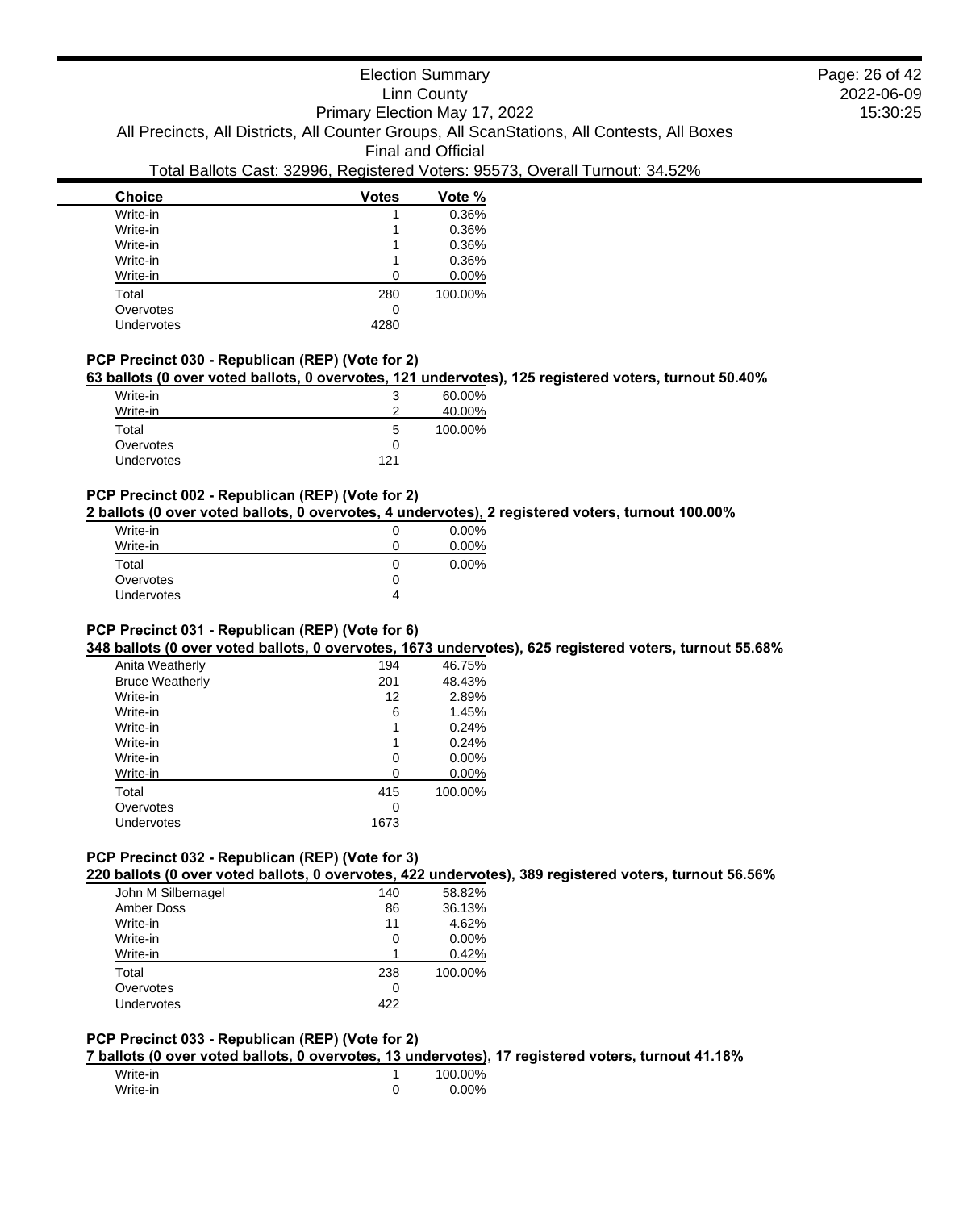# Election Summary

Linn County

2022-06-09 15:30:25 Page: 27 of 42

Primary Election May 17, 2022 All Precincts, All Districts, All Counter Groups, All ScanStations, All Contests, All Boxes

Final and Official

# Total Ballots Cast: 32996, Registered Voters: 95573, Overall Turnout: 34.52%

| <b>Choice</b>     | <b>Votes</b> | Vote %  |
|-------------------|--------------|---------|
| Total             |              | 100.00% |
| Overvotes         | O            |         |
| <b>Undervotes</b> | 13           |         |
|                   |              |         |

# **PCP Precinct 034 - Republican (REP) (Vote for 2)**

**76 ballots (0 over voted ballots, 0 overvotes, 82 undervotes), 153 registered voters, turnout 49.67%**

| <b>Shelly Boshart Davis</b> | 68 | 97.14%   |
|-----------------------------|----|----------|
| Write-in                    | 2  | 2.86%    |
| Write-in                    | 0  | $0.00\%$ |
| Total                       | 70 | 100.00%  |
| Overvotes                   | 0  |          |
| <b>Undervotes</b>           | 82 |          |

### **PCP Precinct 035 - Republican (REP) (Vote for 7)**

**393 ballots (0 over voted ballots, 0 overvotes, 1577 undervotes), 732 registered voters, turnout 53.69%**

| <b>Sherrie Sprenger</b> | 303  | 25.81%  |
|-------------------------|------|---------|
| Helen Silbernagel       | 161  | 13.71%  |
| David Silbernagel       | 172  | 14.65%  |
| Dave Neumann            | 156  | 13.29%  |
| Jason Donner            | 176  | 14.99%  |
| Mollie Donner           | 170  | 14.48%  |
| Write-in                | 28   | 2.39%   |
| Write-in                | 2    | 0.17%   |
| Write-in                | 1    | 0.09%   |
| Write-in                | 1    | 0.09%   |
| Write-in                | 1    | 0.09%   |
| Write-in                | 2    | 0.17%   |
| Write-in                | 1    | 0.09%   |
| Total                   | 1174 | 100.00% |
| Overvotes               | 0    |         |
| Undervotes              | 1577 |         |

#### **PCP Precinct 036 - Republican (REP) (Vote for 7)**

**313 ballots (0 over voted ballots, 0 overvotes, 2009 undervotes), 592 registered voters, turnout 52.87%**

| Jack A James | 176  | 96.70%   |
|--------------|------|----------|
| Write-in     | 6    | 3.30%    |
| Write-in     | 0    | $0.00\%$ |
| Write-in     | 0    | 0.00%    |
| Write-in     | 0    | $0.00\%$ |
| Write-in     | 0    | $0.00\%$ |
| Write-in     | 0    | 0.00%    |
| Write-in     | O    | $0.00\%$ |
| Total        | 182  | 100.00%  |
| Overvotes    | 0    |          |
| Undervotes   | 2009 |          |
|              |      |          |

# **PCP Precinct 037 - Republican (REP) (Vote for 6)**

#### **233 ballots (1 over voted ballots, 6 overvotes, 1245 undervotes), 443 registered voters, turnout 52.60%**

| Larene K Long | 138 | 93.88% |
|---------------|-----|--------|
| Write-in      | 8   | 5.44%  |
| Write-in      | 1   | 0.68%  |
| Write-in      | 0   | 0.00%  |
| Write-in      | O   | 0.00%  |
| Write-in      | O   | 0.00%  |
| Write-in      |     | 0.00%  |
|               |     |        |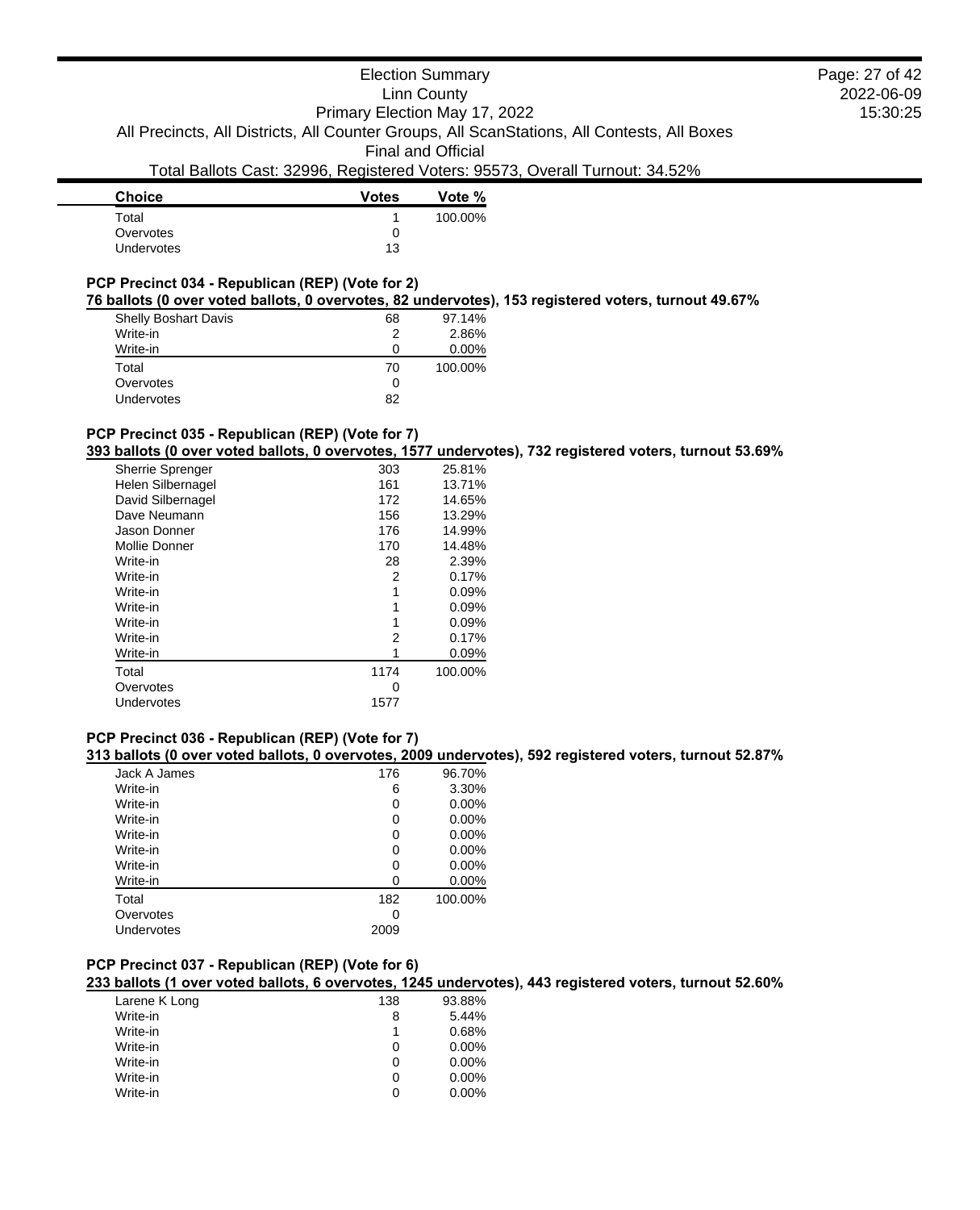| <b>Choice</b>     | <b>Votes</b> | Vote %  |
|-------------------|--------------|---------|
| Total             | 147          | 100.00% |
| Overvotes         | 6            |         |
| <b>Undervotes</b> | 1245         |         |
|                   |              |         |

# **PCP Precinct 038 - Republican (REP) (Vote for 6)**

#### **183 ballots (0 over voted ballots, 0 overvotes, 1072 undervotes), 473 registered voters, turnout 38.69%**

| Write-in   | 13   | 50.00%  |
|------------|------|---------|
| Write-in   | 3    | 11.54%  |
| Write-in   | 3    | 11.54%  |
| Write-in   | 3    | 11.54%  |
| Write-in   | 3    | 11.54%  |
| Write-in   |      | 3.85%   |
| Total      | 26   | 100.00% |
| Overvotes  | 0    |         |
| Undervotes | 1072 |         |
|            |      |         |

### **PCP Precinct 039 - Republican (REP) (Vote for 4)**

#### **113 ballots (0 over voted ballots, 0 overvotes, 443 undervotes), 242 registered voters, turnout 46.69%**

| Write-in          | 5   | 55.56%  |
|-------------------|-----|---------|
| Write-in          | 2   | 22.22%  |
| Write-in          |     | 11.11%  |
| Write-in          |     | 11.11%  |
| Total             | 9   | 100.00% |
| Overvotes         | Ω   |         |
| <b>Undervotes</b> | 443 |         |
|                   |     |         |

#### **PCP Precinct 040 - Republican (REP) (Vote for 2)**

#### **31 ballots (0 over voted ballots, 0 overvotes, 22 undervotes), 42 registered voters, turnout 73.81%**

| Reagan W Knopp        | 15 | 37.50%   |
|-----------------------|----|----------|
| Camille Boshart Bergh | 25 | 62.50%   |
| Write-in              | 0  | $0.00\%$ |
| Write-in              | 0  | $0.00\%$ |
| Total                 | 40 | 100.00%  |
| Overvotes             | Ω  |          |
| <b>Undervotes</b>     | 22 |          |

# **PCP Precinct 041 - Republican (REP) (Vote for 3)**

### **109 ballots (0 over voted ballots, 0 overvotes, 319 undervotes), 245 registered voters, turnout 44.49%**

| Write-in   | 8   | 100.00%  |
|------------|-----|----------|
| Write-in   | 0   | $0.00\%$ |
| Write-in   | 0   | $0.00\%$ |
| Total      | 8   | 100.00%  |
| Overvotes  | 0   |          |
| Undervotes | 319 |          |

### **PCP Precinct 042 - Republican (REP) (Vote for 4)**

**233 ballots (0 over voted ballots, 0 overvotes, 917 undervotes), 389 registered voters, turnout 59.90%**

| Write-in          | 8   | 53.33%  |
|-------------------|-----|---------|
| Write-in          | 2   | 13.33%  |
| Write-in          | 2   | 13.33%  |
| Write-in          | 3   | 20.00%  |
| Total             | 15  | 100.00% |
| Overvotes         | 0   |         |
| <b>Undervotes</b> | 917 |         |
|                   |     |         |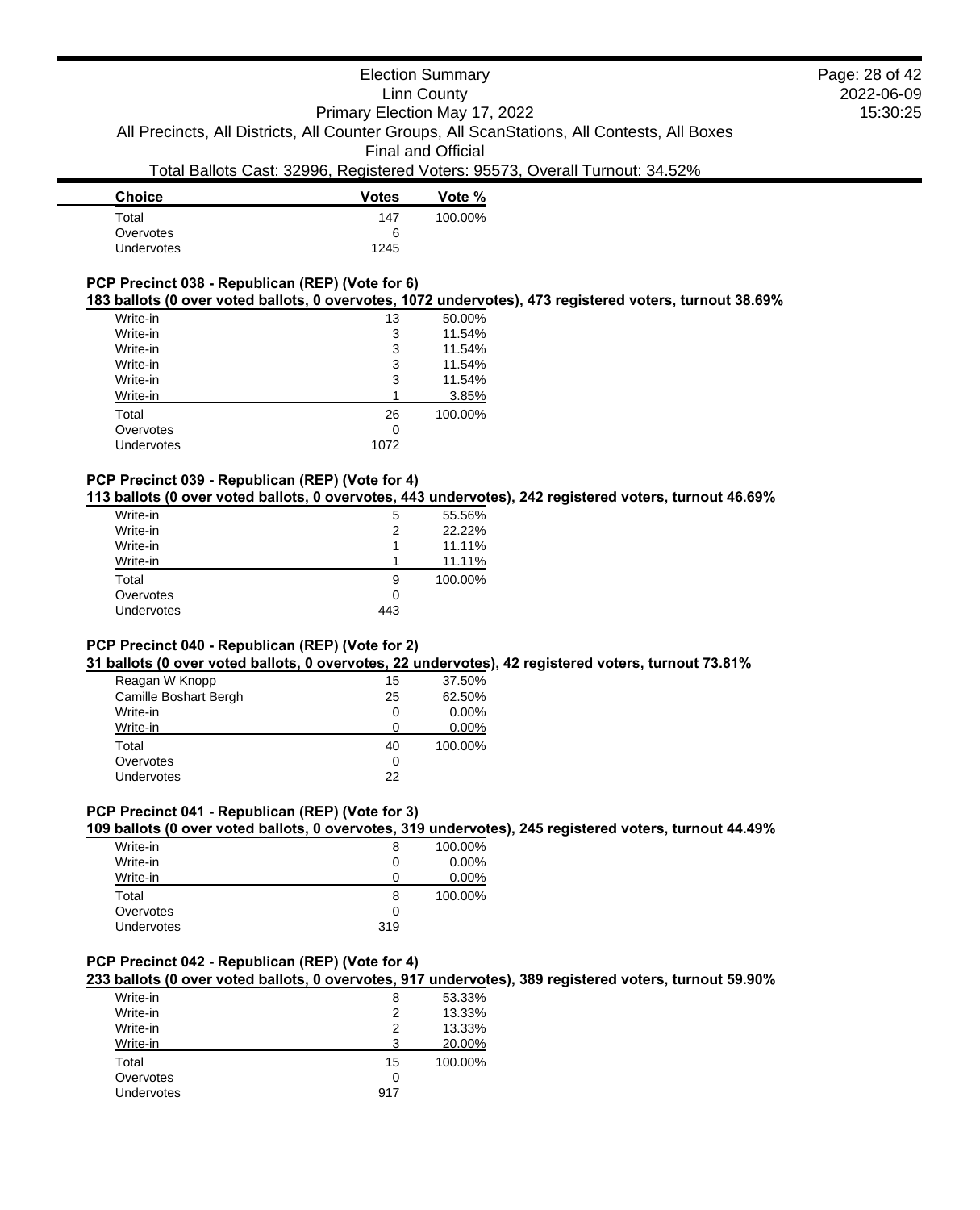## Election Summary Linn County Primary Election May 17, 2022 All Precincts, All Districts, All Counter Groups, All ScanStations, All Contests, All Boxes Final and Official Total Ballots Cast: 32996, Registered Voters: 95573, Overall Turnout: 34.52% **Choice Votes Votes Vote** % **PCP Precinct 043 - Republican (REP) (Vote for 5) 187 ballots (0 over voted ballots, 0 overvotes, 929 undervotes), 359 registered voters, turnout 52.09%** Write-in 6 100.00% Page: 29 of 42

2022-06-09 15:30:25

| $VIIIC=III$ | O   | TUU.UU70 |
|-------------|-----|----------|
| Write-in    | 0   | 0.00%    |
| Write-in    | 0   | 0.00%    |
| Write-in    | 0   | 0.00%    |
| Write-in    |     | 0.00%    |
| Total       | 6   | 100.00%  |
| Overvotes   | 0   |          |
| Undervotes  | 929 |          |

#### **PCP Precinct 044 - Republican (REP) (Vote for 2)**

### **35 ballots (0 over voted ballots, 0 overvotes, 69 undervotes), 46 registered voters, turnout 76.09%**

| Write-in   |    | 100.00%  |
|------------|----|----------|
| Write-in   | 0  | $0.00\%$ |
| Total      |    | 100.00%  |
| Overvotes  | 0  |          |
| Undervotes | 69 |          |

### **PCP Precinct 045 - Republican (REP) (Vote for 5)**

**317 ballots (0 over voted ballots, 0 overvotes, 1367 undervotes), 520 registered voters, turnout 60.96%**

| 194  | 88.99%   |
|------|----------|
| 10   | 4.59%    |
| 8    | 3.67%    |
| 5    | 2.29%    |
| 1    | 0.46%    |
| ∩    | $0.00\%$ |
| 218  | 100.00%  |
| 0    |          |
| 1367 |          |
|      |          |

# **PCP Precinct 046 - Republican (REP) (Vote for 6)**

**330 ballots (3 over voted ballots, 18 overvotes, 940 undervotes), 629 registered voters, turnout 52.46%**

| Jerry Clark             | 169  | 16.54%   |
|-------------------------|------|----------|
| <b>Shirley Clark</b>    | 167  | 16.34%   |
| Dwayne Clark            | 165  | 16.14%   |
| <b>Dustin Nunes</b>     | 167  | 16.34%   |
| Robert Lee Thomas Egner | 163  | 15.95%   |
| Pamela Darling          | 174  | 17.03%   |
| Write-in                | 14   | 1.37%    |
| Write-in                | 3    | 0.29%    |
| Write-in                | 0    | 0.00%    |
| Write-in                | 0    | $0.00\%$ |
| Write-in                | O    | $0.00\%$ |
| Write-in                | Ω    | 0.00%    |
| Total                   | 1022 | 100.00%  |
| Overvotes               | 18   |          |
| Undervotes              | 940  |          |
|                         |      |          |

# **PCP Precinct 047 - Republican (REP) (Vote for 2)**

**58 ballots (0 over voted ballots, 0 overvotes, 111 undervotes), 115 registered voters, turnout 50.43%**

| Write-in          | 4   | 80.00%  |
|-------------------|-----|---------|
| Write-in          |     | 20.00%  |
| Total             | 5   | 100.00% |
| Overvotes         | 0   |         |
| <b>Undervotes</b> | 111 |         |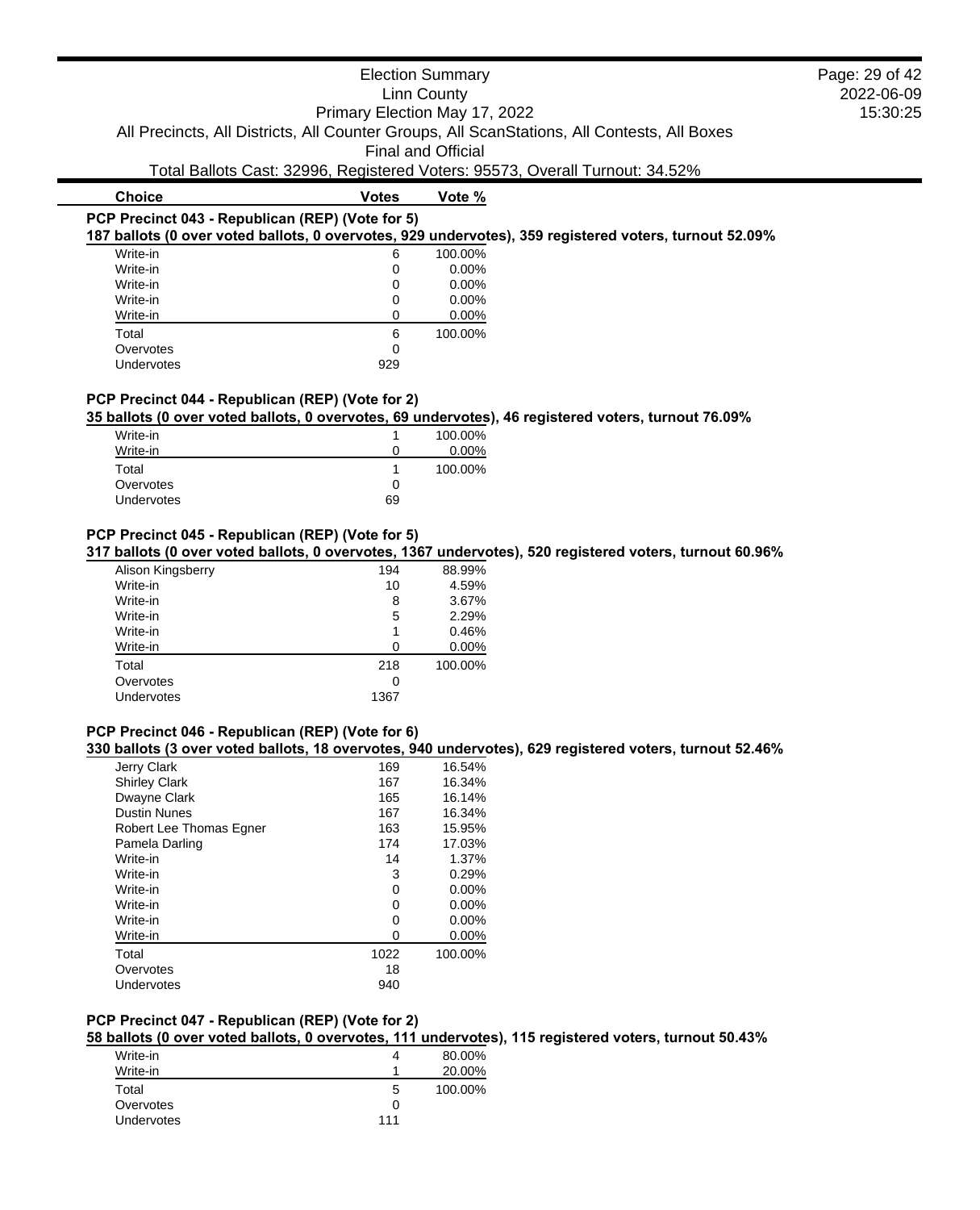# **PCP Precinct 048 - Republican (REP) (Vote for 10)**

**491 ballots (0 over voted ballots, 0 overvotes, 4605 undervotes), 842 registered voters, turnout 58.31%**

| Carole Thomas | 270  | 88.52%   |
|---------------|------|----------|
| Write-in      | 8    | 2.62%    |
| Write-in      | 5    | 1.64%    |
| Write-in      | 3    | 0.98%    |
| Write-in      | 3    | 0.98%    |
| Write-in      | 3    | 0.98%    |
| Write-in      | 3    | 0.98%    |
| Write-in      | 4    | 1.31%    |
| Write-in      | 3    | 0.98%    |
| Write-in      | 3    | 0.98%    |
| Write-in      | ი    | $0.00\%$ |
| Total         | 305  | 100.00%  |
| Overvotes     | ი    |          |
| Undervotes    | 4605 |          |
|               |      |          |

#### **PCP Precinct 049 - Republican (REP) (Vote for 2)**

**0 ballots (0 over voted ballots, 0 overvotes, 0 undervotes), 2 registered voters, turnout 0.00%**

| Write-in   | $0.00\%$ |
|------------|----------|
| Write-in   | 0.00%    |
| Total      | $0.00\%$ |
| Overvotes  |          |
| Undervotes |          |
|            |          |

### **PCP Precinct 051 - Republican (REP) (Vote for 4)**

**268 ballots (0 over voted ballots, 0 overvotes, 843 undervotes), 457 registered voters, turnout 58.64%**

| Jon Wright    | 122 | 53.28%   |
|---------------|-----|----------|
| Alex McHaddad | 102 | 44.54%   |
| Write-in      | 4   | 1.75%    |
| Write-in      | 1   | 0.44%    |
| Write-in      | 0   | 0.00%    |
| Write-in      | 0   | $0.00\%$ |
| Total         | 229 | 100.00%  |
| Overvotes     | 0   |          |
| Undervotes    | 843 |          |
|               |     |          |

#### **PCP Precinct 052 - Republican (REP) (Vote for 3)**

**124 ballots (0 over voted ballots, 0 overvotes, 276 undervotes), 238 registered voters, turnout 52.10%**

| 85  | 88.54%  |
|-----|---------|
| 8   | 8.33%   |
| 2   | 2.08%   |
|     | 1.04%   |
| 96  | 100.00% |
| 0   |         |
| 276 |         |
|     |         |

### **PCP Precinct 053 - Republican (REP) (Vote for 4)**

**248 ballots (0 over voted ballots, 0 overvotes, 521 undervotes), 448 registered voters, turnout 55.36%**

| 160 | 33.97%   |
|-----|----------|
| 157 | 33.33%   |
| 140 | 29.72%   |
| 14  | 2.97%    |
| O   | $0.00\%$ |
| O   | $0.00\%$ |
| 0   | $0.00\%$ |
|     |          |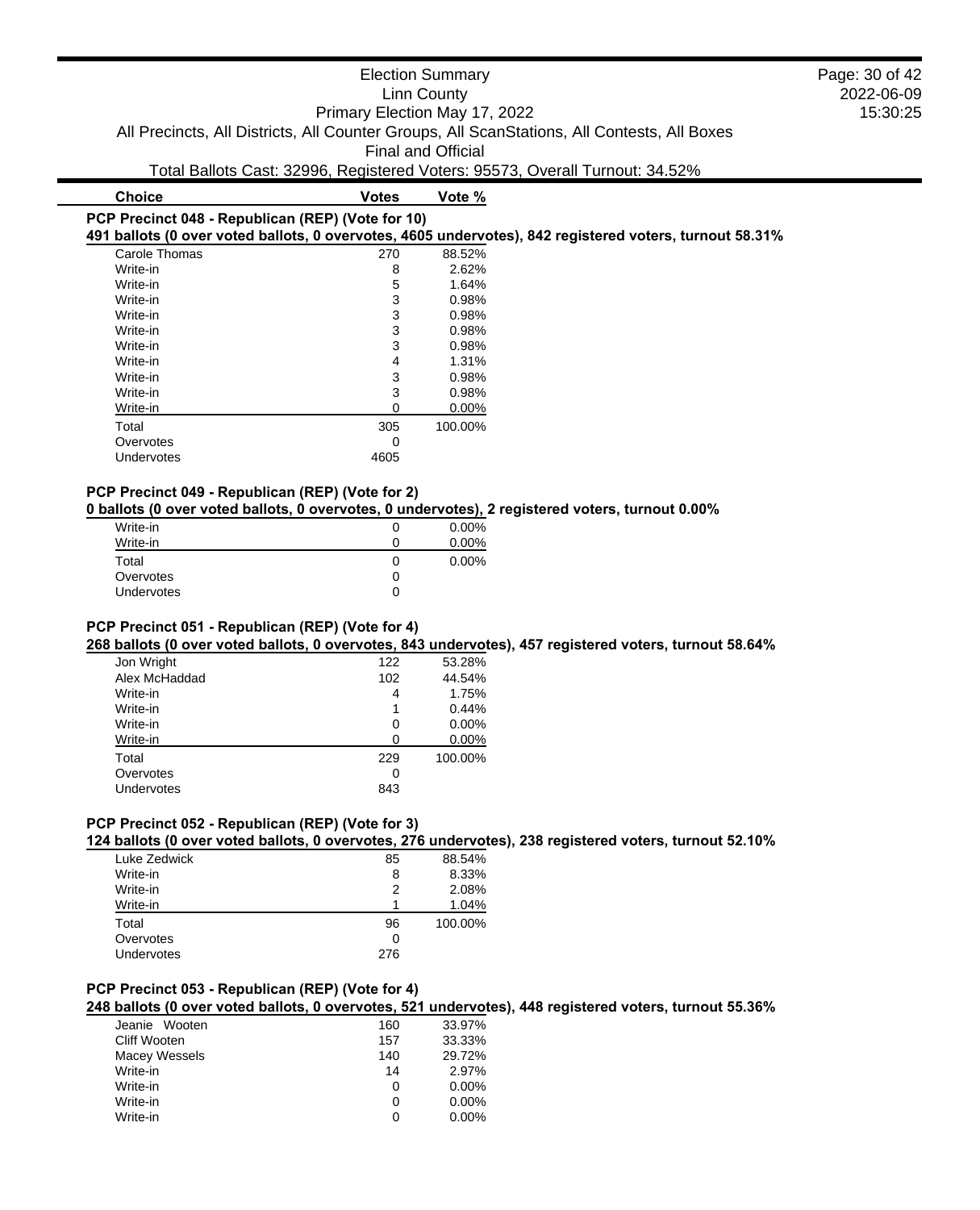| <b>Votes</b> | Vote %  |
|--------------|---------|
| 471          | 100.00% |
| 0            |         |
| 521          |         |
|              |         |

### **PCP Precinct 054 - Republican (REP) (Vote for 2)**

#### **129 ballots (0 over voted ballots, 0 overvotes, 50 undervotes), 227 registered voters, turnout 56.83%**

| Andrew D Moore       | 8   | 3.85%    |
|----------------------|-----|----------|
| Ryan D Glaser        | 89  | 42.79%   |
| Katie Boshart Glaser | 104 | 50.00%   |
| Linda J Edwards      |     | 3.37%    |
| Write-in             | 0   | $0.00\%$ |
| Write-in             | 0   | $0.00\%$ |
| Total                | 208 | 100.00%  |
| Overvotes            | 0   |          |
| Undervotes           | 50  |          |
|                      |     |          |

#### **PCP Precinct 055 - Republican (REP) (Vote for 3)**

#### **209 ballots (0 over voted ballots, 0 overvotes, 207 undervotes), 376 registered voters, turnout 55.59%**

| Mark Koos   | 137 | 32.62%  |
|-------------|-----|---------|
| Denise Koos | 136 | 32.38%  |
| Melissa Ely | 141 | 33.57%  |
| Write-in    | 4   | 0.95%   |
| Write-in    |     | 0.24%   |
| Write-in    |     | 0.24%   |
| Total       | 420 | 100.00% |
| Overvotes   | 0   |         |
| Undervotes  | 207 |         |
|             |     |         |

#### **PCP Precinct 056 - Republican (REP) (Vote for 4)**

# **287 ballots (0 over voted ballots, 0 overvotes, 958 undervotes), 448 registered voters, turnout 64.06%**

| Monique M Bochsler | 175 | 92.11%  |
|--------------------|-----|---------|
| Write-in           | 6   | 3.16%   |
| Write-in           | 4   | 2.11%   |
| Write-in           | 4   | 2.11%   |
| Write-in           | 1   | 0.53%   |
| Total              | 190 | 100.00% |
| Overvotes          | 0   |         |
| Undervotes         | 958 |         |

#### **PCP Precinct 057 - Republican (REP) (Vote for 2)**

**28 ballots (0 over voted ballots, 0 overvotes, 51 undervotes), 45 registered voters, turnout 62.22%**

| Write-in   | 3  | 60.00%  |
|------------|----|---------|
| Write-in   | າ  | 40.00%  |
| Total      | 5  | 100.00% |
| Overvotes  | 0  |         |
| Undervotes | 51 |         |

# **PCP Precinct 058 - Republican (REP) (Vote for 2)**

# **25 ballots (0 over voted ballots, 0 overvotes, 49 undervotes), 38 registered voters, turnout 65.79%**

| Write-in   |    | 100.00% |
|------------|----|---------|
| Write-in   |    | 0.00%   |
| Total      |    | 100.00% |
| Overvotes  |    |         |
| Undervotes | 49 |         |

2022-06-09 15:30:25 Page: 31 of 42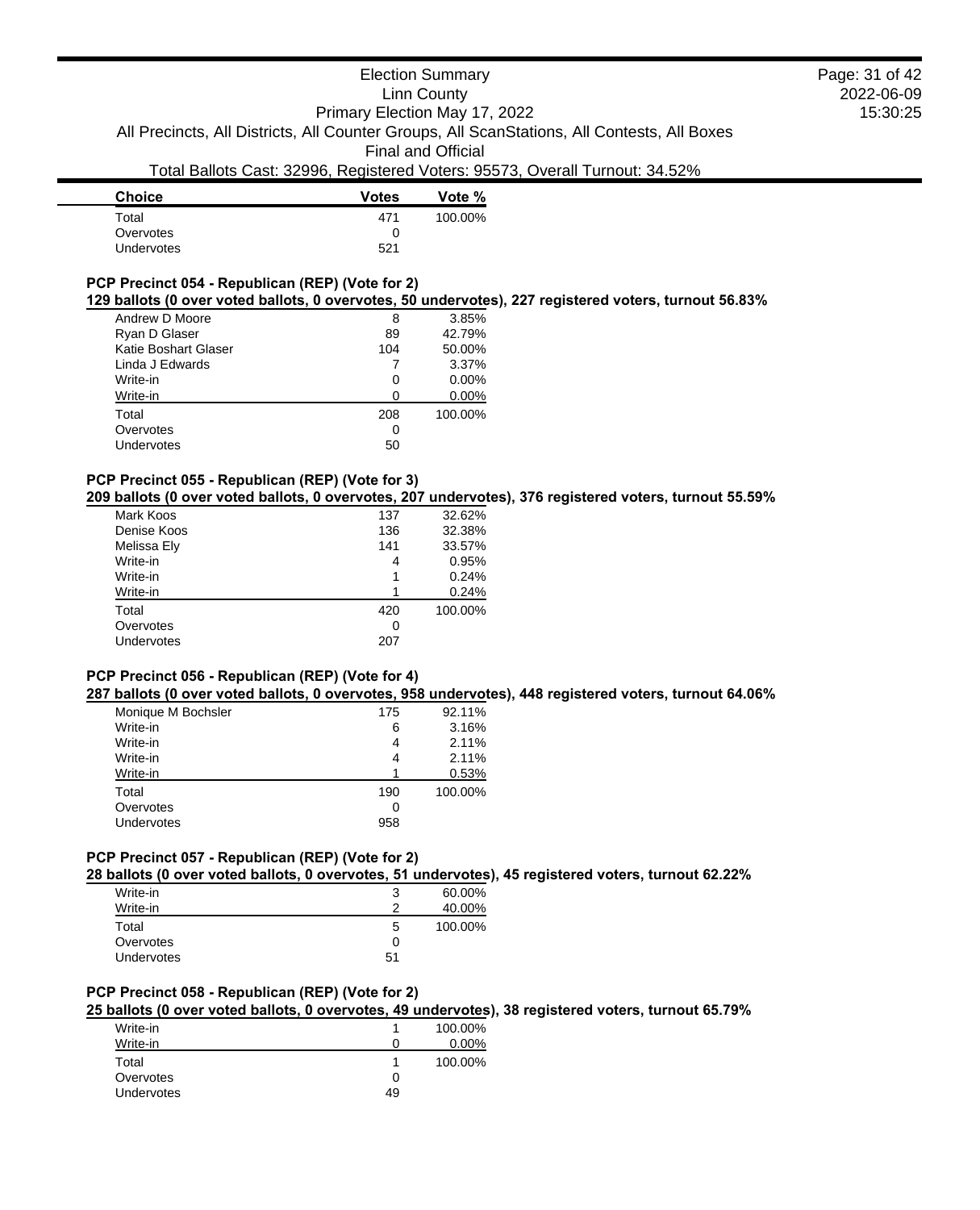# **PCP Precinct 059 - Republican (REP) (Vote for 9)**

**329 ballots (0 over voted ballots, 0 overvotes, 2599 undervotes), 739 registered voters, turnout 44.52%**

| Patricia Wooten-Porter | 124  | 34.25%  |
|------------------------|------|---------|
| Susan M C Coleman      | 206  | 56.91%  |
| Write-in               | 13   | 3.59%   |
| Write-in               | 5    | 1.38%   |
| Write-in               | 3    | 0.83%   |
| Write-in               | 3    | 0.83%   |
| Write-in               | 2    | 0.55%   |
| Write-in               | 2    | 0.55%   |
| Write-in               | 2    | 0.55%   |
| Write-in               | 1    | 0.28%   |
| Write-in               |      | 0.28%   |
| Total                  | 362  | 100.00% |
| Overvotes              | 0    |         |
| Undervotes             | 2599 |         |

#### **PCP Precinct 060 - Republican (REP) (Vote for 4)**

**156 ballots (0 over voted ballots, 0 overvotes, 373 undervotes), 344 registered voters, turnout 45.35%**

| Mathew Swenson    | 86  | 34.26%   |
|-------------------|-----|----------|
| Deborah Swenson   | 86  | 34.26%   |
| <b>Tina Smith</b> | 74  | 29.48%   |
| Write-in          | 5   | 1.99%    |
| Write-in          | 0   | $0.00\%$ |
| Write-in          | 0   | $0.00\%$ |
| Write-in          | 0   | 0.00%    |
| Total             | 251 | 100.00%  |
| Overvotes         | 0   |          |
| Undervotes        | 373 |          |

#### **PCP Precinct 062 - Republican (REP) (Vote for 7)**

**221 ballots (0 over voted ballots, 0 overvotes, 1270 undervotes), 536 registered voters, turnout 41.23%**

| Angelita N Sanchez | 128  | 46.21%   |
|--------------------|------|----------|
| James D Morton     | 112  | 40.43%   |
| Write-in           | 15   | 5.42%    |
| Write-in           | 6    | 2.17%    |
| Write-in           | 6    | 2.17%    |
| Write-in           | 5    | 1.81%    |
| Write-in           | 5    | 1.81%    |
| Write-in           | 0    | $0.00\%$ |
| Write-in           | O    | $0.00\%$ |
| Total              | 277  | 100.00%  |
| Overvotes          | O    |          |
| Undervotes         | 1270 |          |
|                    |      |          |

### **PCP Precinct 063 - Republican (REP) (Vote for 6)**

**401 ballots (1 over voted ballots, 6 overvotes, 1679 undervotes), 669 registered voters, turnout 59.94%**

| Micah Smith             | 192 | 26.63% |
|-------------------------|-----|--------|
| <b>Timothy M Hubert</b> | 170 | 23.58% |
| Eric Chambers           | 173 | 23.99% |
| Ryan Eaton              | 148 | 20.53% |
| Write-in                | 17  | 2.36%  |
| Write-in                | 9   | 1.25%  |
| Write-in                | 2   | 0.28%  |
| Write-in                | 4   | 0.55%  |
| Write-in                | 3   | 0.42%  |
| Write-in                | 3   | 0.42%  |

### 2022-06-09 15:30:25 Page: 32 of 42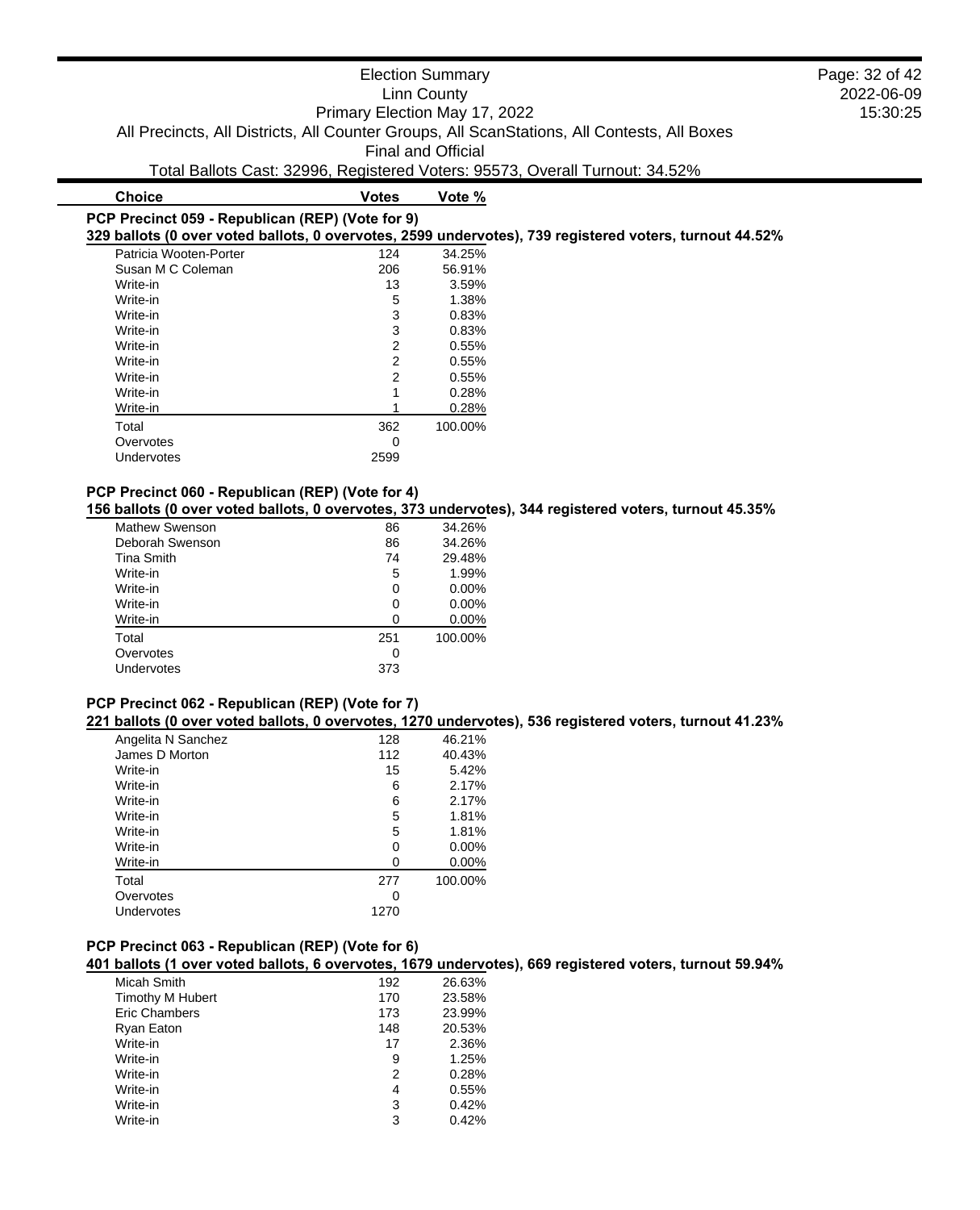# Election Summary

Linn County

2022-06-09 15:30:25 Page: 33 of 42

Primary Election May 17, 2022 All Precincts, All Districts, All Counter Groups, All ScanStations, All Contests, All Boxes

Final and Official

# Total Ballots Cast: 32996, Registered Voters: 95573, Overall Turnout: 34.52%

| <b>Votes</b> | Vote %  |
|--------------|---------|
| 721          | 100.00% |
| 6            |         |
| 1679         |         |
|              |         |

# **PCP Precinct 065 - Republican (REP) (Vote for 2)**

**19 ballots (0 over voted ballots, 0 overvotes, 35 undervotes), 27 registered voters, turnout 70.37%**

| Write-in          |    | 66.67%  |
|-------------------|----|---------|
| Write-in          |    | 33.33%  |
| Total             | ว  | 100.00% |
| Overvotes         | O  |         |
| <b>Undervotes</b> | 35 |         |

### **PCP Precinct 066 - Republican (REP) (Vote for 2)**

**69 ballots (0 over voted ballots, 0 overvotes, 130 undervotes), 126 registered voters, turnout 54.76%**

| Write-in          |     | 87.50%  |
|-------------------|-----|---------|
| Write-in          |     | 12.50%  |
| Total             | 8   | 100.00% |
| Overvotes         |     |         |
| <b>Undervotes</b> | 130 |         |

# **PCP Precinct 068 - Republican (REP) (Vote for 2)**

**54 ballots (0 over voted ballots, 0 overvotes, 105 undervotes), 113 registered voters, turnout 47.79%**

| 3   | 100.00%  |
|-----|----------|
|     | $0.00\%$ |
| 3   | 100.00%  |
| 0   |          |
| 105 |          |
|     |          |

# **PCP Precinct 070 - Republican (REP) (Vote for 3)**

#### **234 ballots (0 over voted ballots, 0 overvotes, 551 undervotes), 381 registered voters, turnout 61.42%**

| Michael P Spasaro | 138 | 91.39%  |
|-------------------|-----|---------|
| Write-in          | 8   | 5.30%   |
| Write-in          | 4   | 2.65%   |
| Write-in          | 1   | 0.66%   |
| Total             | 151 | 100.00% |
| Overvotes         | 0   |         |
| <b>Undervotes</b> | 551 |         |

#### **PCP Precinct 071 - Republican (REP) (Vote for 2)**

**34 ballots (0 over voted ballots, 0 overvotes, 63 undervotes), 60 registered voters, turnout 56.67%**

| Write-in   | 3  | 60.00%  |
|------------|----|---------|
| Write-in   | າ  | 40.00%  |
| Total      | 5  | 100.00% |
| Overvotes  | 0  |         |
| Undervotes | 63 |         |

### **PCP Precinct 073 - Republican (REP) (Vote for 6)**

**295 ballots (0 over voted ballots, 0 overvotes, 1737 undervotes), 564 registered voters, turnout 52.30%**

| Write-in | 13 | 39.39% |
|----------|----|--------|
| Write-in | 5  | 15.15% |
| Write-in |    | 12.12% |
| Write-in | 4  | 12.12% |
| Write-in | 4  | 12.12% |
| Write-in | 3  | 9.09%  |
|          |    |        |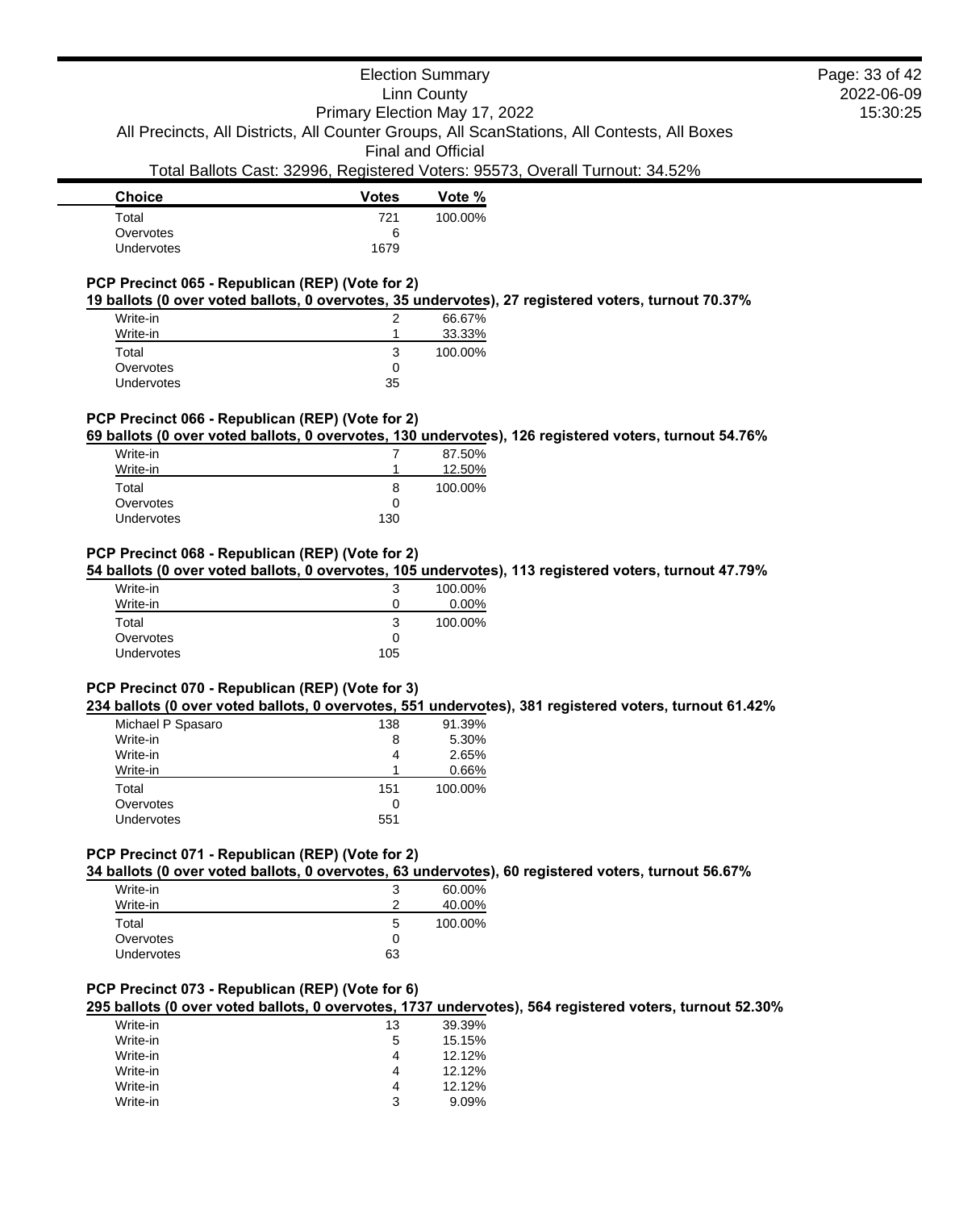| <b>Choice</b>     | <b>Votes</b> | Vote %  |
|-------------------|--------------|---------|
| Total             | 33           | 100.00% |
| Overvotes         | 0            |         |
| <b>Undervotes</b> | 1737         |         |
|                   |              |         |

# **PCP Precinct 074 - Republican (REP) (Vote for 5)**

#### **238 ballots (0 over voted ballots, 0 overvotes, 1173 undervotes), 465 registered voters, turnout 51.18%**

| Write-in   | 12   | 70.59%  |
|------------|------|---------|
| Write-in   | 2    | 11.76%  |
| Write-in   |      | 5.88%   |
| Write-in   |      | 5.88%   |
| Write-in   |      | 5.88%   |
| Total      | 17   | 100.00% |
| Overvotes  | 0    |         |
| Undervotes | 1173 |         |
|            |      |         |

# **PCP Precinct 075 - Republican (REP) (Vote for 5)**

**384 ballots (0 over voted ballots, 0 overvotes, 1614 undervotes), 605 registered voters, turnout 63.47%**

| Karen Spurlin | 285            | 93.14%  |
|---------------|----------------|---------|
| Write-in      | 10             | 3.27%   |
| Write-in      | 3              | 0.98%   |
| Write-in      | 3              | 0.98%   |
| Write-in      | 3              | 0.98%   |
| Write-in      | $\mathfrak{p}$ | 0.65%   |
| Total         | 306            | 100.00% |
| Overvotes     | 0              |         |
| Undervotes    | 1614           |         |
|               |                |         |

### **PCP Precinct 076 - Republican (REP) (Vote for 10)**

**605 ballots (0 over voted ballots, 0 overvotes, 4296 undervotes), 1055 registered voters, turnout 57.35%**

| Cathy Rackham         | 271  | 15.45%  |
|-----------------------|------|---------|
| <b>Judy Arasmith</b>  | 276  | 15.74%  |
| <b>Skeet Arasmith</b> | 279  | 15.91%  |
| Diane Tillotson       | 274  | 15.62%  |
| <b>Richard Fox</b>    | 292  | 16.65%  |
| Susan Fox             | 283  | 16.13%  |
| Write-in              | 35   | 2.00%   |
| Write-in              | 10   | 0.57%   |
| Write-in              | 6    | 0.34%   |
| Write-in              | 4    | 0.23%   |
| Write-in              | 4    | 0.23%   |
| Write-in              | 4    | 0.23%   |
| Write-in              | 4    | 0.23%   |
| Write-in              | 4    | 0.23%   |
| Write-in              | 4    | 0.23%   |
| Write-in              | 4    | 0.23%   |
| Total                 | 1754 | 100.00% |
| Overvotes             | 0    |         |
| Undervotes            | 4296 |         |
|                       |      |         |

# **PCP Precinct 077 - Republican (REP) (Vote for 3)**

**133 ballots (0 over voted ballots, 0 overvotes, 312 undervotes), 287 registered voters, turnout 46.34%**

| Lori Martin | 81 | 93.10%   |
|-------------|----|----------|
| Write-in    | 5  | 5.75%    |
| Write-in    |    | 1.15%    |
| Write-in    |    | $0.00\%$ |
|             |    |          |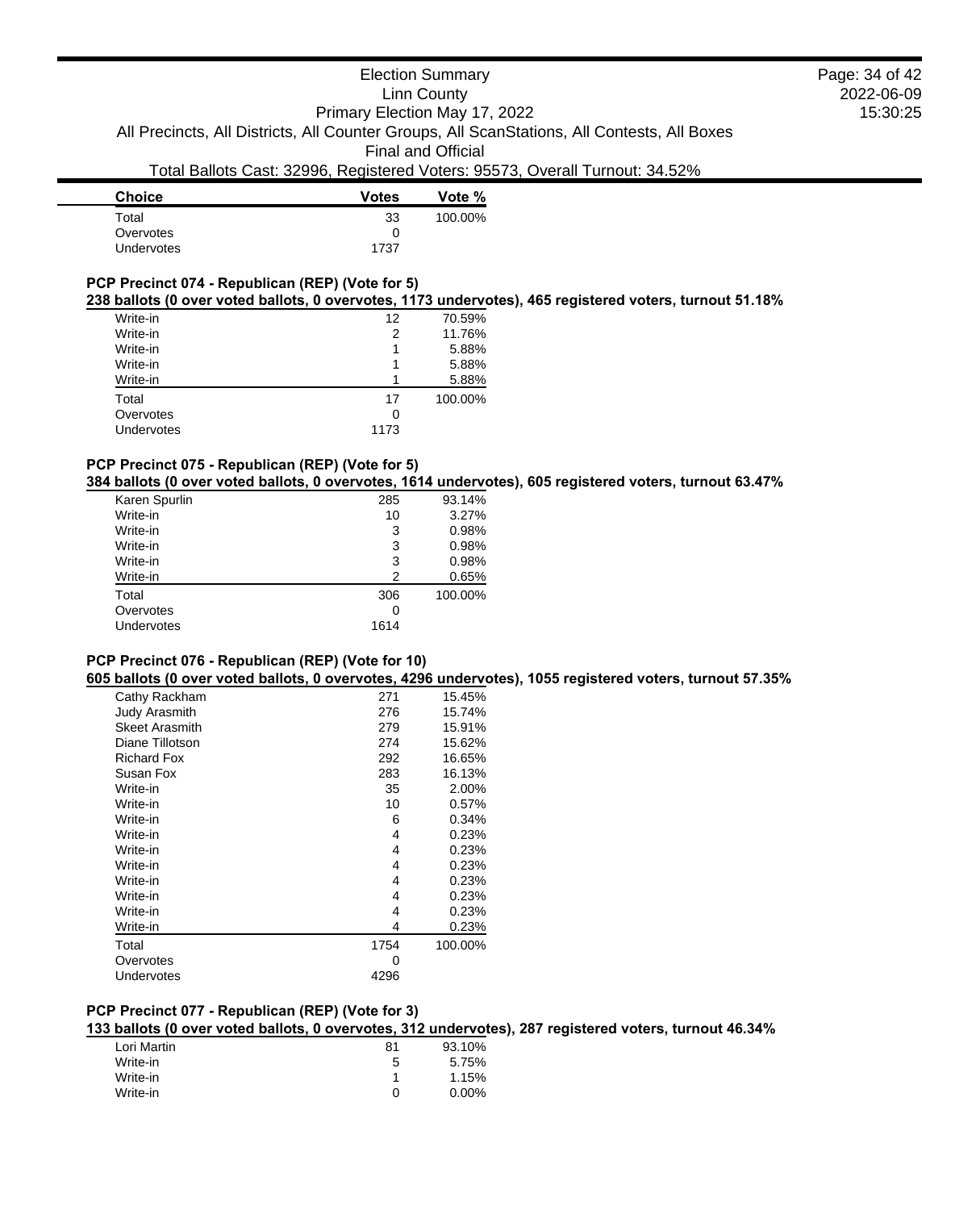# Election Summary Linn County Primary Election May 17, 2022 All Precincts, All Districts, All Counter Groups, All ScanStations, All Contests, All Boxes Final and Official

# Total Ballots Cast: 32996, Registered Voters: 95573, Overall Turnout: 34.52%

| <b>Votes</b> | Vote %  |
|--------------|---------|
| 87           | 100.00% |
| O            |         |
| 312          |         |
|              |         |

# **PCP Precinct 078 - Republican (REP) (Vote for 4)**

# **200 ballots (1 over voted ballots, 4 overvotes, 674 undervotes), 349 registered voters, turnout 57.31%**

| Jeanine Wenning<br>93.44%<br>114 |         |
|----------------------------------|---------|
| Write-in<br>4                    | 3.28%   |
| Write-in<br>2                    | 1.64%   |
| Write-in<br>2                    | 1.64%   |
| Write-in<br>O                    | 0.00%   |
| Total<br>122                     | 100.00% |
| Overvotes<br>4                   |         |
| Undervotes<br>674                |         |

### **PCP Precinct 079 - Republican (REP) (Vote for 8)**

**295 ballots (0 over voted ballots, 0 overvotes, 2183 undervotes), 616 registered voters, turnout 47.89%**

| <b>Shantel Schroeder</b> | 173  | 97.74%   |
|--------------------------|------|----------|
| Write-in                 | 3    | 1.69%    |
| Write-in                 |      | 0.56%    |
| Write-in                 | 0    | $0.00\%$ |
| Write-in                 | 0    | $0.00\%$ |
| Write-in                 | 0    | $0.00\%$ |
| Write-in                 | 0    | $0.00\%$ |
| Write-in                 | 0    | $0.00\%$ |
| Write-in                 | ∩    | $0.00\%$ |
| Total                    | 177  | 100.00%  |
| Overvotes                | 0    |          |
| Undervotes               | 2183 |          |
|                          |      |          |

# **PCP Precinct 080 - Republican (REP) (Vote for 7)**

**320 ballots (0 over voted ballots, 0 overvotes, 1873 undervotes), 614 registered voters, turnout 52.12%**

| Dylan Richards   | 215  | 58.58%   |
|------------------|------|----------|
| Denise R Lovejoy | 120  | 32.70%   |
| Write-in         | 22   | 5.99%    |
| Write-in         |      | 1.91%    |
| Write-in         | 1    | 0.27%    |
| Write-in         | 1    | 0.27%    |
| Write-in         | 1    | 0.27%    |
| Write-in         | 0    | 0.00%    |
| Write-in         | 0    | $0.00\%$ |
| Total            | 367  | 100.00%  |
| Overvotes        | 0    |          |
| Undervotes       | 1873 |          |

### **PCP Precinct 081 - Republican (REP) (Vote for 4)**

**167 ballots (0 over voted ballots, 0 overvotes, 565 undervotes), 278 registered voters, turnout 60.07%**

| Marshall Smith | 102 | 99.03%  |
|----------------|-----|---------|
| Write-in       |     | 0.97%   |
| Write-in       | 0   | 0.00%   |
| Write-in       | 0   | 0.00%   |
| Write-in       | 0   | 0.00%   |
| Total          | 103 | 100.00% |
| Overvotes      | 0   |         |
| Undervotes     | 565 |         |
|                |     |         |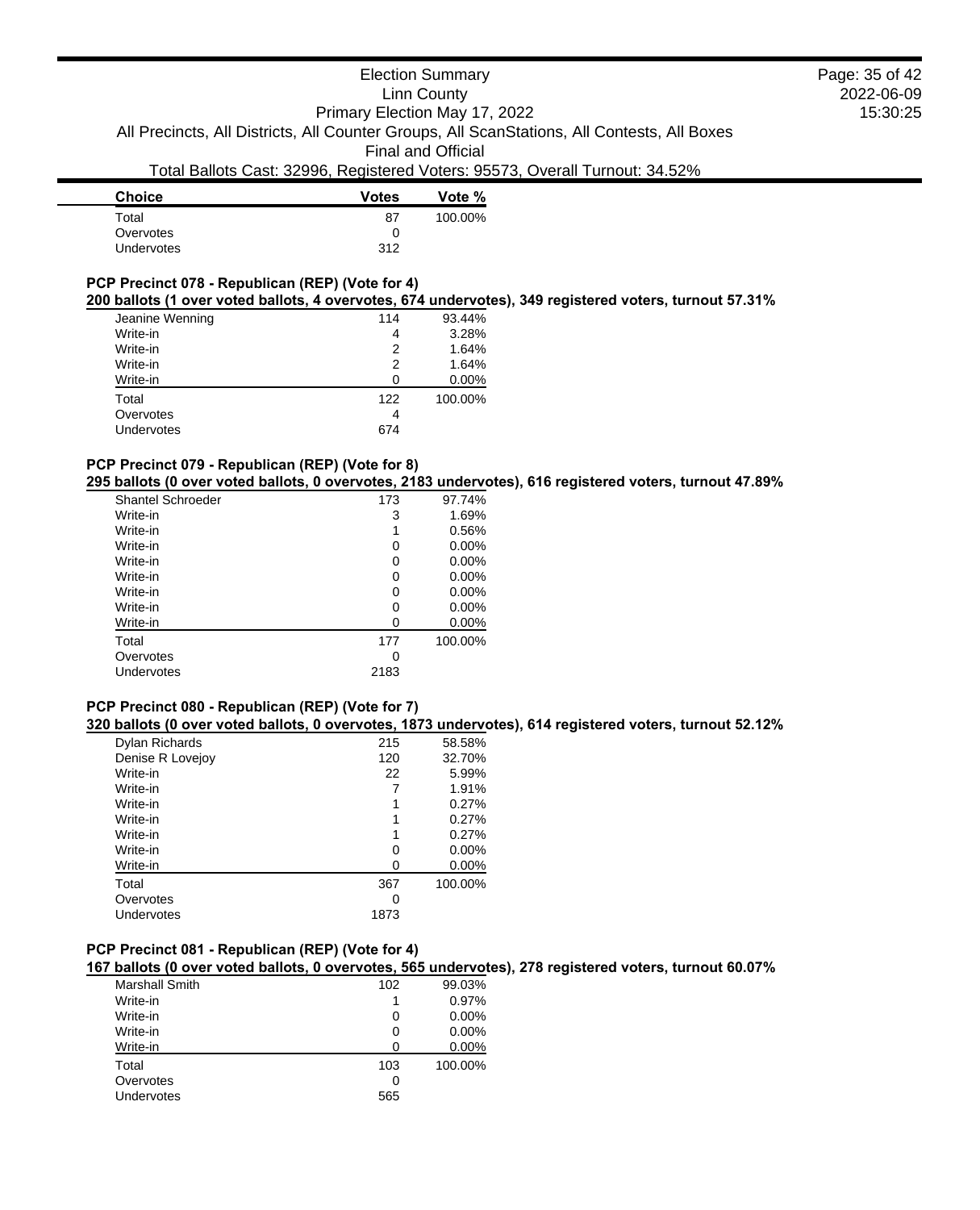|                                                  |                               | <b>Election Summary</b>   |                                                                                                         | Page: 36 of 42 |
|--------------------------------------------------|-------------------------------|---------------------------|---------------------------------------------------------------------------------------------------------|----------------|
|                                                  |                               | <b>Linn County</b>        |                                                                                                         | 2022-06-09     |
|                                                  | Primary Election May 17, 2022 |                           |                                                                                                         | 15:30:25       |
|                                                  |                               |                           | All Precincts, All Districts, All Counter Groups, All ScanStations, All Contests, All Boxes             |                |
|                                                  |                               | <b>Final and Official</b> |                                                                                                         |                |
|                                                  |                               |                           |                                                                                                         |                |
|                                                  |                               |                           | Total Ballots Cast: 32996, Registered Voters: 95573, Overall Turnout: 34.52%                            |                |
| <b>Choice</b>                                    | <b>Votes</b>                  | Vote %                    |                                                                                                         |                |
| PCP Precinct 083 - Republican (REP) (Vote for 2) |                               |                           |                                                                                                         |                |
|                                                  |                               |                           | 2 ballots (0 over voted ballots, 0 overvotes, 4 undervotes), 7 registered voters, turnout 28.57%        |                |
| Write-in                                         | 0                             | 0.00%                     |                                                                                                         |                |
| Write-in                                         | 0                             | $0.00\%$                  |                                                                                                         |                |
| Total                                            | 0                             | 0.00%                     |                                                                                                         |                |
| Overvotes                                        | 0                             |                           |                                                                                                         |                |
| Undervotes                                       | 4                             |                           |                                                                                                         |                |
|                                                  |                               |                           |                                                                                                         |                |
| PCP Precinct 003 - Republican (REP) (Vote for 7) |                               |                           |                                                                                                         |                |
|                                                  |                               |                           | 473 ballots (0 over voted ballots, 0 overvotes, 2883 undervotes), 804 registered voters, turnout 58.83% |                |
| Linda McLucas                                    | 201                           | 46.96%                    |                                                                                                         |                |
| Don Frier                                        | 193                           | 45.09%                    |                                                                                                         |                |
| Write-in                                         | 19                            | 4.44%                     |                                                                                                         |                |
| Write-in                                         |                               | 1.64%                     |                                                                                                         |                |
| Write-in                                         | 3                             | 0.70%                     |                                                                                                         |                |
| Write-in                                         | 3                             | 0.70%                     |                                                                                                         |                |
| Write-in                                         | 2                             | 0.47%                     |                                                                                                         |                |
| Write-in                                         | $\Omega$                      | $0.00\%$                  |                                                                                                         |                |

| Linda McLucas | 201  | 46.96%   |
|---------------|------|----------|
| Don Frier     | 193  | 45.09%   |
| Write-in      | 19   | 4.44%    |
| Write-in      |      | 1.64%    |
| Write-in      | 3    | 0.70%    |
| Write-in      | 3    | 0.70%    |
| Write-in      | 2    | 0.47%    |
| Write-in      | ი    | $0.00\%$ |
| Write-in      | O    | $0.00\%$ |
| Total         | 428  | 100.00%  |
| Overvotes     | O    |          |
| Undervotes    | 2883 |          |
|               |      |          |

# **PCP Precinct 004 - Republican (REP) (Vote for 3)**

# **123 ballots (0 over voted ballots, 0 overvotes, 289 undervotes), 244 registered voters, turnout 50.41%**

| Mary Price | 72  | 90.00%   |
|------------|-----|----------|
| Write-in   |     | 8.75%    |
| Write-in   | 1   | 1.25%    |
| Write-in   | 0   | $0.00\%$ |
| Total      | 80  | 100.00%  |
| Overvotes  | 0   |          |
| Undervotes | 289 |          |
|            |     |          |

# **PCP Precinct 006 - Republican (REP) (Vote for 6)**

### **224 ballots (0 over voted ballots, 0 overvotes, 1188 undervotes), 490 registered voters, turnout 45.71%**

| John McGinty | 148  | 94.87%   |
|--------------|------|----------|
| Write-in     | 8    | 5.13%    |
| Write-in     | 0    | 0.00%    |
| Write-in     | 0    | $0.00\%$ |
| Write-in     | 0    | 0.00%    |
| Write-in     | 0    | 0.00%    |
| Write-in     |      | 0.00%    |
| Total        | 156  | 100.00%  |
| Overvotes    | 0    |          |
| Undervotes   | 1188 |          |

# **PCP Precinct 007 - Republican (REP) (Vote for 2)**

### **28 ballots (0 over voted ballots, 0 overvotes, 56 undervotes), 50 registered voters, turnout 56.00%**

| Write-in   |              | $0.00\%$ |
|------------|--------------|----------|
| Write-in   |              | $0.00\%$ |
| Total      | $\mathbf{0}$ | $0.00\%$ |
| Overvotes  |              |          |
| Undervotes | 56           |          |

#### **PCP Precinct 008 - Republican (REP) (Vote for 4)**

#### **204 ballots (0 over voted ballots, 0 overvotes, 365 undervotes), 348 registered voters, turnout 58.62%**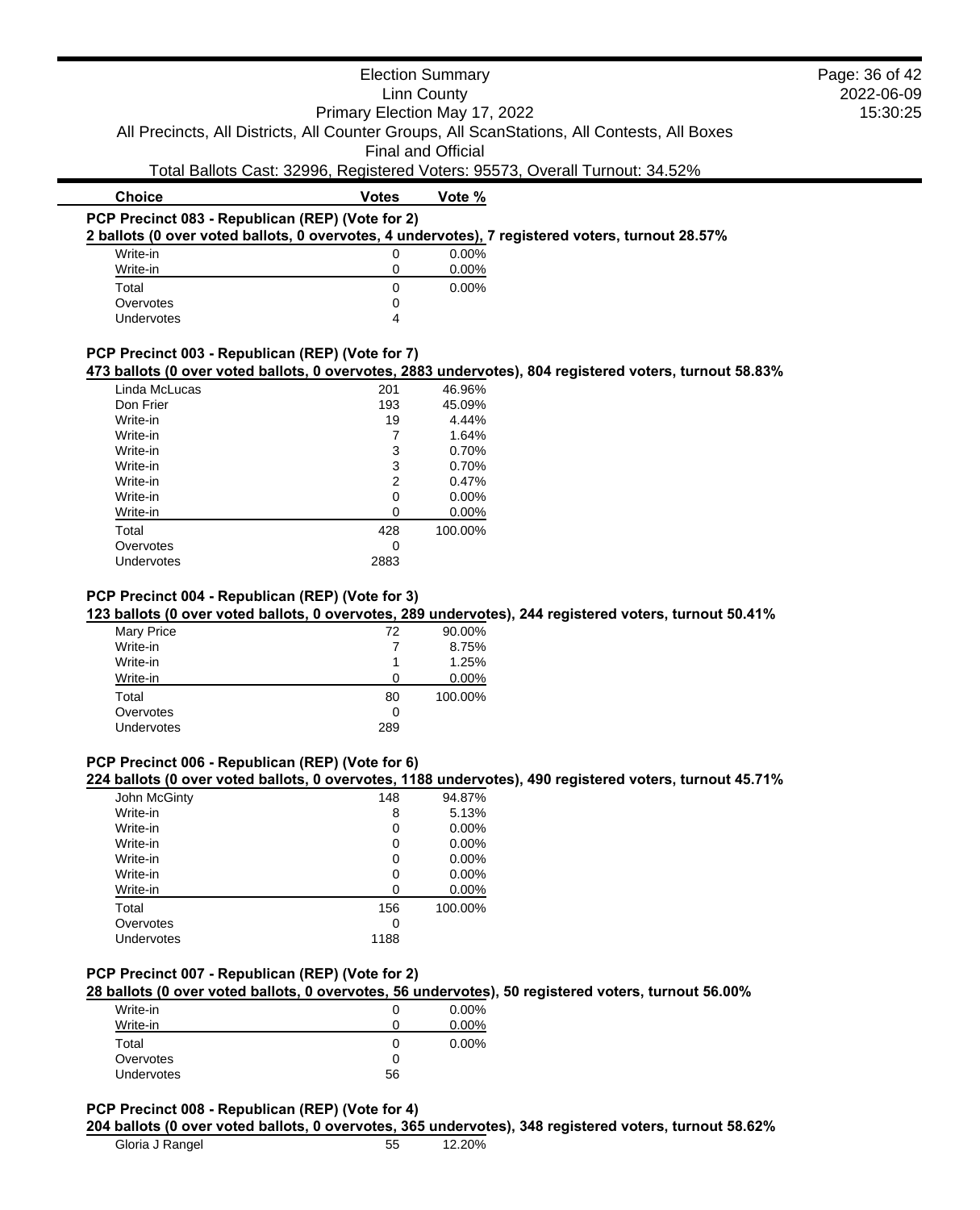| <b>Choice</b>   | <b>Votes</b> | Vote %  |
|-----------------|--------------|---------|
| Renee Smith     | 68           | 15.08%  |
| Randall K Starr | 93           | 20.62%  |
| Barbara A Starr | 79           | 17.52%  |
| Roger Nyguist   | 152          | 33.70%  |
| Write-in        | 3            | 0.67%   |
| Write-in        | 1            | 0.22%   |
| Write-in        | 0            | 0.00%   |
| Write-in        | 0            | 0.00%   |
| Total           | 451          | 100.00% |
| Overvotes       | 0            |         |
| Undervotes      | 365          |         |
|                 |              |         |

# **PCP Precinct 009 - Republican (REP) (Vote for 7)**

 $\overline{\phantom{0}}$ 

**186 ballots (0 over voted ballots, 0 overvotes, 1285 undervotes), 427 registered voters, turnout 43.56%**

| Write-in   | 15   | 88.24%  |
|------------|------|---------|
| Write-in   | 1    | 5.88%   |
| Write-in   | 1    | 5.88%   |
| Write-in   | 0    | 0.00%   |
| Write-in   | 0    | 0.00%   |
| Write-in   | O    | 0.00%   |
| Write-in   | n    | 0.00%   |
| Total      | 17   | 100.00% |
| Overvotes  | 0    |         |
| Undervotes | 1285 |         |
|            |      |         |

### **PCP Precinct 010 - Republican (REP) (Vote for 10)**

**290 ballots (1 over voted ballots, 10 overvotes, 2573 undervotes), 656 registered voters, turnout 44.21%**

| Ben Roche   | 138  | 43.53%  |
|-------------|------|---------|
| Dale Hummel | 123  | 38.80%  |
| Write-in    | 12   | 3.79%   |
| Write-in    | 8    | 2.52%   |
| Write-in    | 7    | 2.21%   |
| Write-in    | 5    | 1.58%   |
| Write-in    | 5    | 1.58%   |
| Write-in    | 5    | 1.58%   |
| Write-in    | 5    | 1.58%   |
| Write-in    | 5    | 1.58%   |
| Write-in    | 2    | 0.63%   |
| Write-in    | 2    | 0.63%   |
| Total       | 317  | 100.00% |
| Overvotes   | 10   |         |
| Undervotes  | 2573 |         |
|             |      |         |

## **PCP Precinct 011 - Republican (REP) (Vote for 13)**

**399 ballots (1 over voted ballots, 13 overvotes, 4944 undervotes), 885 registered voters, turnout 45.08%**

| Ralph Menweg | 211 | 91.74%   |
|--------------|-----|----------|
| Write-in     | 18  | 7.83%    |
| Write-in     |     | 0.43%    |
| Write-in     | 0   | $0.00\%$ |
| Write-in     | 0   | 0.00%    |
| Write-in     | 0   | $0.00\%$ |
| Write-in     | 0   | $0.00\%$ |
| Write-in     | 0   | 0.00%    |
| Write-in     | 0   | $0.00\%$ |
| Write-in     | 0   | $0.00\%$ |
| Write-in     | 0   | 0.00%    |
| Write-in     | 0   | $0.00\%$ |
| Write-in     | 0   | $0.00\%$ |
| Write-in     | 0   | 0.00%    |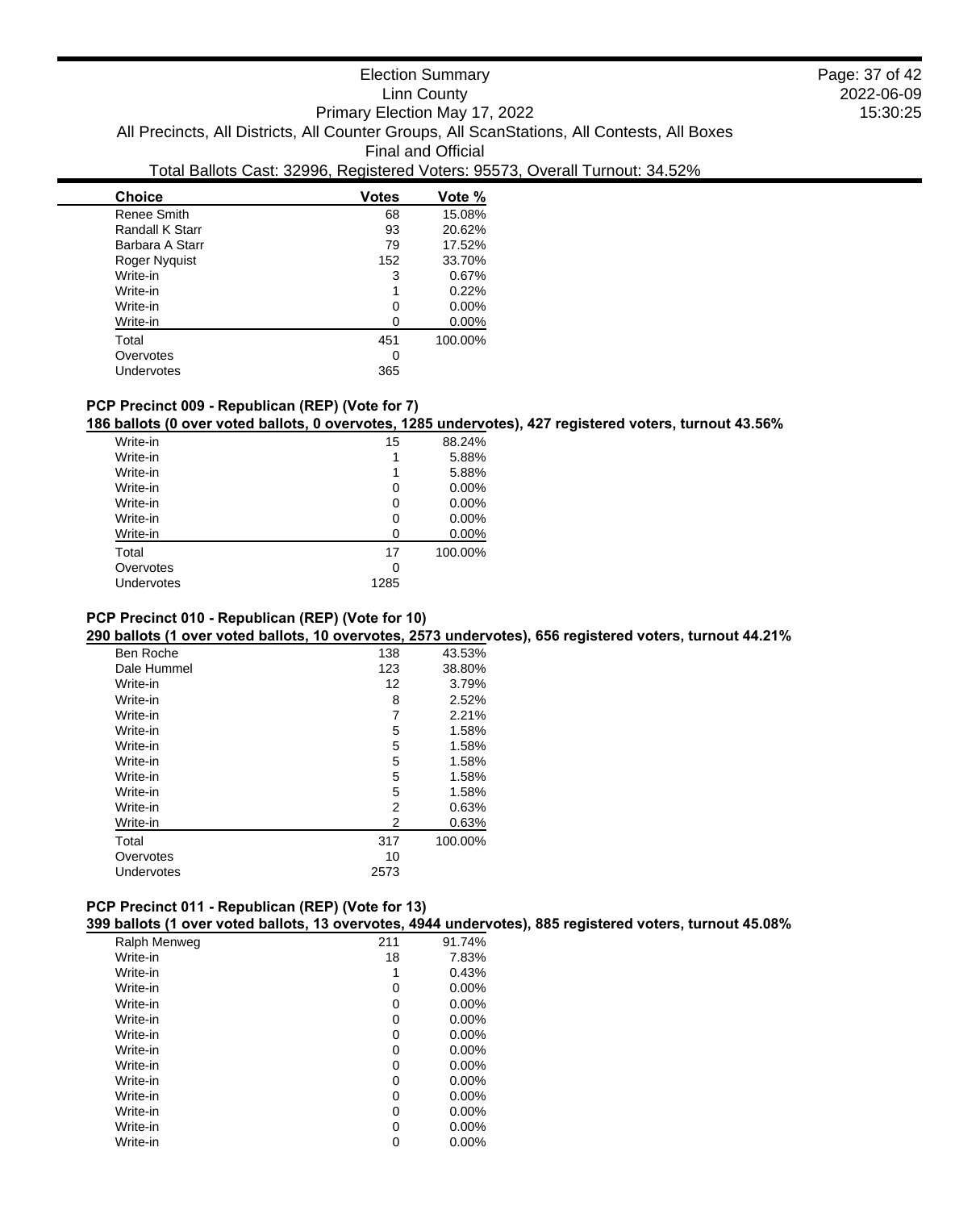| <b>Choice</b>     | <b>Votes</b> | Vote %  |
|-------------------|--------------|---------|
| Total             | 230          | 100.00% |
| Overvotes         | 13           |         |
| <b>Undervotes</b> | 4944         |         |
|                   |              |         |

# **PCP Precinct 012 - Republican (REP) (Vote for 5)**

#### **145 ballots (0 over voted ballots, 0 overvotes, 716 undervotes), 316 registered voters, turnout 45.89%**

| Write-in |            | 9   | 100.00% |
|----------|------------|-----|---------|
| Write-in |            | 0   | 0.00%   |
| Write-in |            | 0   | 0.00%   |
| Write-in |            | 0   | 0.00%   |
| Write-in |            | O   | 0.00%   |
| Total    |            | 9   | 100.00% |
|          | Overvotes  | 0   |         |
|          | Undervotes | 716 |         |
|          |            |     |         |

### **PCP Precinct 013 - Republican (REP) (Vote for 8)**

**289 ballots (0 over voted ballots, 0 overvotes, 2134 undervotes), 618 registered voters, turnout 46.76%**

| Rachel Lytle | 165  | 92.70%  |
|--------------|------|---------|
| Write-in     | 6    | 3.37%   |
| Write-in     |      | 0.56%   |
| Write-in     |      | 0.56%   |
| Write-in     |      | 0.56%   |
| Write-in     |      | 0.56%   |
| Write-in     |      | 0.56%   |
| Write-in     |      | 0.56%   |
| Write-in     |      | 0.56%   |
| Total        | 178  | 100.00% |
| Overvotes    | ∩    |         |
| Undervotes   | 2134 |         |
|              |      |         |

# **PCP Precinct 015 - Republican (REP) (Vote for 5)**

### **267 ballots (0 over voted ballots, 0 overvotes, 845 undervotes), 481 registered voters, turnout 55.51%**

| Stan Boshart    | 184 | 37.55%   |
|-----------------|-----|----------|
| Lori Boshart    | 179 | 36.53%   |
| Jessica Ballard | 122 | 24.90%   |
| Write-in        | 3   | 0.61%    |
| Write-in        | 2   | 0.41%    |
| Write-in        | 0   | $0.00\%$ |
| Write-in        | 0   | $0.00\%$ |
| Write-in        | 0   | $0.00\%$ |
| Total           | 490 | 100.00%  |
| Overvotes       | 0   |          |
| Undervotes      | 845 |          |
|                 |     |          |

# **PCP Precinct 050 - Republican (REP) (Vote for 2)**

**136 ballots (0 over voted ballots, 0 overvotes, 190 undervotes), 267 registered voters, turnout 50.94%**

| Mellissa Barnard | 75  | 91.46%  |
|------------------|-----|---------|
| Write-in         | 6   | 7.32%   |
| Write-in         |     | 1.22%   |
| Total            | 82  | 100.00% |
| Overvotes        |     |         |
| Undervotes       | 190 |         |

#### **PCP Precinct 061 - Republican (REP) (Vote for 7)**

**292 ballots (0 over voted ballots, 0 overvotes, 1461 undervotes), 577 registered voters, turnout 50.61%**

| Gaylyn Shay     | 139 | 23.84% |
|-----------------|-----|--------|
| Stephen Lindsey | 145 | 24.87% |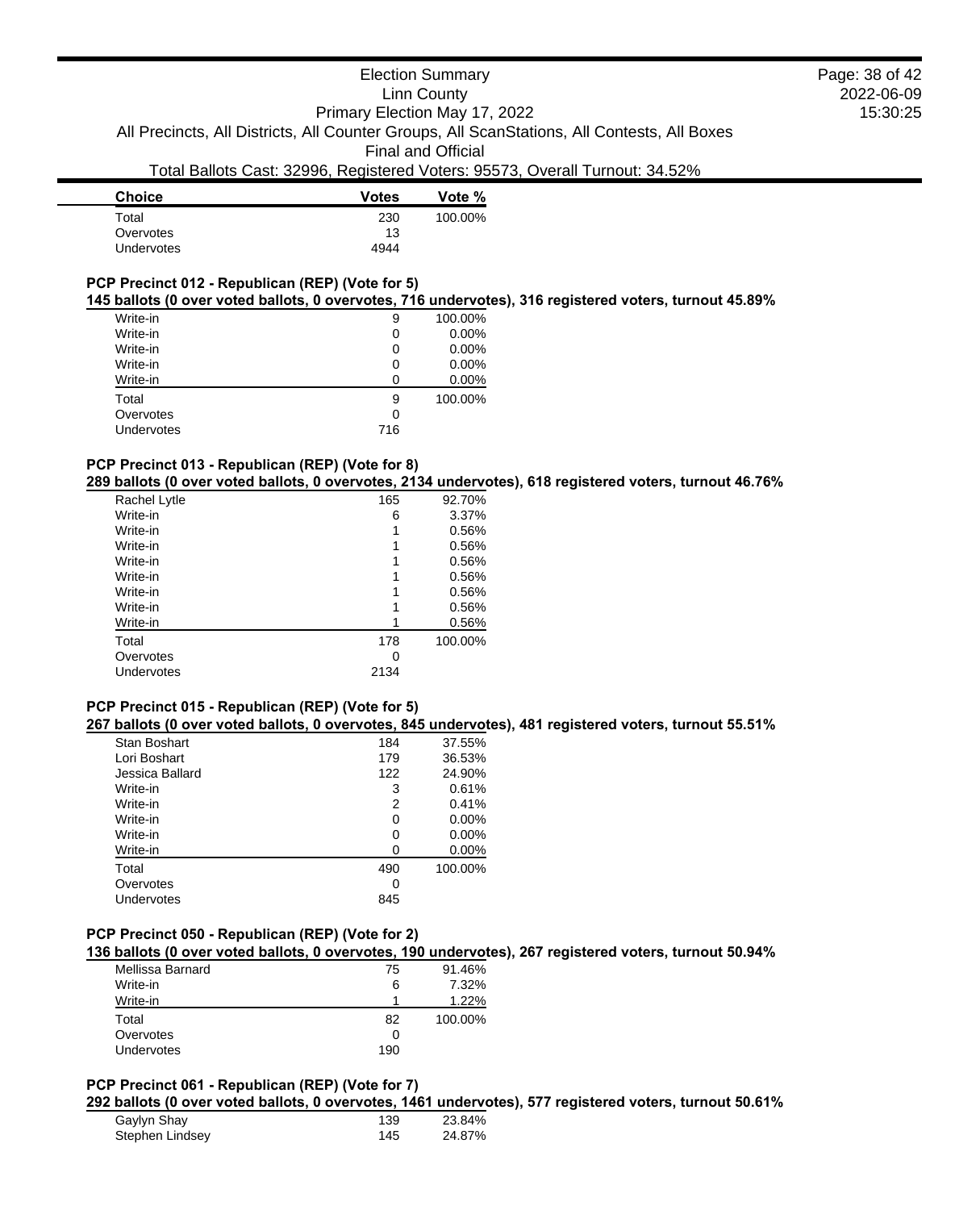| <b>Choice</b>         | <b>Votes</b> | Vote %  |
|-----------------------|--------------|---------|
| <b>Rick D Moffitt</b> | 150          | 25.73%  |
| Jane Moffitt          | 136          | 23.33%  |
| Write-in              | 10           | 1.72%   |
| Write-in              | 2            | 0.34%   |
| Write-in              | 1            | 0.17%   |
| Write-in              | 0            | 0.00%   |
| Write-in              | 0            | 0.00%   |
| Write-in              | 0            | 0.00%   |
| Write-in              | 0            | 0.00%   |
| Total                 | 583          | 100.00% |
| Overvotes             | 0            |         |
| Undervotes            | 1461         |         |
|                       |              |         |

# **PCP Precinct 064 - Republican (REP) (Vote for 3)**

**170 ballots (0 over voted ballots, 0 overvotes, 487 undervotes), 274 registered voters, turnout 62.04%**

| Write-in   | 11  | 47.83%  |
|------------|-----|---------|
| Write-in   | 6   | 26.09%  |
| Write-in   | 6   | 26.09%  |
| Total      | 23  | 100.00% |
| Overvotes  | 0   |         |
| Undervotes | 487 |         |
|            |     |         |

### **PCP Precinct 067 - Republican (REP) (Vote for 7)**

**257 ballots (0 over voted ballots, 0 overvotes, 1778 undervotes), 509 registered voters, turnout 50.49%**

| 12   | 57.14%  |
|------|---------|
| 2    | 9.52%   |
| 2    | 9.52%   |
| 2    | 9.52%   |
| 1    | 4.76%   |
| 1    | 4.76%   |
|      | 4.76%   |
| 21   | 100.00% |
| 0    |         |
| 1778 |         |
|      |         |

# **PCP Precinct 069 - Republican (REP) (Vote for 2)**

**197 ballots (0 over voted ballots, 0 overvotes, 377 undervotes), 290 registered voters, turnout 67.93%**

| Write-in   | 12  | 70.59%  |
|------------|-----|---------|
| Write-in   | 5   | 29.41%  |
| Total      | 17  | 100.00% |
| Overvotes  | 0   |         |
| Undervotes | 377 |         |

# **PCP Precinct 072 - Republican (REP) (Vote for 4)**

**213 ballots (0 over voted ballots, 0 overvotes, 539 undervotes), 351 registered voters, turnout 60.68%**

| <b>Robert Ruck</b> | 84  | 26.84%  |
|--------------------|-----|---------|
| Eric Shumaker      | 113 | 36.10%  |
| Larry Brown        | 102 | 32.59%  |
| Write-in           | 11  | 3.51%   |
| Write-in           | 1   | 0.32%   |
| Write-in           | 1   | 0.32%   |
| Write-in           |     | 0.32%   |
| Total              | 313 | 100.00% |
| Overvotes          | 0   |         |
| Undervotes         | 539 |         |
|                    |     |         |

2022-06-09 15:30:25 Page: 39 of 42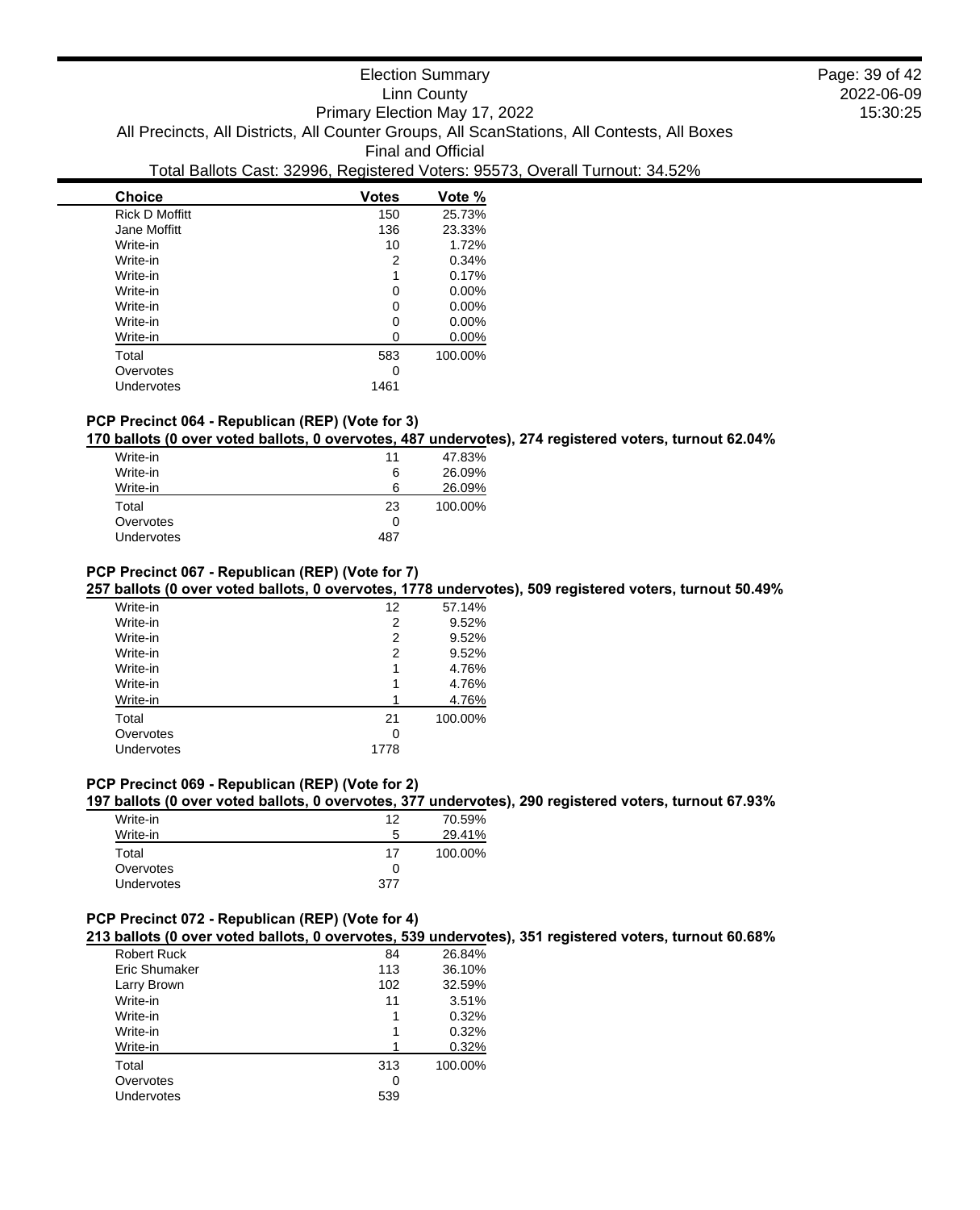|                                                  |                               | <b>Election Summary</b>   |                                                                                                         | Page: 40 of 42 |
|--------------------------------------------------|-------------------------------|---------------------------|---------------------------------------------------------------------------------------------------------|----------------|
|                                                  |                               | Linn County               |                                                                                                         | 2022-06-09     |
|                                                  | Primary Election May 17, 2022 |                           |                                                                                                         | 15:30:25       |
|                                                  |                               |                           | All Precincts, All Districts, All Counter Groups, All ScanStations, All Contests, All Boxes             |                |
|                                                  |                               | <b>Final and Official</b> |                                                                                                         |                |
|                                                  |                               |                           | Total Ballots Cast: 32996, Registered Voters: 95573, Overall Turnout: 34.52%                            |                |
| <b>Choice</b>                                    | <b>Votes</b>                  | Vote %                    |                                                                                                         |                |
| PCP Precinct 082 - Republican (REP) (Vote for 8) |                               |                           |                                                                                                         |                |
|                                                  |                               |                           | 291 ballots (0 over voted ballots, 0 overvotes, 1631 undervotes), 527 registered voters, turnout 55.22% |                |
| Patrick Parson                                   | 146                           | 20.95%                    |                                                                                                         |                |
| Penny C Miltenberger                             | 134                           | 19.23%                    |                                                                                                         |                |
| Daniel A Miltenberger                            | 131                           | 18.79%                    |                                                                                                         |                |
| Jonathan Gould                                   | 134                           | 19.23%                    |                                                                                                         |                |
| Jenna Gould                                      | 131                           | 18.79%                    |                                                                                                         |                |
| Write-in                                         | 11                            | 1.58%                     |                                                                                                         |                |

| Undervotes                                        | 1631 |
|---------------------------------------------------|------|
| PCP Precinct 084 - Republican (REP) (Vote for 11) |      |

Overvotes and the contract of the contract of the contract of the contract of the contract of the contract of the contract of the contract of the contract of the contract of the contract of the contract of the contract of

**384 ballots (0 over voted ballots, 0 overvotes, 4197 undervotes), 855 registered voters, turnout 44.91%**

 $0.00\%$ 

| Write-in   | 21   | 77.78%   |
|------------|------|----------|
| Write-in   | 4    | 14.81%   |
| Write-in   | 1    | 3.70%    |
| Write-in   | 1    | 3.70%    |
| Write-in   | 0    | $0.00\%$ |
| Write-in   | 0    | $0.00\%$ |
| Write-in   | 0    | $0.00\%$ |
| Write-in   | 0    | 0.00%    |
| Write-in   | 0    | $0.00\%$ |
| Write-in   | 0    | $0.00\%$ |
| Write-in   | 0    | $0.00\%$ |
| Total      | 27   | 100.00%  |
| Overvotes  | 0    |          |
| Undervotes | 4197 |          |
|            |      |          |

Write-in 6 0.86% Write-in  $4$  0.57% <br>Write-in 0 0.00% Write-in 0 0.00%<br>Write-in 0 0.00%

Write-in 0 0.00%<br>Write-in 0 0.00% Write-in 0 0.00% Write-in 0 0.00% Total 697 100.00%

# **Commissioner of the Bureau of Labor and Industries (Vote for 1)**

**32996 ballots (8 over voted ballots, 8 overvotes, 7125 undervotes), 95573 registered voters, turnout 34.52%**

| Christina E Stephenson | 8036  | 31.07%  |
|------------------------|-------|---------|
| Cheri Helt             | 6480  | 25.06%  |
| Chris Henry            | 874   | 3.38%   |
| Robert Neuman          | 1639  | 6.34%   |
| Casey M Kulla          | 4140  | 16.01%  |
| <b>Brent T Barker</b>  | 3940  | 15.23%  |
| Aaron R Baca           | 522   | 2.02%   |
| Write-in               | 232   | 0.90%   |
| Total                  | 25863 | 100.00% |
| Overvotes              | 8     |         |
| Undervotes             | 7125  |         |
|                        |       |         |

# **Judge of the Supreme Court, Position 6 (Vote for 1)**

**32996 ballots (1 over voted ballots, 1 overvotes, 13793 undervotes), 95573 registered voters, turnout 34.52%**

| Roger J DeHoog    | 18577 | 96.75%  |
|-------------------|-------|---------|
| Write-in          | 625   | 3.25%   |
| Total             | 19202 | 100.00% |
| Overvotes         |       |         |
| <b>Undervotes</b> | 13793 |         |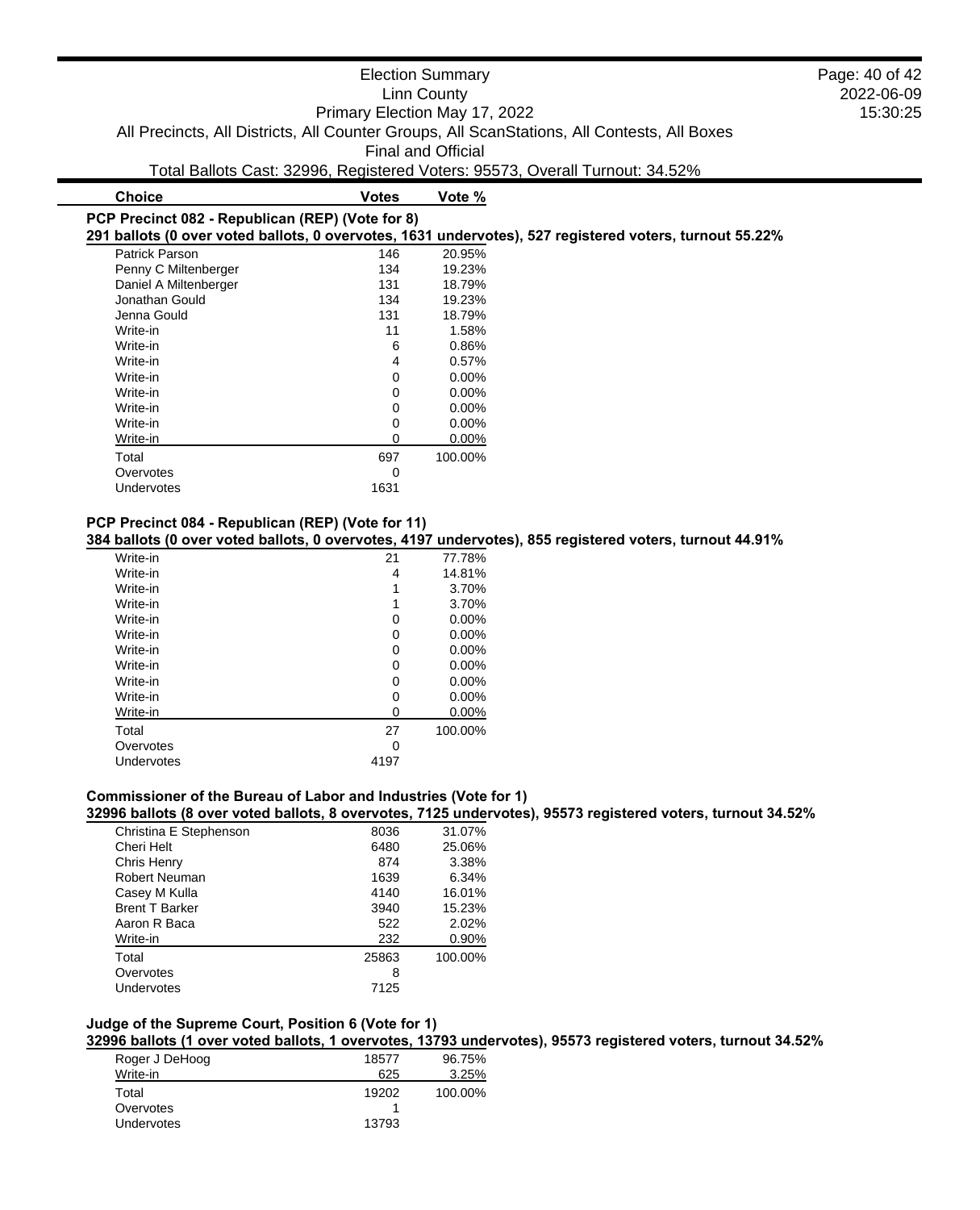|                                                        |                               | <b>Election Summary</b>   | Page: 41 of 42                                                                                                |
|--------------------------------------------------------|-------------------------------|---------------------------|---------------------------------------------------------------------------------------------------------------|
| Linn County                                            |                               |                           | 2022-06-09                                                                                                    |
|                                                        | Primary Election May 17, 2022 |                           | 15:30:25                                                                                                      |
|                                                        |                               |                           | All Precincts, All Districts, All Counter Groups, All ScanStations, All Contests, All Boxes                   |
|                                                        |                               | <b>Final and Official</b> |                                                                                                               |
|                                                        |                               |                           | Total Ballots Cast: 32996, Registered Voters: 95573, Overall Turnout: 34.52%                                  |
| <b>Choice</b>                                          | <b>Votes</b>                  | Vote %                    |                                                                                                               |
| Judge of the Court of Appeals, Position 3 (Vote for 1) |                               |                           |                                                                                                               |
|                                                        |                               |                           | 32996 ballots (10 over voted ballots, 10 overvotes, 6543 undervotes), 95573 registered voters, turnout 34.52% |
| Darleen Ortega                                         | 12426                         | 46.99%                    |                                                                                                               |
| Vance Day                                              | 13885                         | 52.51%                    |                                                                                                               |
| Write-in                                               | 132                           | 0.50%                     |                                                                                                               |
| Total                                                  | 26443                         | 100.00%                   |                                                                                                               |
| Overvotes                                              | 10                            |                           |                                                                                                               |
| <b>Undervotes</b>                                      | 6543                          |                           |                                                                                                               |
| Judge of the Court of Appeals, Position 5 (Vote for 1) |                               |                           |                                                                                                               |
|                                                        |                               |                           | 32996 ballots (0 over voted ballots, 0 overvotes, 14264 undervotes), 95573 registered voters, turnout 34.52%  |

| Scott A Shorr     | 18236        | 97.35%  |
|-------------------|--------------|---------|
| Write-in          | 496          | 2.65%   |
| Total             | 18732        | 100.00% |
| Overvotes         | $\mathbf{0}$ |         |
| <b>Undervotes</b> | 14264        |         |

### **Judge of the Court of Appeals, Position 8 (Vote for 1)**

**32996 ballots (0 over voted ballots, 0 overvotes, 14540 undervotes), 95573 registered voters, turnout 34.52%**

| Ramón A Pagán     | 17927        | 97.13%  |
|-------------------|--------------|---------|
| Write-in          | 529          | 2.87%   |
| Total             | 18456        | 100.00% |
| Overvotes         | $\mathbf{0}$ |         |
| <b>Undervotes</b> | 14540        |         |
|                   |              |         |

### **Judge of the Circuit Court, 23rd District, Position 5 (Vote for 1)**

**32996 ballots (1 over voted ballots, 1 overvotes, 13848 undervotes), 95573 registered voters, turnout 34.52%**

| Tom McHill | 18688 | 97.60%  |
|------------|-------|---------|
| Write-in   | 459   | 2.40%   |
| Total      | 19147 | 100.00% |
| Overvotes  |       |         |
| Undervotes | 13848 |         |

#### **2-136 Corvallis School District 509J (Vote for 1)**

**497 ballots (0 over voted ballots, 0 overvotes, 28 undervotes), 1058 registered voters, turnout 46.98%**

| Yes               | 281 | 59.91%  |
|-------------------|-----|---------|
| No                | 188 | 40.09%  |
| Total             | 469 | 100.00% |
| Overvotes         |     |         |
| <b>Undervotes</b> | 28  |         |

# **22-190 LInn-Benton Community College (Vote for 1)**

**30585 ballots (3 over voted ballots, 3 overvotes, 2146 undervotes), 88363 registered voters, turnout 34.61%**

| Yes        | 13680 | 48.11%  |
|------------|-------|---------|
| No         | 14756 | 51.89%  |
| Total      | 28436 | 100.00% |
| Overvotes  | 3     |         |
| Undervotes | 2146  |         |

#### **22-191 Lebanon Community School District #9 (Vote for 1)**

**8660 ballots (1 over voted ballots, 1 overvotes, 364 undervotes), 24729 registered voters, turnout 35.02%**

| Yes | 3477 | 41.92% |
|-----|------|--------|
| No  | 4818 | 58.08% |